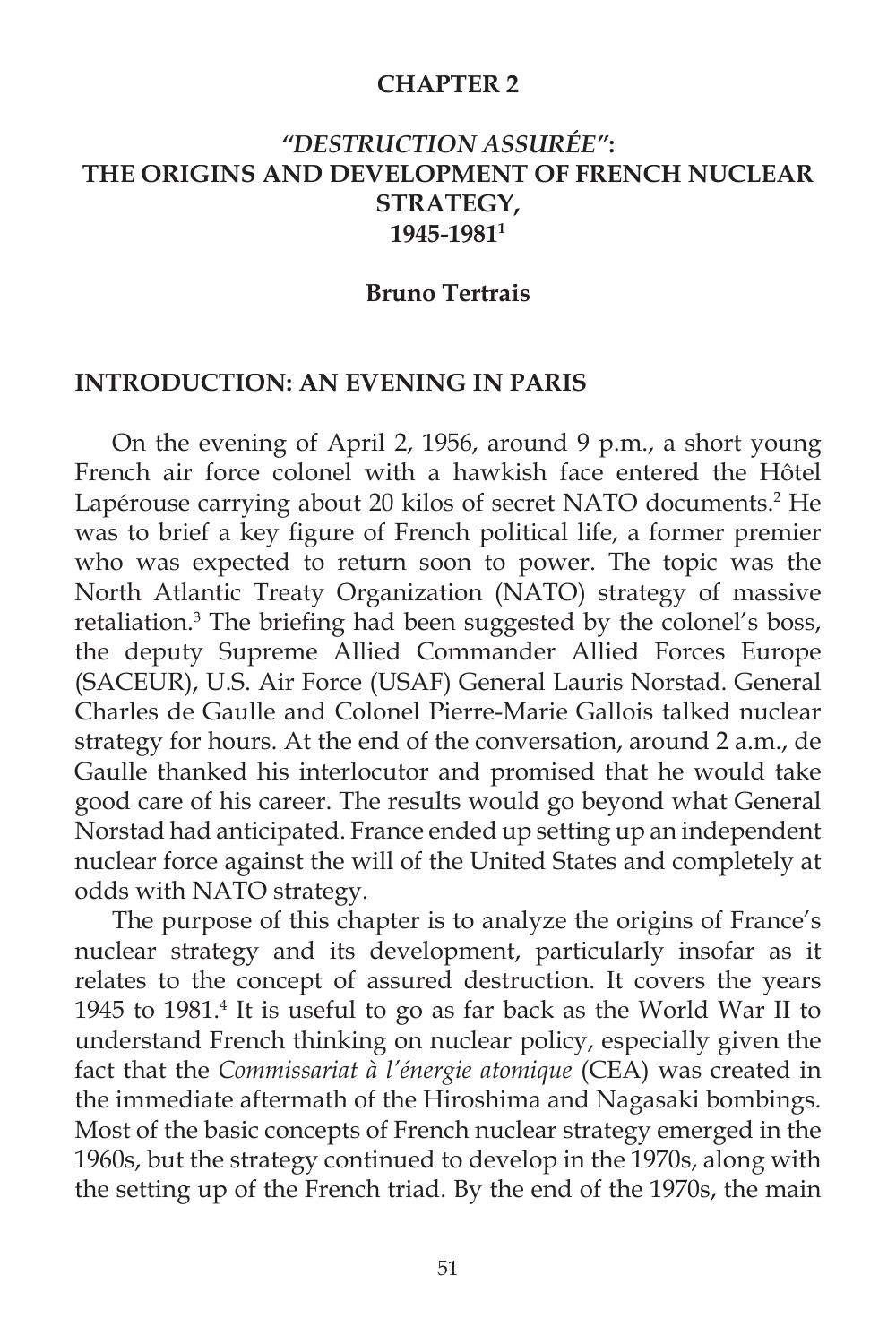concepts were fixed and would not significantly change. When the French deterrent force reached what seemed to be a certain level of comfort called sufficiency, French political leaders began referring to an assured destruction capability. More specifically, given the fact that the French president is the only relevant authority in these matters, the election of François Mitterrand in 1981, provides a convenient and symbolic endpoint.

The chapter shows that while French strategy was partly defined by experts such as Gallois, others factors were at least as important. The personal preferences of de Gaulle, the technical and financial means available to France, and the influence of U.S., United Kingdom (UK) and NATO were important factors. For these reasons, all things equal to the French version of assured destruction would end up being largely similar to that of the United States.

 Section I outlines the origins of the French program and early thinking on nuclear policy. Section II describes the rationales for turning the original French nuclear effort into an operational and independent force. Sections III, IV, and V describe the basic concepts of French nuclear doctrine and their evolution. Section VI evaluates the implementation of the doctrine and its translation in operational terms in the first 2 decades that the French deterrent existed. Section VII assesses the relative importance and influence of various inputs on French strategy.

# **SECTION I. A PROGRAM WITHOUT A STRATEGY: DEVELOPMENT OF THE FRENCH NUCLEAR OPTION**

 At the time of the Gallois-de Gaulle meeting, France already had the basic tools it needed to go nuclear. The rudiments of a military nuclear program were gradually and discreetly put into place by the Fourth Republic's government, supported by a small set of highly motivated individuals.

 French scientists had made key contributions to nuclear physics in the early 1930s, and had begun working on possible military applications of nuclear power in 1939.<sup>5</sup> While their efforts were cut short by the French 1940 defeat, they were able to work with the pioneering allied team in Canada until the signature of the 1943 Québec cooperation agreements between the UK and the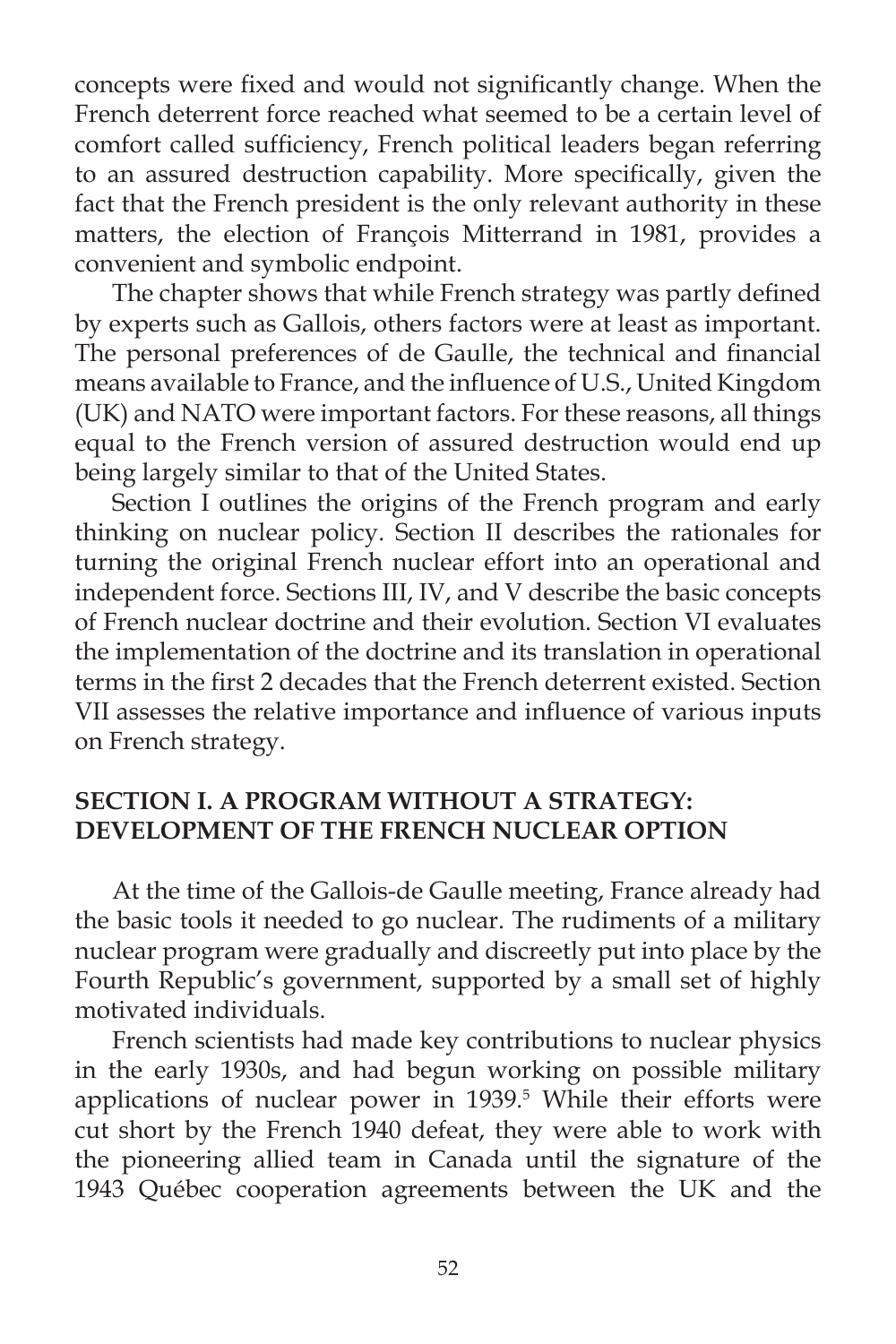United States (perceived as "atomic isolationism" by the Gaullists $\delta$ ). Excluded from the Manhattan project, French scientists nevertheless managed to meet de Gaulle in 1944 and brief him extensively. It was with a clear view to have a military option for France that de Gaulle created the CEA in October 1945.7

 This was no more than an option, and the CEA's goal was primarily civilian. In France, as in many other Western countries, atomic power was seen as embodying modernity.8 Not before the early 1950s did the idea of a French bomb begin to get serious attention. Among those who supported and lobbied for it, two key figures were Colonels Gallois and Ailleret, both supporters of de Gaulle. Pierre-Marie Gallois combined important professional positions (both at Supreme Headquarters Allied Powers Europe [SHAPE] and in the French military bureaucracy), political savvy (he became a military adviser to several key officials), and talent as a writer and public speaker. Charles Ailleret was the chief advocate of the importance of nuclear weapons within the armed forces and frequently spoke on how such weapons would transform the nature of war. He gave countless seminars, training programs, and exercises, as well as lectures and articles, particularly in the *Revue de la Défense Nationale*. He established good contacts with the political leadership. Other individuals who played an important lobbying role in favour of the nuclear option include Bertrand Goldschmidt and Pierre Guillaumat at the CEA, as well as Generals Paul Bergeron, Albert Buchalet, Jean Crépin, and Paul Ely. They were supported by politicians (Gaullists and others) such as Maurice Bourgès-Maunoury, Jacques Chaban-Delmas, Michel Debré, Félix Gaillard, Pierre Koenig, Pierre Mendès-France, Guy Mollet, Gaston Palewski, Antoine Pinay, and René Pleven.

 Having given speeches and conferences about the atom bomb since 1950, Ailleret was asked by Army Chief of Staff General Blanc to head a new "Special Weapons Command"―no more than a nuclear, biological, and chemcial (NBC) protection command at the beginning, but soon to become a real "nuclear think-tank." The new command was created in January 1952. Ailleret immediately asked his staff to do a feasibility study on the production of nuclear weapons.9 That same year, London exploded its first atomic bomb, and it did not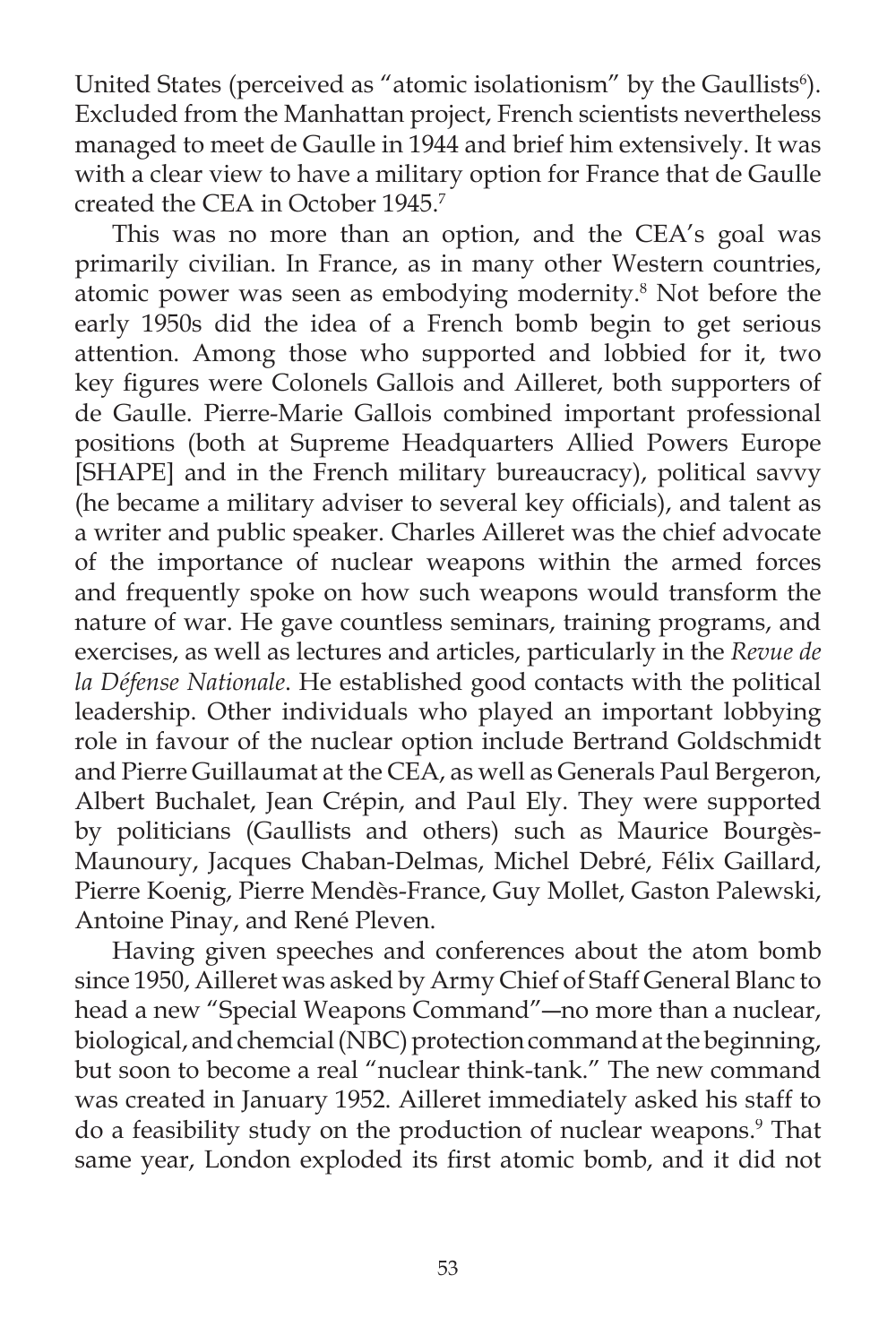go unnoticed. In July, a 5-year plan for the development of a French nuclear complex was passed by the Parliament. An amendment proposed by the Left to exclude any military use for the plutonium that would be created was rejected.<sup>10</sup> Going nuclear was then an option to be retained―no more, no less. In 1953, CEA administrator Guillaumat approached Ailleret and proposed a connection between the Commissariat and the military to prepare for the day the political authorities would decide to build a French bomb.<sup>11</sup>

 In March of 1954, Defense Minister René Pleven, who had been made aware of the work conducted within the armed forces by Ailleret's team, stated during the annual parliamentary budget meeting that France should begin to think about having nuclear weapons, and that there was a need to train enough officers and engineers for such an endeavor. In October, a joint CEA-Ministry of Defense (MoD) committee in charge of military applications of the atom was created. In December, Premier Mendès-France held a special high-level meeting at the Quai d'Orsay on the topic; it was decided to create a true military applications division in the CEA, under the disguise of "Office of General Studies," and to fund it through the defense budget. The goal was to study the development of an atomic bomb and a nuclear-powered submarine. In May 1955, an inter-department protocol authorizing the transfer of funds from the military to the CEA was signed.

Still, no nuclear program had officially been launched. Experts estimated that the critical choices in a context of limited resources could wait until around 1958.12 At that time, the French program was still virtual, technically comparable to those of other countries acquiring the assets necessary to cross the threshold if need be. The security rationales mattered, and many in the military were anxious to get nuclear weapons for defense purposes. But in 1954- 55, international standing was a key consideration. There was a growing understanding within government circles that in the context of NATO's MC-48 strategy, which emphasized nuclear over conventional weapons, that true power, in particular within the Alliance, would only belong to those countries which possessed the bomb.13 As Mendès-France reportedly said, "if you do not have the Bomb you are nothing in international negotiations."14 These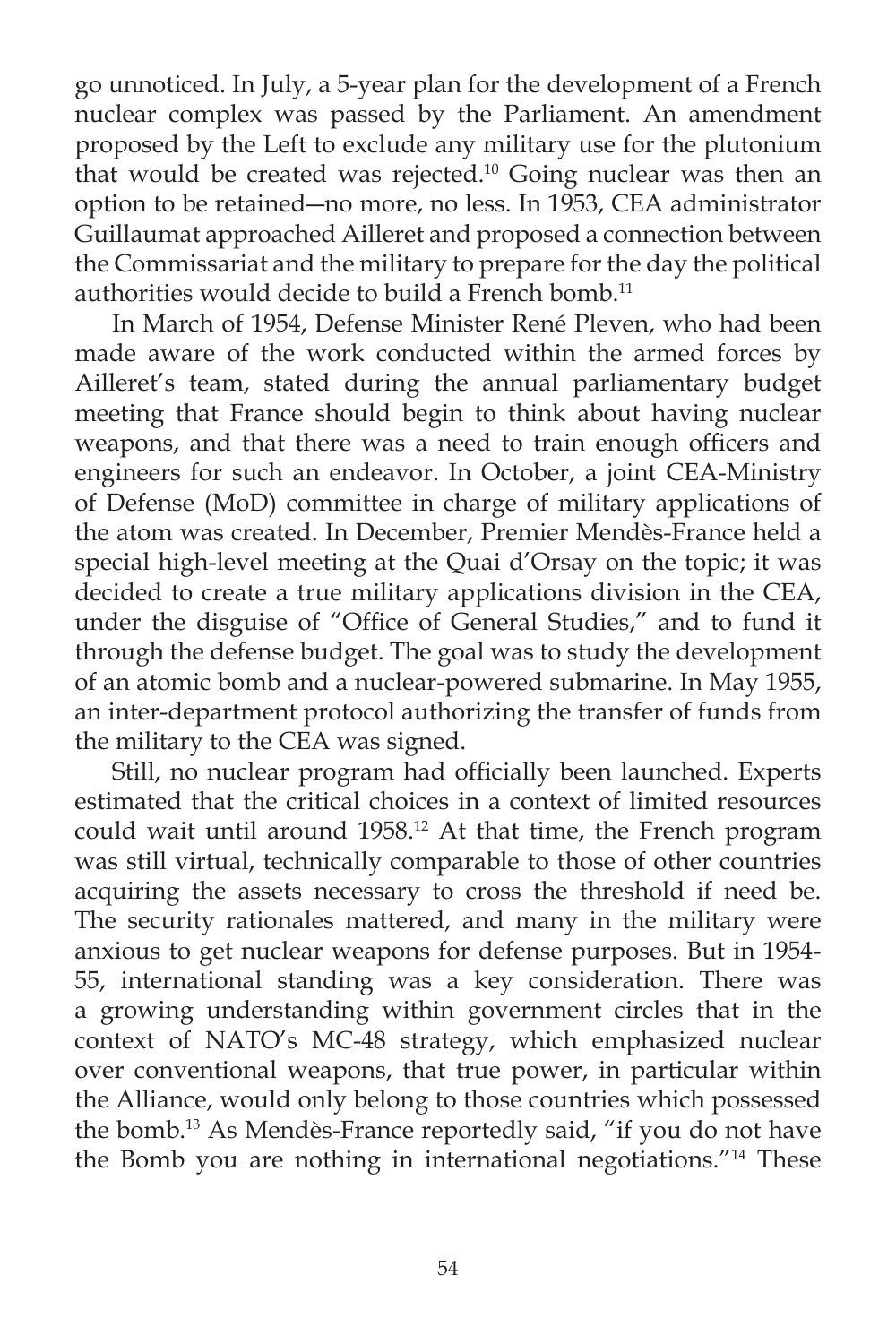ideas were supported by de Gaulle, then in political exile but closely following the French debates, and occasionally making known his support for a nuclear program.<sup>15</sup>

 Under the leadership of Buchalet, the CEA began setting up the technical facilities needed to produce nuclear weapons. In October 1956, Premier Mollet, who also had received a Gallois briefing, signed a long-term directive on nuclear policy that included the need to develop the country's nuclear infrastructure in order to gain allied support for a military program. The CEA was ordered to produce weapon-grade highly enriched uranium (HEU) and plutonium for possible future nuclear weapons. Studies were also commissioned for the development of a long-range bomber and of ballistic missiles. In December a committee in charge of military nuclear programs was created within the MoD. In 1957, the Special Weapons Command was made a joint body, and a Joint Nuclear Experiments Group was created. Ailleret went to set up a potential testing ground in the Sahara Desert. Political support for a national deterrent was gaining ground in the aftermath of the Suez crisis and of the Budapest repression in November 1956. Early warnings about U.S. vulnerability such as the first Soviet intercontinental ballistic missile (ICBM) test in August 1957 and the Sputnik launch in October 1957, reinforced this trend. Political barriers against the French bomb were falling one after the other. On April 11, 1958, France went one step closer to the threshold when a key defender of the nuclear program, Premier Gaillard, was ordered to make the technical preparations for a series of tests. The now-official military applications division of the CEA numbered 1,800 persons.

 No military nuclear program had ever been launched, but France was on the verge of becoming a nuclear power. As one scholar noted, "France under the Fourth Republic would appear to represent the most striking example of minimal political leadership and maximum technocratic direction in the orientation of atomic policy."16

 However, on the very eve of de Gaulle's return to power, two key policy orientations had yet to be taken formally: the decision to test, build, and sustain an *operational* deterrent; and the decision to have a fully *independent* deterrent, not only in terms of use, but also in terms of procurement, planning, and operations.<sup>17</sup> The first decision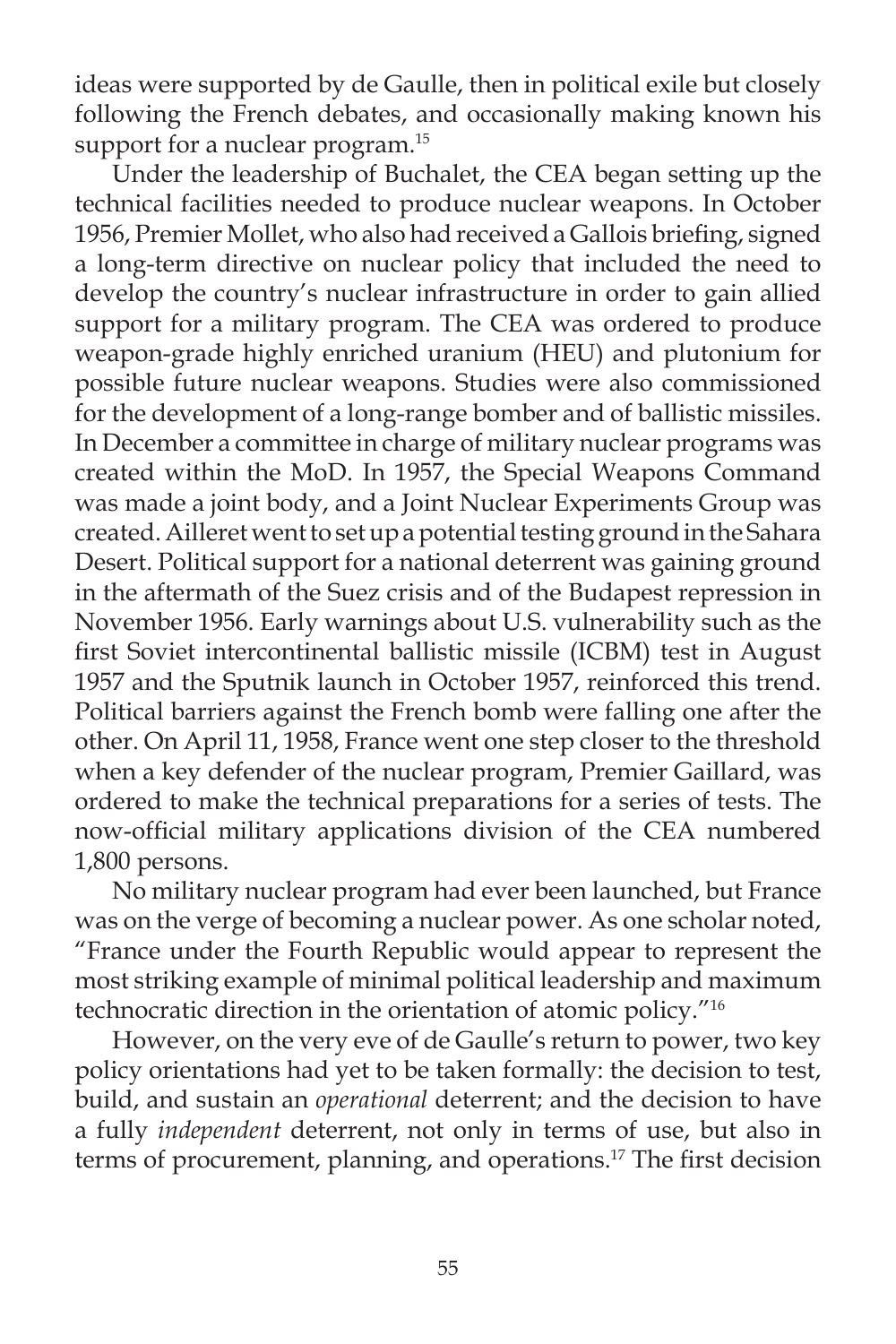would be taken by de Gaulle. Without it, France might very well have remained a potential nuclear power with a recessed deterrent like India between 1974 and 1998. His role would be much more than just turning the ignition key. With de Gaulle, France's willingness to go nuclear became a goal of the State rather than the desire of a few men. The second decision was, of course, also de Gaulle's, and crystallized gradually in the years 1958-66 (see SECTION III).

## **SECTION II. RATIONALES FOR BUILDING AN INDEPENDENT**  *FORCE DE FRAPPE*

 As suggested above, the original French motivations were merely the product of the dynamics of the nascent nuclear age, a time when the atom held seemingly unending benefits to a modern nation. The specificities of French nuclear policy developed only gradually, starting in the early to mid-1950s. They stemmed from a combination of strategic and political rationales fuelling each other. De Gaulle's personal contribution from May 1958 on would be to push existing rationales to their logical conclusions, and to transform existing incentives into actual policy. There would be, in the words of one historian, an "imperious convergence" between the general and the bomb: "The nuclear fire is consubstantial to State Gaullism."<sup>18</sup>

 Although some authors explain France's program by prestige politics, there are good grounds to say that the realist explanation remains the most satisfying. It has been vindicated by recent testimonies and historical research.19 The main reasons for developing an operational, independent deterrent or *force de frappe* were, first, to endow France with a credible security guarantee and, second, to recover France's full sovereignty.<sup>20</sup> However, other motives, such as regaining major power status, and ensuring control over the military, also came into play.

#### **Endowing France with a Credible Security Guarantee.**

 Among European powers, few countries felt as unsafe as France at the beginning of the second part of the century. The French territory had been invaded three times in a few decades, the last one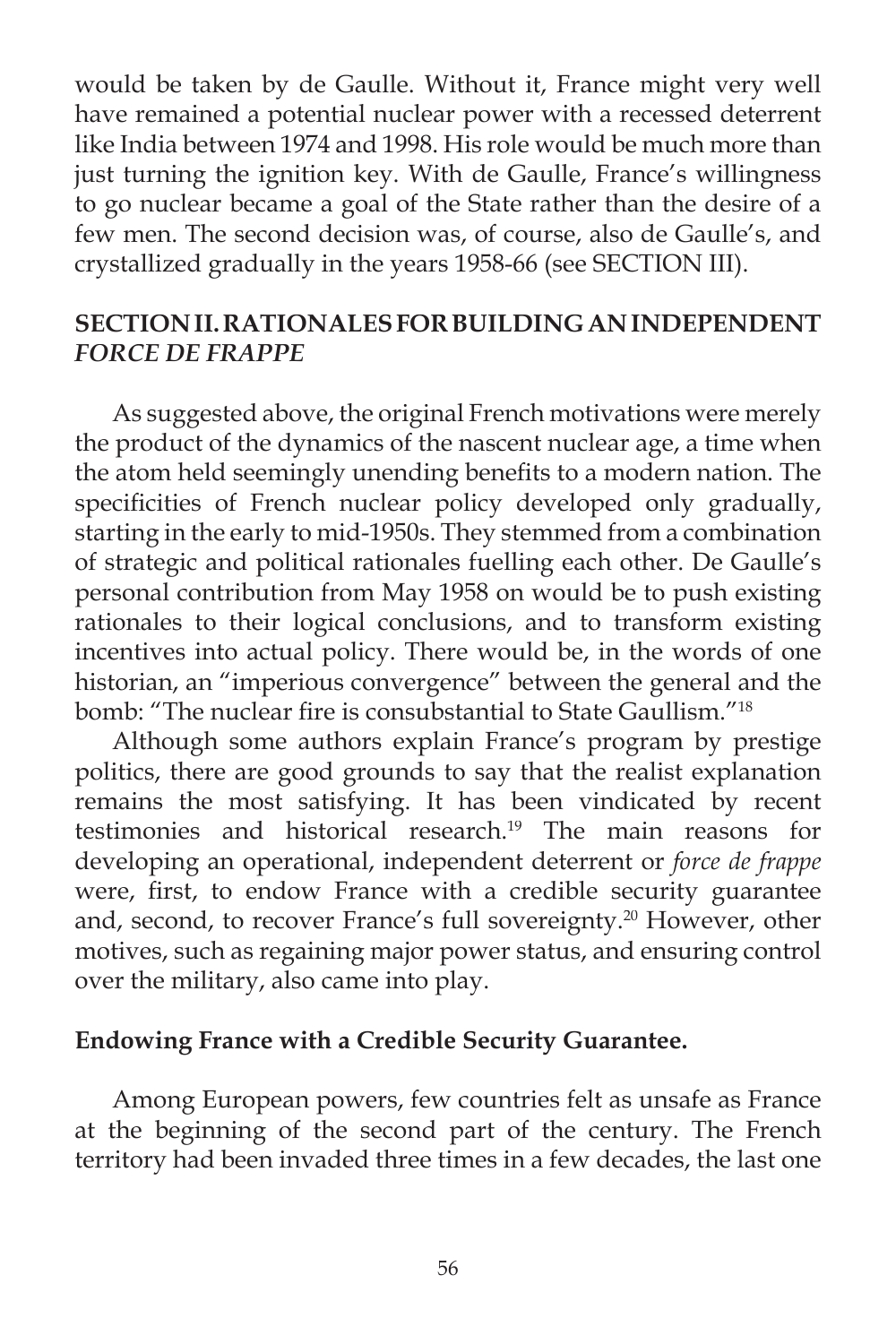resulting in the humiliating 1940 defeat―an event that traumatized de Gaulle to the point of saying in 1943: "We must want the existence of France. Never again will it be self-evident.*"*21 He also resented that France had had to "beg" for allied support between 1940 and 1944.<sup>22</sup> Thus in the 1950s, the perception of an emerging new major threat for the country's existence―the Soviet Western Group of Forces was stationed close to French territory―made the need for a security guarantee very pressing.

 Most NATO countries viewed the U.S. nuclear guarantee as a fairly credible one. France did not. That perception emerged in the critical period 1954-57. The United States did not come to help French forces at Dien Bien Phu (1954), nor did it support the Suez operation (1956).23 Then Moscow demonstrated its ability to strike U.S. territory with ballistic missiles (1957), contributing to a major change in U.S. and NATO nuclear strategies, whereby a massive retaliation against Soviet cities thereafter would be seen only as a last resort option. French strategists had doubts about the principle of one nuclear country protecting another one. The heralded abandonment of the massive retaliation strategy was, from their point of view, the final nail in the coffin, and France refused to subscribe to the emerging NATO strategy of flexible response. This was officially adopted only after the withdrawal of Paris from the integrated military structure. For the Gaullist government, it amounted to the disappearance of the U.S. protection not only of France, but also of Europe as a whole.<sup>24</sup>

 De Gaulle inherited a certain distrust about the U.S. willingness to defend French territory. Sure enough, the Americans had come to defend France. But de Gaulle was inclined to see the half-empty part of the glass which was that the intervention of the United States in the two world wars had taken place only after its own interests were put at stake. Treaties providing for American and British security guarantees to France against Germany had been signed in June 1919, but were of no avail in 1939. De Gaulle remembered that, once engaged in Europe, Washington was mostly preoccupied with its own national interests. In the early days of 1945, the United States had been ready to abandon the city of Strasbourg. De Gaulle had to commit Free French forces and challenge Eisenhower to counter the U.S. decision.<sup>25</sup> He did not blame Washington for such an attitude. He thought that it was only natural that a country defends only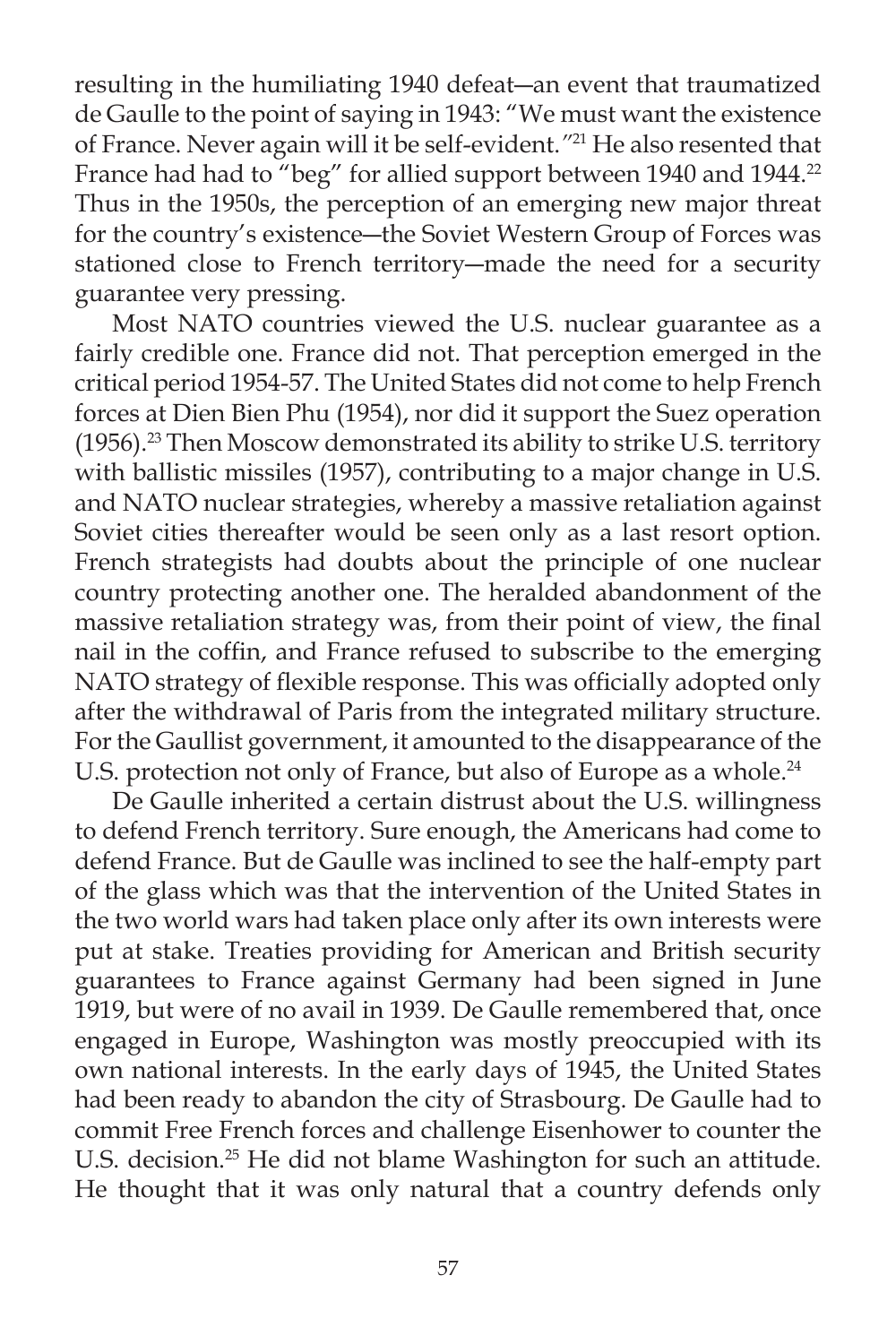its national interests. And de Gaulle expressed an opinion shared widely in France when he stated in 1963 that "nobody in the world, in particular nobody in America, can say whether, where, how, to what extent the U.S. nuclear arms would be used to defend Europe."26 Nuclear weapons had changed the nature of alliances. One could not expect to be protected by a state which would engage its very survival in doing so. $27$  He told Eisenhower that, given the emerging U.S. vulnerability, Washington would only engage in nuclear action if its territory faced a nuclear attack.<sup>28</sup>

# **Recovering France's Full Sovereignty.**

 The second main rationale was to ensure full peacetime sovereignty of France. Following the 1940 defeat, the country had been occupied for 4 years. The Suez crisis had made clear that the United States, as well as the Soviet Union, would not hesitate in limiting the freedom of action of smaller powers.

 This second rationale had been an important point for the Fourth Republic's politicians.<sup>29</sup> But nobody was as eager to emphasize sovereignty vis-à-vis the United States as de Gaulle. During the war, Washington's preferred candidate as the leader of post-victory France had been his rival, General Giraud, who was seen as more flexible and sympathetic to U.S. views. And on the eve of the June 1944 Normandy landing, de Gaulle learned from Churchill that the United States planned to place France under an Allied Military Government of Occupied Territories (AMGOT) instead of ceding its control to the government-in-exile. De Gaulle had to fight hard. For him, the bomb was an instrument of self-determination, a means "to exist by ourselves and, in case of drama, to choose our direction by ourselves."30

 The need to be able to independently defend French interests would become particularly acute for de Gaulle as he began shaping a formidable political agenda which would transform French international identity and strategic culture. The termination of colonization was to be accompanied by the promotion of détente with the Communist world and the reconciliation of European powers "from the Atlantic to the Urals."31 French reliance on a U.S. nuclear protection to guarantee its security was seen as potentially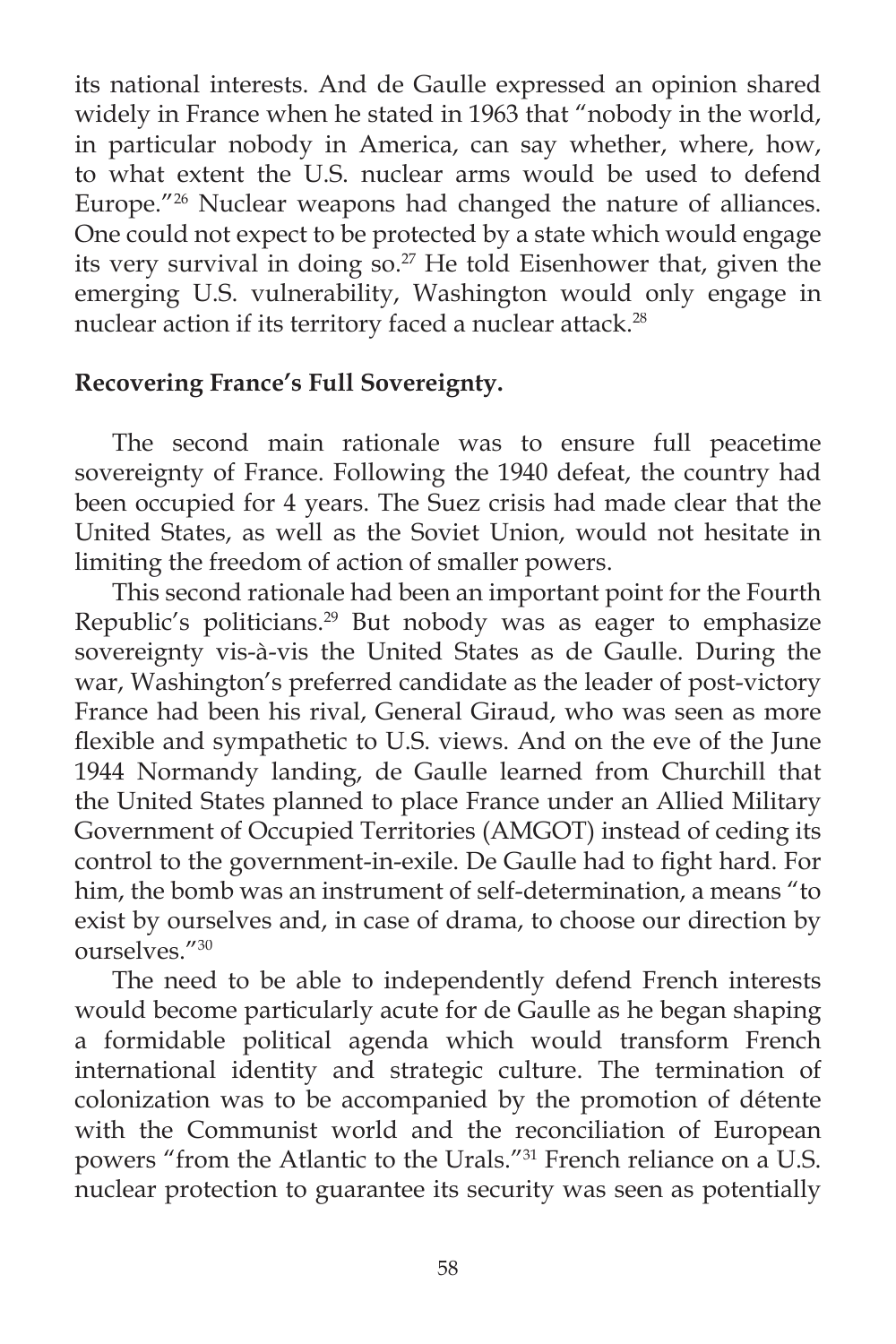limiting the full exercise of France's sovereignty. "It is obvious that, for a country, there is no independence if it does not possess nuclear weapons, for, if it does not have them, he is forced to defer to another who has them for his security and, therefore, for his policies."32 As others before him, de Gaulle pushed this logic to the extremes, claiming that independence could not exist without nuclear weapons.<sup>33</sup>

That same reasoning was applied to belonging to the NATO integrated military structure. De Gaulle believed that integration limited European political sovereignty. He also thought that in the new world of the 1960s, U.S. leadership was not as justified as it might have been in 1949. European countries had recovered from the war, and were beginning to develop institutional ties among themselves. The European Community had been created in 1957, the Communist world was not as monolithic as it had been in the past, and the Soviet experiment was judged a failure. Therefore, the bipolar order and the "condominium" over Europe were deemed obsolete. Most importantly, the U.S. monopoly on nuclear weapons had disappeared and America was now vulnerable, making the U.S. guarantee less credible.34 France would commit forces if Europe was attacked. But de Gaulle emphasized a distinction between "the alliance, which is good, and integration, which is bad."<sup>35</sup> For those who opposed it, integration implied not only U.S. peacetime command of some French officers and troops—a major point of contention—but also potential U.S. pressures on the management of the French armed forces and undue foreign influence on French military culture. Most importantly, it created the perception that France was a subordinate to another nation, and that it could not or would not be able to defend itself independently if need be. For de Gaulle, the existence of the French deterrent entailed new responsibilities that were not compatible with what he called dependence on the United States.<sup>36</sup> He also thought that NATO did not fully acknowledge France's place.37 Could France have become an independent nuclear power and stay in the integrated structure? On paper, perhaps yes. But de Gaulle thought that the adversary had to be absolutely convinced that France would independently decide to use nuclear weapons.<sup>38</sup> In any case, the logic of the Gaullist stance would have led France to keep its new weapons completely out of Alliance planning, a position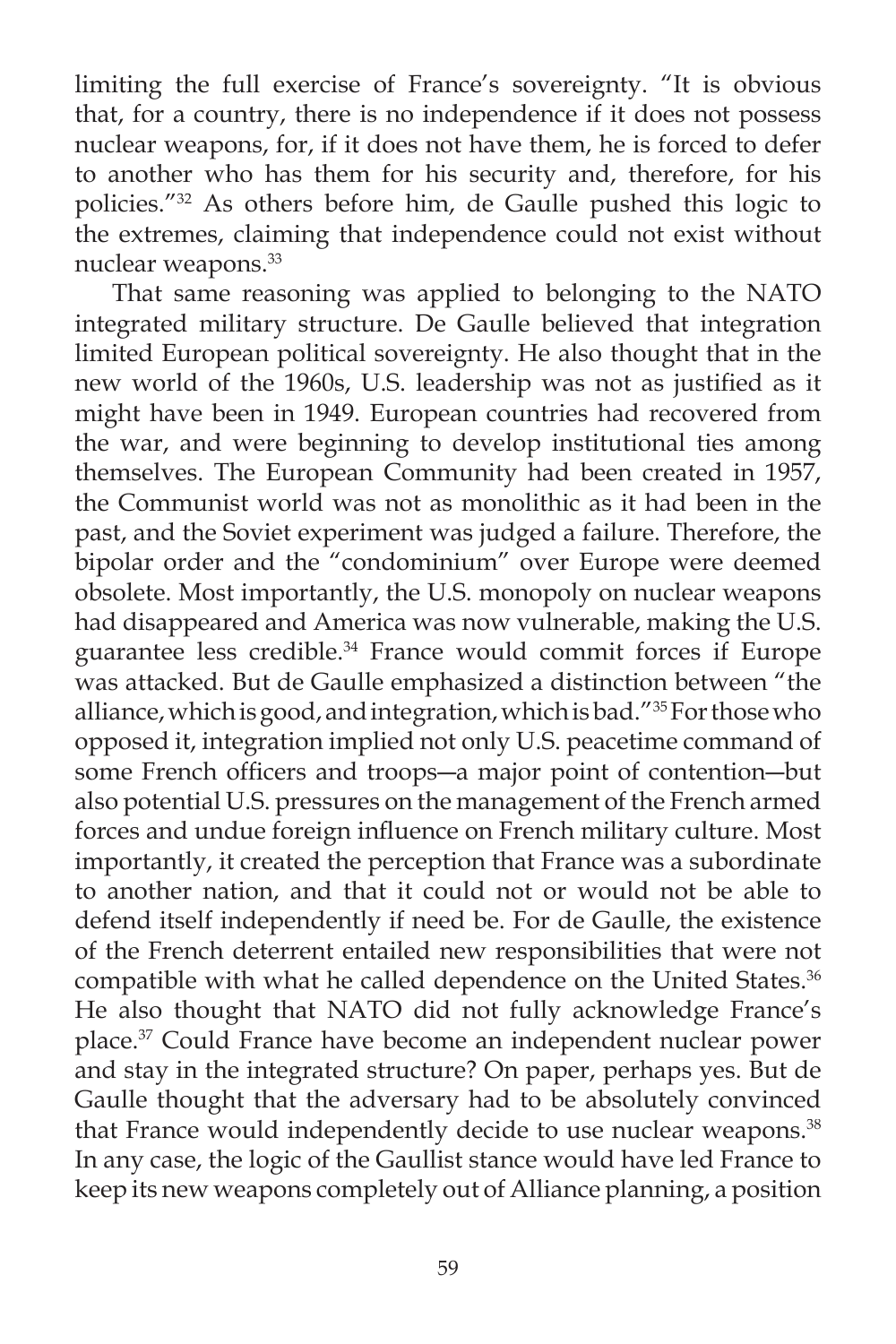which would have been inconsistent with the logic of integration.<sup>39</sup> Thus not only was integration no longer *necessary*, not only was the withdrawal *possible*, but it was in fact *logical* and probably *imperative* from the French point of view. De Gaulle did not believe that a NATO Multilateral force, discussed in the mid-1960s, would allow Paris to retain truly independent control over its future nuclear force.<sup>40</sup> The withdrawal would be effective in 1967, once the constitution of the *Mirage-IV* bomber force was achieved.

 The withdrawal of the NATO integrated structure and the birth of the French nuclear force were two faces of the same coin which was the need to regain national autonomy. This was obvious as early as September 1958. General Norstad (the same officer who had asked Gallois to brief de Gaulle in 1956, and who was now Supreme Allied Commander Europe [SACEUR]) was asked by the new French president whether there were U.S. nuclear weapons in France and what their role would be in NATO targeting plans. Norstad refused to answer, provoking the ire of de Gaulle, and thereby reinforcing de Gaulle's desire for an independent French deterrent.<sup>41</sup> De Gaulle confirmed the authorization given by his predecessors to attribute U.S. nuclear warheads to French forces in Germany (*Honest John*  missiles in 1960 or 1961, and bombs for *Mirage III* and F100 aircraft, as well as *Nike-Hercules* air defense missiles, in 196342). But in 1967, these arrangements were cancelled when France withdrew from the integrated NATO structure.

 De Gaulle also sought to develop other tools of national independence vis-à-vis the United States. A national ballistic missile program was launched in 1959, once it became clear that French-U.S. cooperation would be impossible. These were complemented by other efforts such as national space and computing initiatives, monetary reform allowing for the creation of a strong currency (and turning reserve U.S. dollars into gold assets), and the constitution of a national oil "major." De Gaulle was aware of the benefits of the nuclear program for the energy industry and used it as a supplementary argument.<sup>43</sup> More generally, he thought that the nuclear effort "helped the scientific, technical and industrial development of the nation."44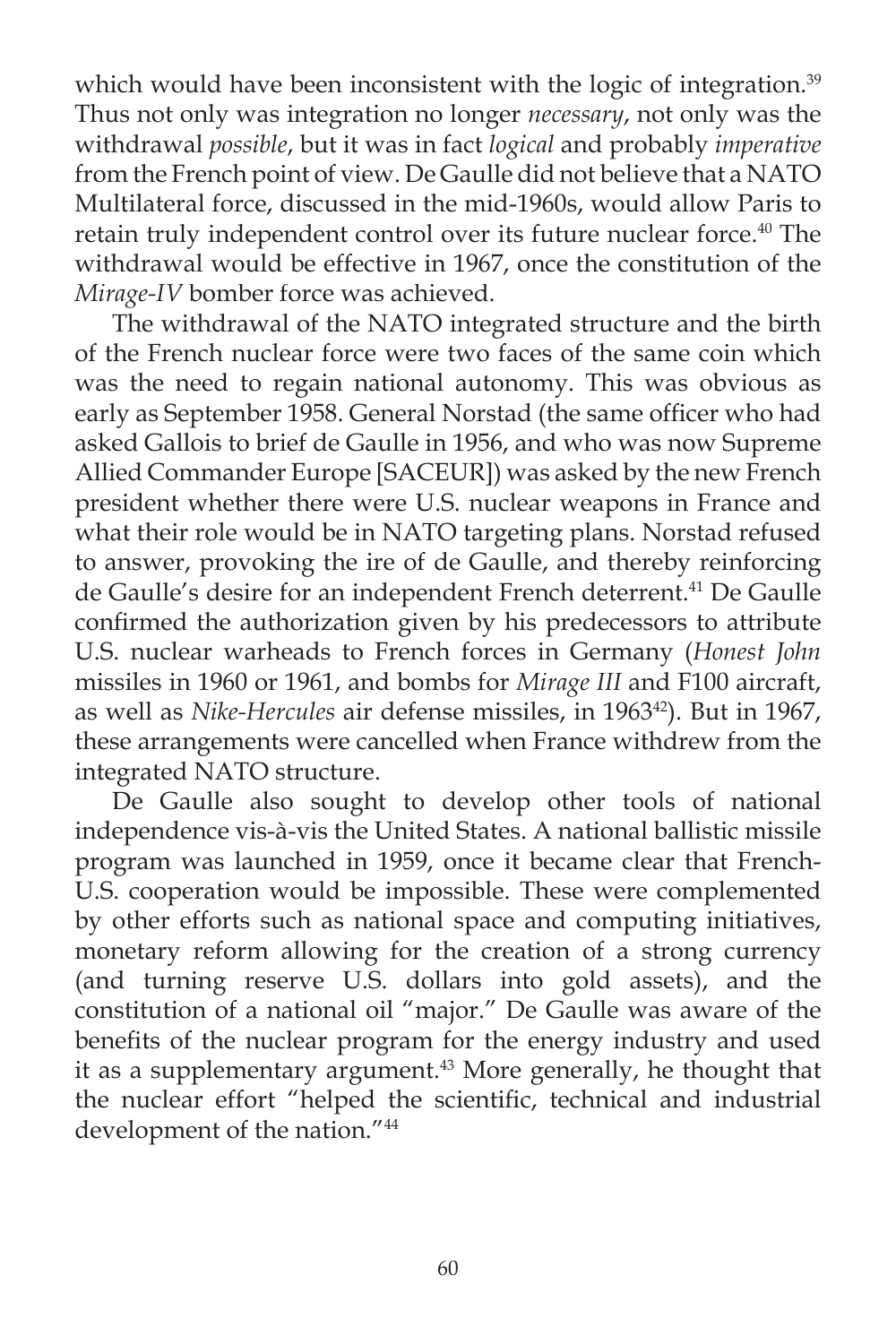## **Regaining Full Major Power Status.**

 The narrower consideration of "prestige" mattered to an extent. And as stated above, like the United Kingdom, France needed a moral boost to come to terms with the end of colonial imperialism. It can be argued that France did not need the bomb to be acknowledged as a significant world player. Its permanent membership in the UN Security Council, and its particular position in NATO, would have been enough to ensure that the voice of Paris would be heard. But then again, the 1967 withdrawal was made possible only because France had become a nuclear power.

De Gaulle's France quickly reaped the political benefits of resisting U.S. power and promoting an alternative universal model of democracy and self-determination. The independent French nuclear weapons program was perceived in the developing world as a symbol and an instrument of challenge to U.S. "hegemony."45

 However, what really mattered for de Gaulle was to play a center stage part in the Cold War, that of European security. Here, it was not a matter of prestige, but of regaining full major power status in order to participate again in great power politics. He resented that France had not participated in the Yalta and Potsdam conferences.<sup>46</sup> De Gaulle could not stand the idea that the fate of the continent would be determined by Washington and Moscow. When he returned to power in 1958, he considered the bomb "a political means to allow him to sit at the Greats [powers'] table."47 For him, the Great Powers were the Soviet Union, the United States, and the United Kingdom. He wanted above all an equal role with his UK and U.S. partners in the Atlantic Alliance, and an end to the discrimination towards France imposed by the Québec agreements and the 1946 MacMahon Act (amended in 1958 to allow for U.S.-UK cooperation)**.**  This discrimination was for him was particularly unacceptable, given France's centrality in Alliance planning.<sup>48</sup> Breaking the Anglo-Saxon monopoly on nuclear weapons had been an obsession since the beginning.<sup>49</sup> It was inconceivable that France did not possess "the most powerful weapons of the day" and have mastery of a key scientific and industrial field.<sup>50</sup>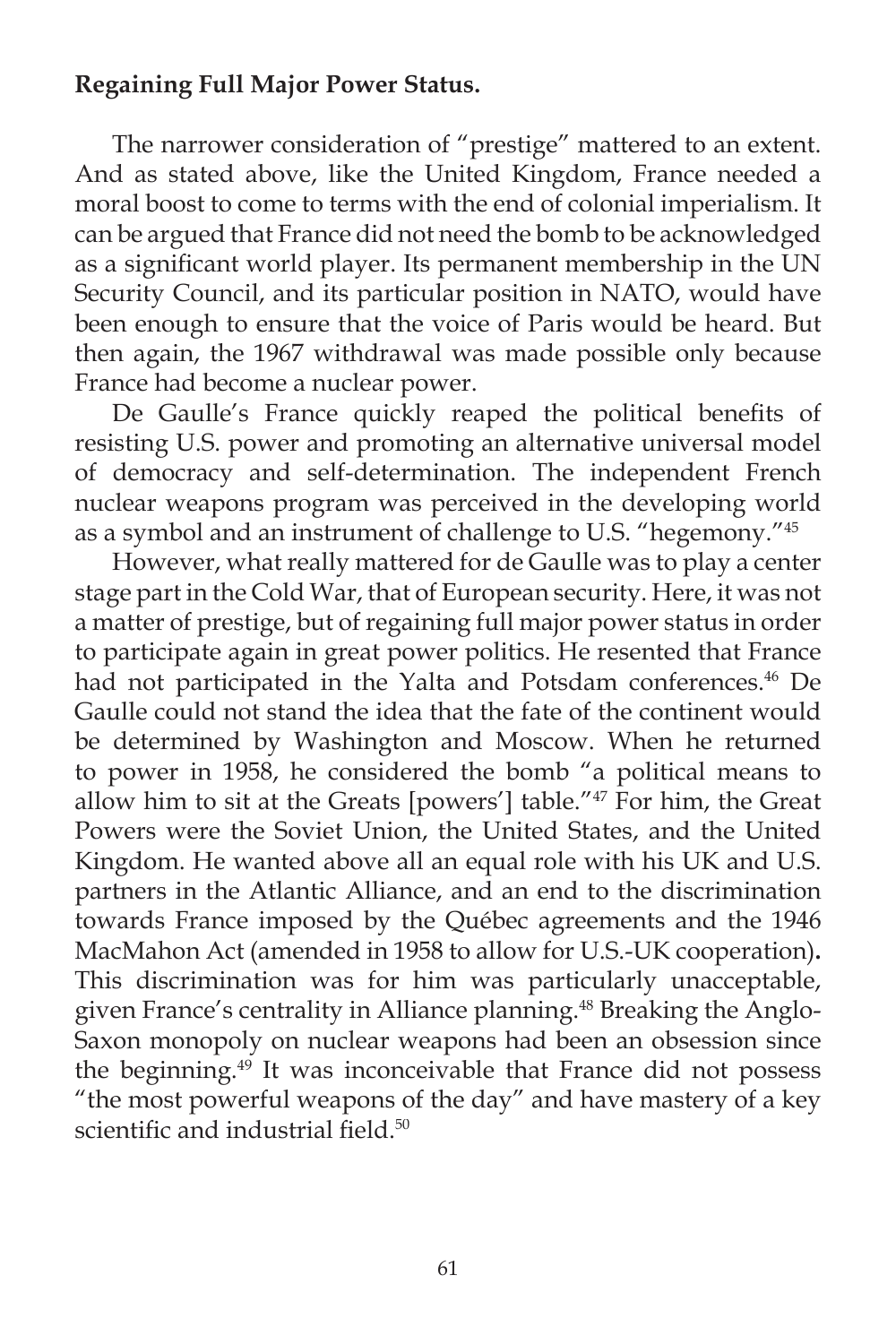## **Ensuring Control Over the Military.**

 A fourth and arguably less important factor was to ensure control over the military. This came more as an added benefit than as an initial incentive. As soon as he returned to power in 1958, de Gaulle made clear that the armed forces were to be entirely subordinated to the political authorities.<sup>51</sup> But his relationship with the military took a turn for the worse. In 1961, a coup was averted. In 1962, the armed forces were ordered to withdraw from Algeria. Many in the armed forces would see de Gaulle as no less than a traitor. The *Organisation de l'Armée Secrète* (OAS) was at that time conducting a terrorism campaign that would target de Gaulle himself (the assassination attempt at Petit-Clamart). Revamping French strategy around the backbone of putting nuclear weapons under tight civilian control helped to ensure control of the military. This strategy was followed by China and later by India. This reaffirmation of *arma cedant togae* was symbolized by the facts that the President could directly order the engagement of nuclear forces and that, until 1981, he was reportedly the only person holding the authorization codes.<sup>52</sup>

 The armed forces themselves had little interest in an independent French deterrent. As an institution, the French armed forces were rather conservative, as military institutions often are. Most of the officers who wanted nuclear weapons wanted them simply because they were the most modern, up-to-date weapons in store―and they might as well be *American* nuclear weapons. Indeed, for the French commanders in the Western European Union (WEU) staff in the late 1940s, one of the primary rationales for creating a NATO integrated military structure was the prospect of availability of U.S. nuclear weapons.53 From the onset, the French military had been among the most vocal proponents of the full nuclearization of the Alliance's defense strategy, and Paris argued strongly in favour of nuclear sharing.54 There was a lot of frustration in national military circles about nuclear matters, which reportedly were managed within NATO "among Americans, with the British being treated as privileged allies."<sup>55</sup> Many supported the need to equalize the allies through the procurement of nuclear weapons. To be considered "militarily adult," France needed to procure such weapons.<sup>56</sup> Given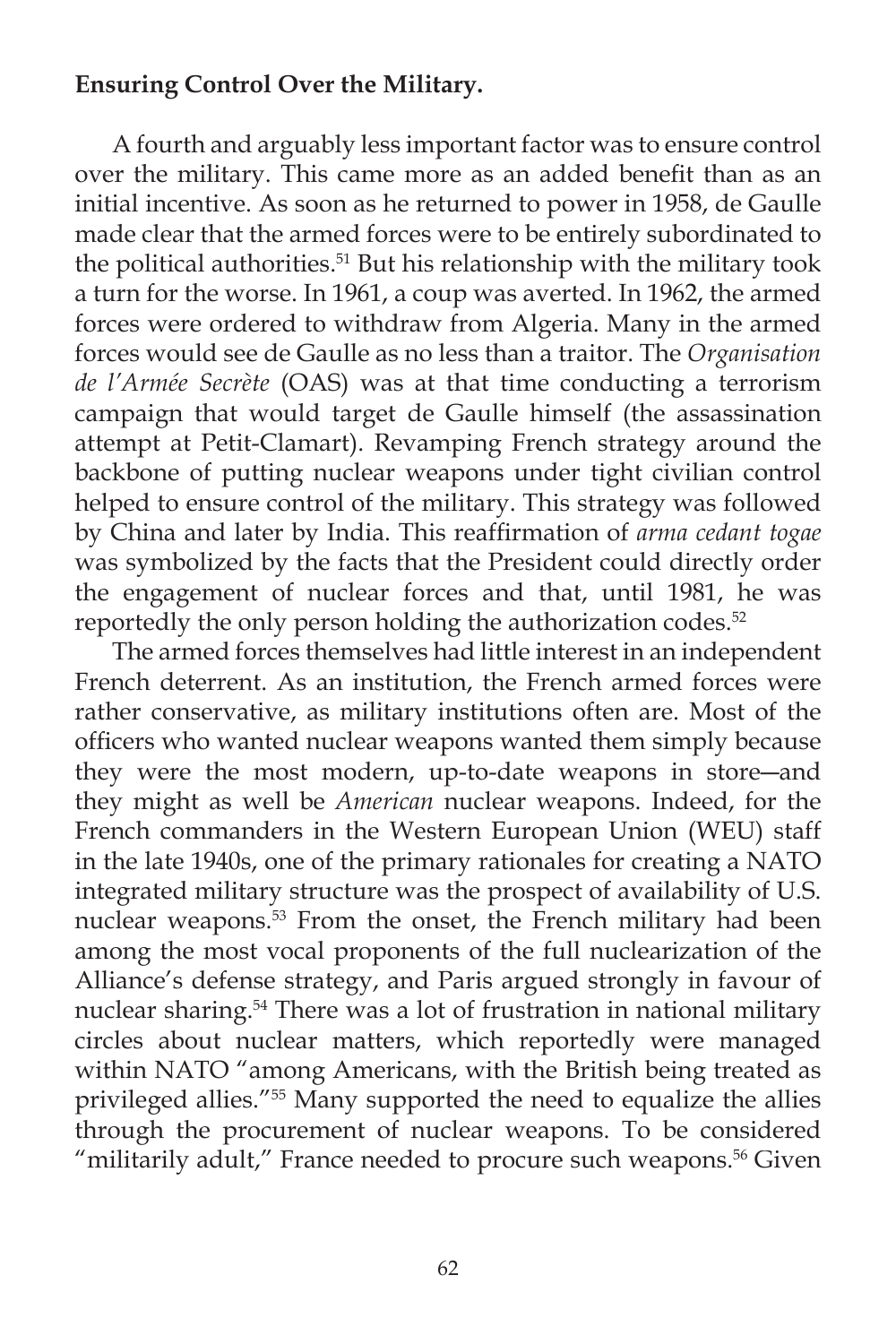the evolution of NATO strategy, the possession of nuclear weapons was seen as imperative by the chiefs of staff.<sup>57</sup> However, for most of the French high command, an independent nuclear program meant diverting resources reducing conventional budgets and forces.<sup>58</sup> That was all the more true by the late 1950s. "What would the atom bomb bring us to pacify Algeria?," asked a skeptic General Jouhaud in 1958.<sup>59</sup> But de Gaulle imposed on them both the withdrawal from Algeria and the bomb. $60$  As a commentator put it, "France is the only nuclear power where the civilians have imposed the nuclear [choice] to the military."61 At the extreme, if there was to be an independent nuclear program, it would need to be integrated within the Alliance.<sup>62</sup> Later, when the military realized that getting the bomb and leaving the NATO integrated military structure―an unthinkable option for any self-respecting French officer at that time—were part of the same deal, their hostility would be even more acute.

 Thus a paradox of French nuclear strategy is that it was, to a large extent, forged by a small coterie of military individuals against the will of the military as an institution.

# **SECTION III. FORGING THE DOCTRINE: "TEARING AN ARM OFF THE AGGRESSOR"63**

### **The Key Actors.**

 The key concepts underlying French nuclear doctrine developed during the 10 years from 1958-68. The early 1960s were especially important as the United States and NATO were moving towards flexible response. The intellectual breeding ground for French strategy was almost exclusively military, with one exception. Pierre-Marie Gallois and Charles Ailleret played critical roles because they combined technical expertise, strong determination, access to political authorities, and ability to write for both the military community and the public. Two other significant players were Generals André Beaufre, a respected high-ranking officer and retired analyst; and Lucien Poirier, a young colonel who later became a prolific writer with intellectual ambitions. The exception was Raymond Aron, a political scientist of the realist school and a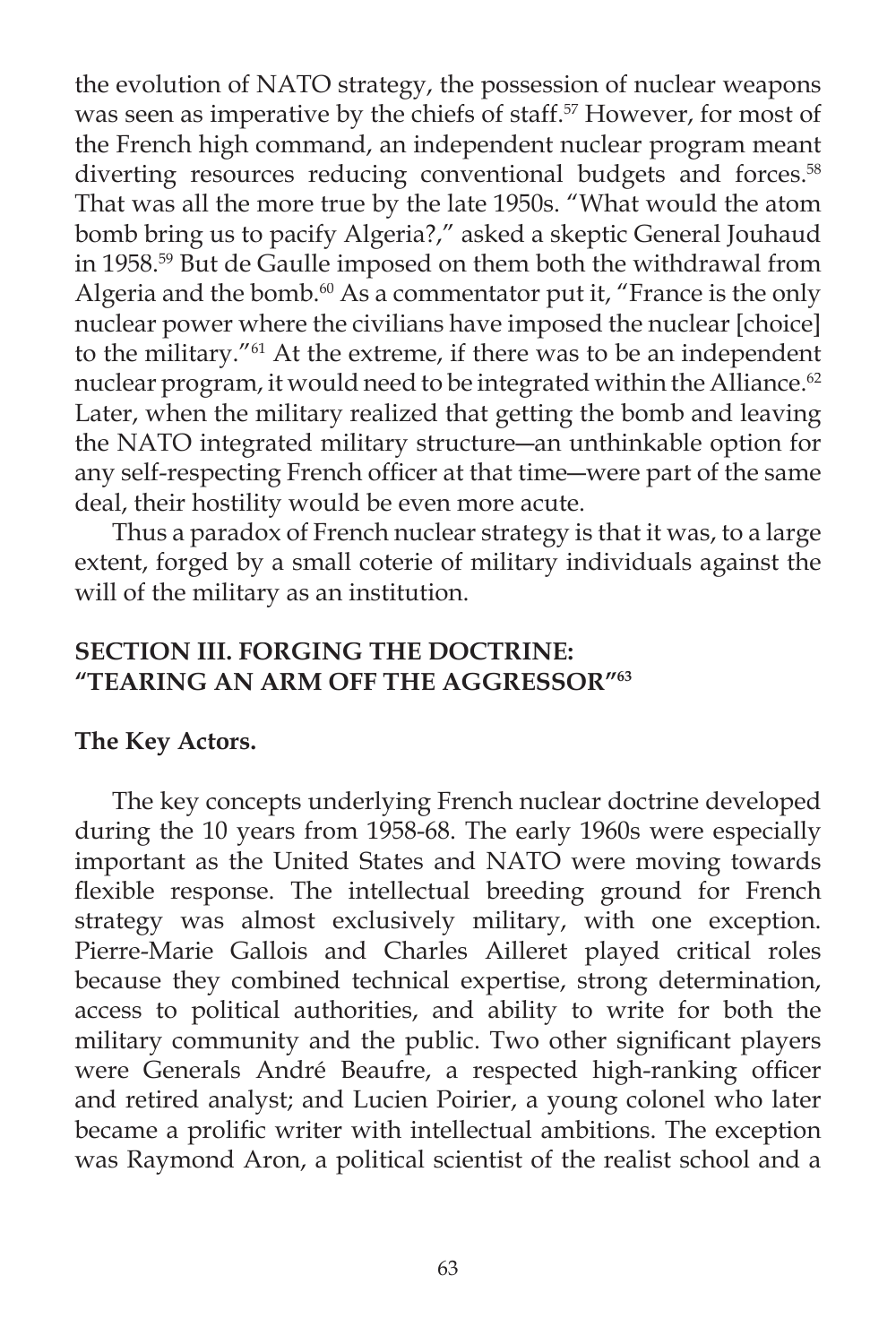key intellectual figure in French security debates, particularly on the subject of nuclear policy. All continued to be influential throughout the 1970s, and both Gallois and Poirier were still writing in the late 1990s.64

Others played significant roles in the construction of French nuclear culture, although they did not appear frequently in public debates, or appear close to political authorities. One name must be mentioned first: Admiral Raoul Castex, who as early as October 1945 published a seminal article which was the French equivalent of Bernard Brodie's *The Absolute Weapon*. This article may have influenced de Gaulle's decision to create the CEA.<sup>65</sup> The list also includes general officers Billotte, Buchalet, Catroux, Chassin, Crépin, Gerardot, Koenig, Philippon, Stehlin, and Valluy. These people worked inside the bureaucracy or through publications, though not all of them supported the Gaullist independent stance.

 The French doctrine as it coalesced in the 1960s involved a concept of deterrence "of the strong by the weak." The doctrine was based on the logic of "proportionality to the stake of the conflict." Nuclear reprisals would take the form of massive retaliation, and were theoretically geared *"tous azimuts."*

# **The Key Concepts.**

*Deterrence of the Strong by the Weak*. The logical foundation of French Cold War nuclear strategy was the concept of "deterrence of the strong by the weak" (*dissuasion du faible au fort*).<sup>66</sup> The idea was that deterrence was possible where one of the two parties is much smaller and less powerful than the other because of the equalizing power of the atom (*pouvoir égalisateur de l'atome*). Asymmetrical size and power did not matter. It was possible to deter a major country with much smaller nuclear forces than the adversary's. As de Gaulle stated in 1964:

Of course, the megatons that we could launch would not equal in number those that the Americans and Russians are able to unleash. But once unleashing a certain nuclear capability and as far as one's own defense is concerned, the proportion of respective means has no absolute value. In fact, since a man and a country can only die but once, deterrence exists as soon as one can mortally wound the potential aggressor and is fully resolved to do so, and [the aggressor] is well convinced of it.<sup>67</sup>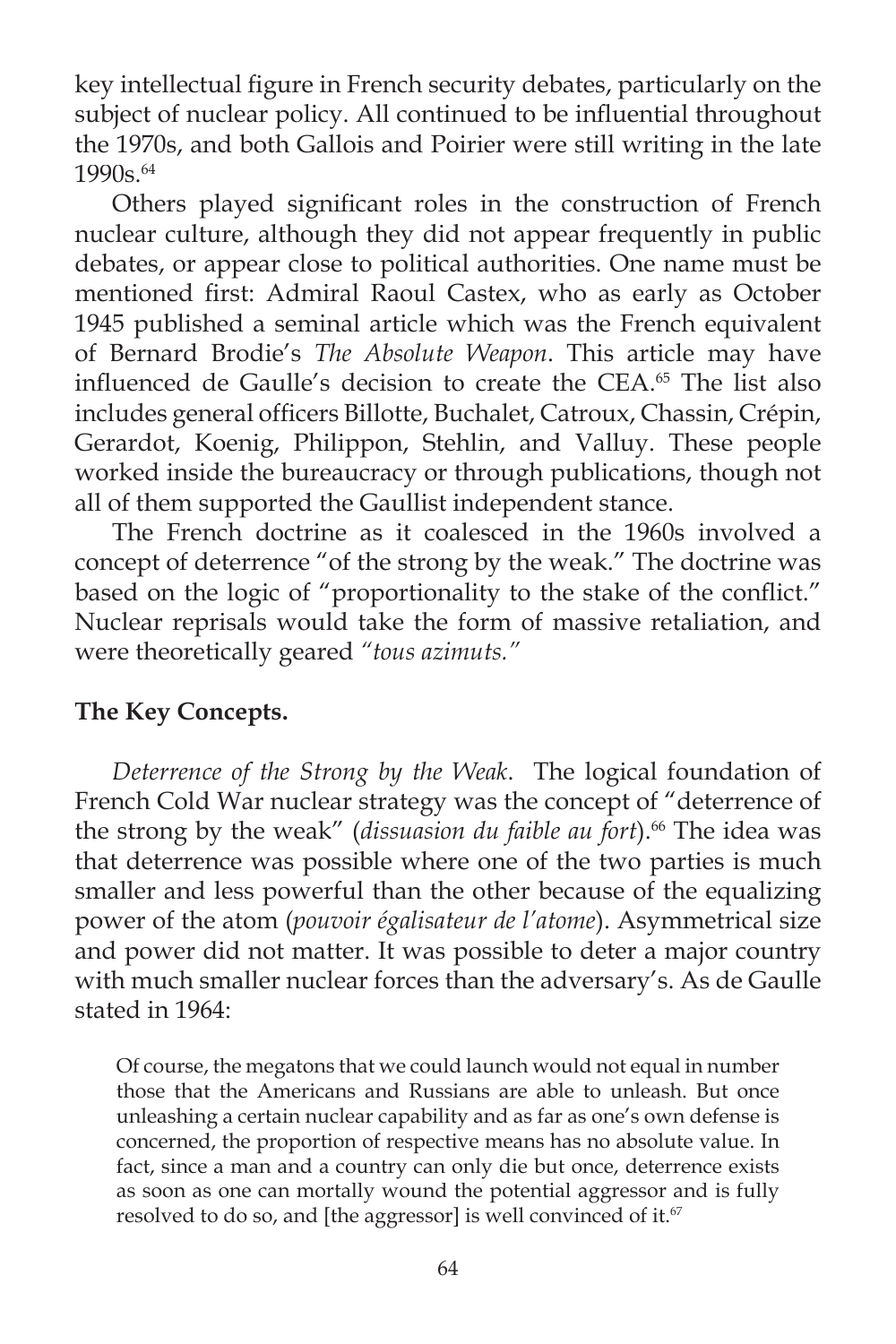This idea was included in the 1972 *White Paper*, which described nuclear weapons as an imperative for a small, low-populated country like France. At the same time, being only a medium power, it did not need an arsenal as big as those of major powers.<sup>68</sup>

 Gallois is often credited with inventing the concepts of "weak to strong" and "equalizing power." He developed them in *Stratégie de*  l'âge nucléaire,<sup>69</sup> but the intellectual background for these concepts clearly preceded him. Background materials are contained in the 1945 Castex article, in early UK writings about nuclear strategy, and in the dossier presented to the French political authorities in December 1954.<sup>70</sup> Ailleret alluded to these ideas in his seminal 1959 conferences.71 The contribution of Gallois (who was familiar with these sources and even says that reading the Castex article had been an epiphany for him) was to popularize the concepts in France, in particular in his late 1950s articles and his 1960 book.

Proportionality to the Stake of the Conflict. Another key concept in French thinking is "proportionality" which meant that deterrence of the strong by the weak can be assured as long as the weak can inflict on the aggressor damages that would be at least equivalent to the stake of the conflict. This was expressed in the phrase "proportionate deterrence."72 Gallois theorized and developed it in his 1960 book.<sup>73</sup> De Gaulle endorsed the concept. In 1963, de Gaulle stated that deterrence was achieved as soon as the nuclear capability made an adversary realize that aggression was not worthwhile.<sup>74</sup> The next year, he confirmed that "deterrence is proportional to the stake."<sup>75</sup>

 A consensus emerged among experts that, to achieve deterrence, the damage should actually be *superior* to the stake. As early as 1959, Aron mentioned "risks out of proportion with the benefits."<sup>76</sup> Gallois, for his part, said in 1960: "The 'quantity of destruction' that the reprisal force represents when it reaches its objectives must at least cancel the benefits that the aggressor expected from his attack."<sup>77</sup> The next year, he used an expression which became commonly used in French strategic language: "incommensurable." It referred to the lack of comparison between widespread destruction by atomic weapons to what could be feared with conventional weapons.<sup>78</sup> In 1963, Beaufre suggested that the losses to be suffered by Moscow had to be "disproportionate with the possible gains" of the Soviet Union.<sup>79</sup>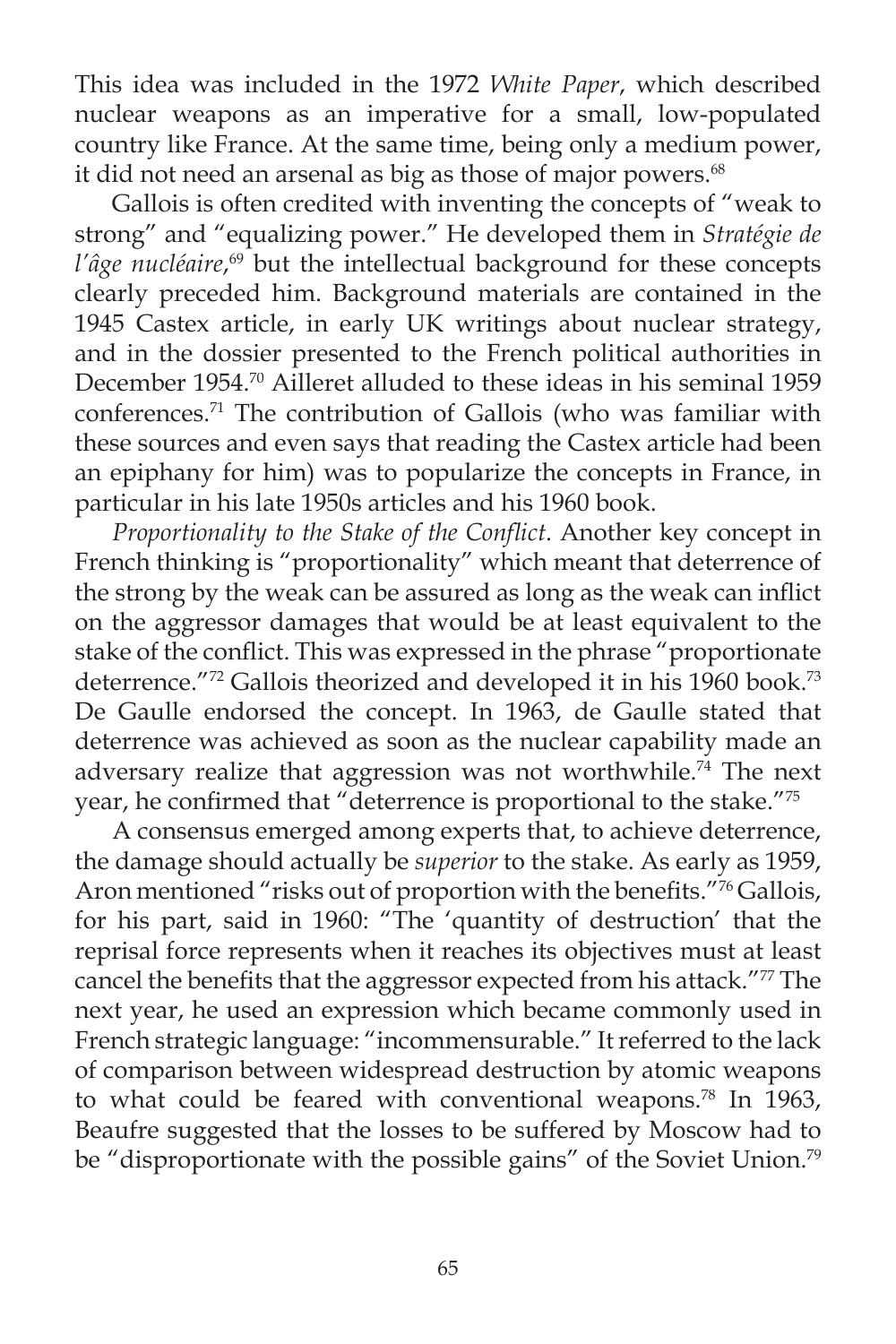De Gaulle would sanction this adjustment in 1964 by mentioning "risks incommensurable with the benefit of conquering our soil." $80$ The *White Paper* stated that deterrence only applies if there is for the adversary "an immediate risk out of proportions with the stake of the conflict."<sup>81</sup> Thus proportionate deterrence had become, in fact, *dis*proportionate deterrence, an idea that is very close to John Foster Dulles's original expression of massive retaliation.<sup>82</sup> It remained a basic tenet of French strategy.83

*A Mass Destruction Single Strike*. The idea of threatening mass destruction in order to deter aggression came early in the development of French strategy. This seems to be the result of French exposure to U.S., UK, and NATO strategy in the 1950s, and that, as a small country, France could not afford limited war or flexible response-type strategies. As Gallois put it later, "France has nothing to cede that would not be herself."<sup>84</sup> Once a nuclear nation, France held firmly to the strategy of massive retaliation and, while still in the integrated structure (1964-67), strongly opposed emerging steps within NATO away from that direction. The expression "massive retaliation" was frequently used in 1970s French rhetoric.<sup>85</sup> Apart from the fact that a single strike seemed consistent with a pure anti-cities concept, an additional justification for maintaining rigid strategic targeting plans was given by Poirier. For a small power, the "threat can only have deterrent value if the threatened party knows that he would experience the effects of one blow, without his losses being spaced out over time."<sup>86</sup> If strategic nuclear war was to be managed, the weaker party would be at a disadvantage. The possibility that a massive strike on the Soviet Union would elicit an equally massive―and thus deadly―response on the national territory was considered and accepted. It was, however, also pointed out that Moscow might refrain from doing so on the grounds that "one does not destroy the prize."87

 Any *nuclear* aggression on France would be considered strategic in nature simply because of the small size of the country, therefore implying a massive nuclear response.<sup>88</sup> This would be the case, in particular, if the adversary destroyed the intermediate range ballistic missiles (IRBMs) deployed on the Plateau d'Albion in South-Eastern France. Though located in a low population area, their neutralization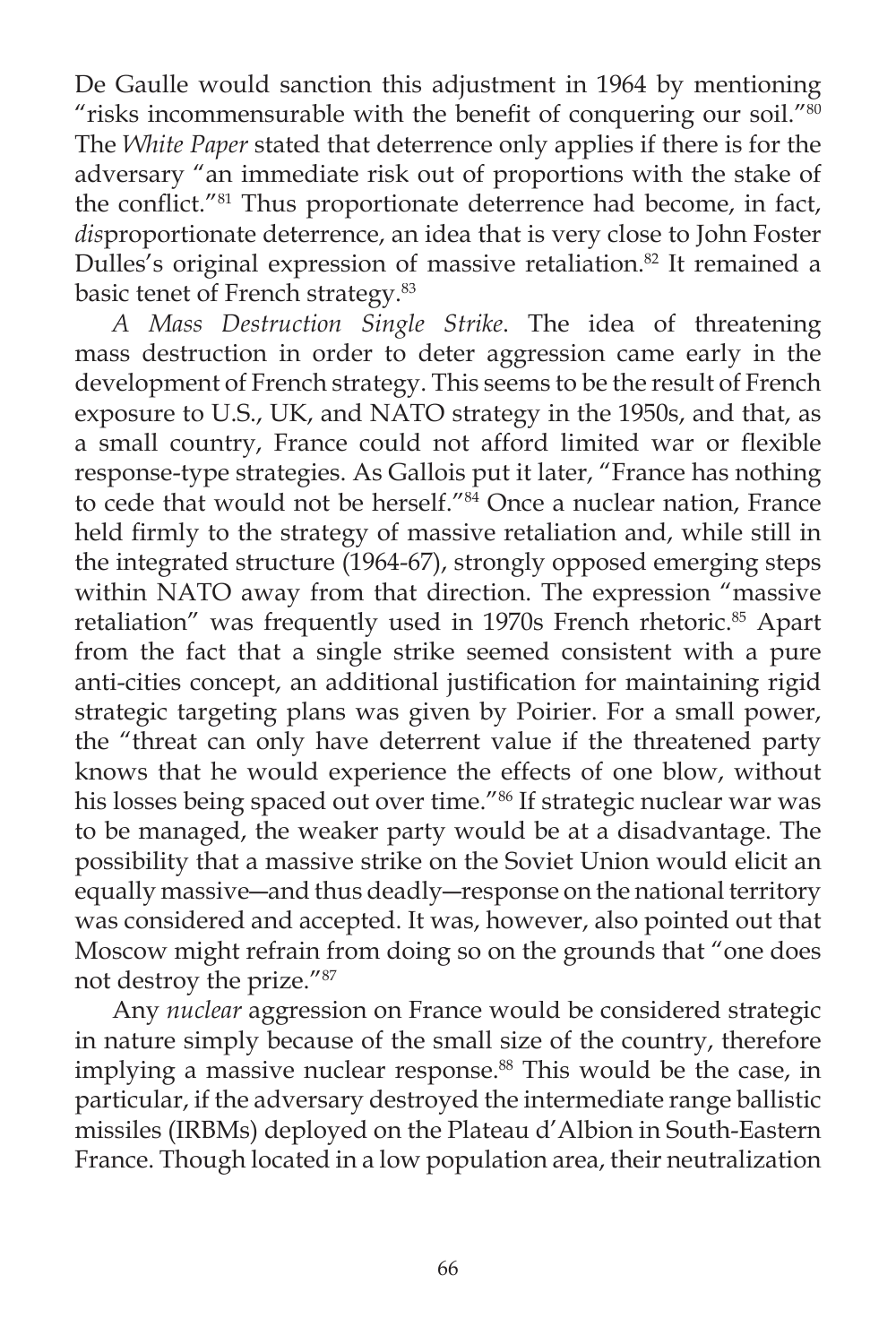would entail such a massive strike that it would necessarily have a strategic effect on France. This theory sometimes known as the "attached goat" was developed *a posteriori*, since the IRBMs were initially developed as an interim measure before the introduction of fleet ballistic missile submarines [SSBNs].<sup>89</sup>

 But would it be the same in case of strictly conventional aggression? France's version of massive retaliation initially seemed to mirror NATO's MC-48 strategy, as reflected in the 1964 Ailleret articles and in de Gaulle's instructions to the Defense Council the same year. An aggression would elicit "immediate" retaliation on Soviet soil, as well as in Germany "time permitting."<sup>90</sup> But in private, de Gaulle refrained from assuring that conventional aggression against France would be met in the same way a nuclear one would.<sup>91</sup> The solution to this classical deterrence problem was found through the development of a specific tactical nuclear weapons doctrine, which helped France to implement a strategic concept located somewhere between massive retaliation and flexible response. In 1969, Chief of Staff Fourquet confirmed that France rejected an "all or nothing" vision.92 That said, the concept *at the strategic level* was and would remain inflexible.

*An All-Azimuths Strategy*. A third important concept is *tous azimuts*, an artillery term expressing the idea that the nuclear force was not directed at any adversary in particular, but should be able to strike anywhere in the world.

*Tous azimuts* was a matter of principle based on the idea that, since nuclear systems were to have a long service life, it was impossible to determine who would be the adversary 20 years ahead, especially with the risks of further proliferation.<sup>93</sup> This idea has been long credited to Ailleret, but it is now known that de Gaulle himself was the originator of the concept.<sup>94</sup> As early as 1959, he told the French military cadets that "since it is theoretically possible for France to be destroyed from any point of the world, our force must be made to act anywhere on Earth."95 He used the expression *tous azimuts* at least as early as 1962 in private conversations and even toyed with the idea of using the bomb against Tunisia.<sup>96</sup> In 1965, he mentioned the ability "to launch projectiles . . . in any region of the world . . . and to do it, if need be, against any region of the world."97 In January 1967, he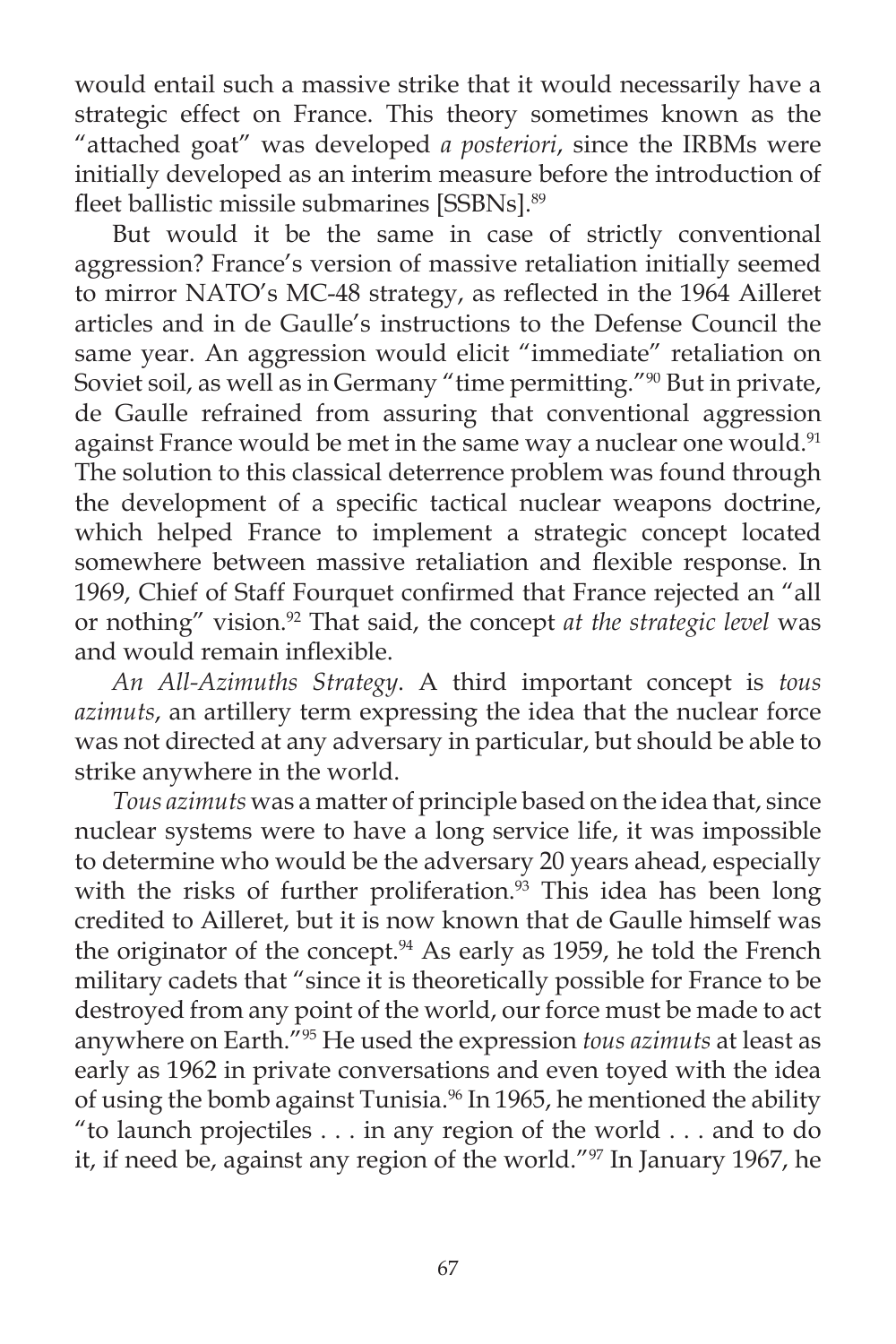wrote a personal instruction stating that by 1980 France should have a full-fledged intercontinental triad (including seven to eight SSBNs) armed with thermonuclear weapons and be able to strike any major power.98 In July, he told the Council of Ministers: "Let's prepare ourselves for striking in any direction (*tirer dans tous les azimuts*) if France's life is at stake."99

 Ailleret was more than a mere spokesman. He elaborated on this concept in an interesting discourse on what would be termed today the "globalization of strategy." Nuclear proliferation, the possibility of rapid horizontal escalation of modern conflict, and the range of ballistic missiles justified a new approach. With de Gaulle's approval, Ailleret's article suggested that France needed "megatonyield ballistic devices of global range," and to ultimately become a "space force."<sup>100</sup>

 For de Gaulle, *tous azimuts* also served broader political purposes. First, as he said at least once in private, nuclear force was useful "as much to deter an aggressor . . . as to deter an abusive protector."<sup>101</sup> Second, *tous azimuts* may have been a way to emphasize *différence*  vis-à-vis the United Kingdom and to avoid reducing the French force to a mere complement of the U.S. arsenal. Third, it was a concrete application of the Gaullist drive for going beyond the East/ West face-off and promoting *détente*. Finally, it was meant to open the eyes of the armed forces to the fundamental novelty of nuclear weapons.102

 In any case, even if taken at face value, the concept was meant as a goal, not as an immediate force sizing criterion. It was a paradigm in the original sense of the term. As a part of French official policy, it was fairly short-lived. An ICBM program was judged too costly. And after de Gaulle, with the French nuclear program well-established, the need for strong national rhetoric to support an independent force was not as strong. Nevertheless, the leadership continued to pay tribute to this concept. The Warsaw Pact was rarely mentioned as the prime adversary in official public documents, and then, only implicitly.103 As late as 1977, France still claimed that its SLBMs were capable of "covering the whole world."104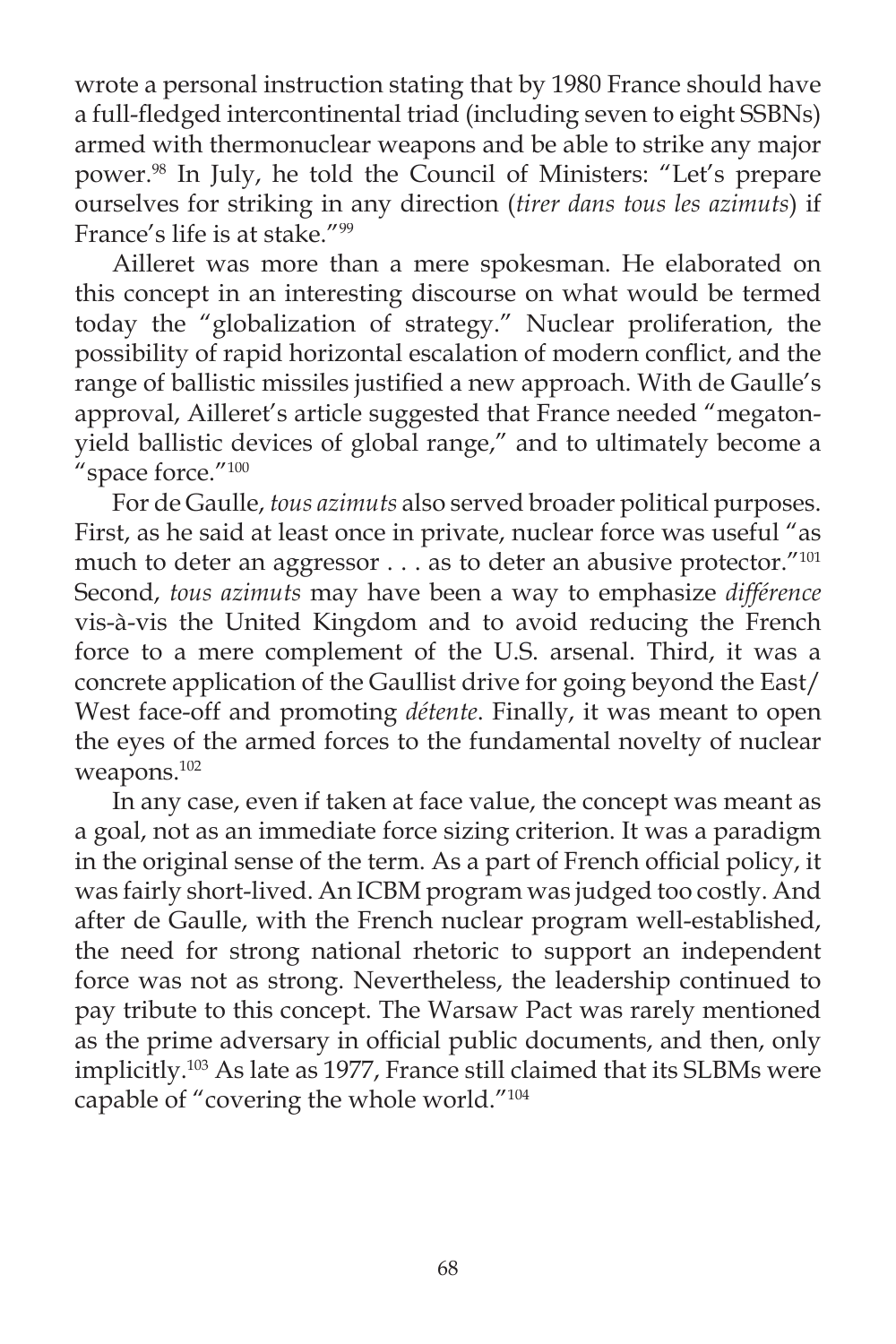# **SECTION IV: FORGING THE DOCTRINE: BALANCING INDEPENDENCE AND SOLIDARITY**

#### **The Debate on the Role of the French Deterrent in the Alliance.**

 The insertion of the French nuclear contribution in the Atlantic Alliance had a fuzzier approach. The nuclear force was to be a national one, but also one that protected European neighbours. The employment decision was to be strictly under Paris's control, but French authorities sought consultation and coordination with allies. Some considered the French force as a "trigger" that would force U.S. intervention. Most believed that the French force was contributing to the security of the West.

 *A National Deterrent*. De Gaulle initially told the United States that he would be glad to buy U.S. nuclear weapons, provided that the weapons were solely under French control.105 It is hard to tell whether de Gaulle was serious. It is possible that he did not believe that such an option was realistic if only because maintenance would have required U.S. assistance. In any case, deterrence was to be strictly national in terms of employment, along with the rest of France's defense policy. One of de Gaulle's most often quoted statements was in 1959: "The defense of France must be French."<sup>106</sup> In his colorful vocabulary, he stated that he wanted to be "unbearable on [his] own."<sup>107</sup> This expressed a consensus in France. Along with de Gaulle, Gallois thought that any deterrent which was not strictly national could not be credible: "Democracies can really practice the deterrence strategy only at the service of an absolutely vital cause."108 Neither the nuclear risk, nor the nuclear decision, could be shared in any way.<sup>109</sup> For most French thinkers, extending U.S. and U.K. deterrence forces to their allies did not make sense, period. In addition, de Gaulle and Gallois did not believe that the U.S.-proposed Multilateral Force was compatible with an effective national nuclear deterrent.

*A Force to Defend "Vital Interests"*—Including Europe? Official policy was not as rigid as it seemed. The French force was designed to defend what was called the vital interests of France. This expression first appeared in Gallois's work and was sometimes used by de Gaulle.<sup>110</sup> Vital interests included, but were not limited to, the metropolitan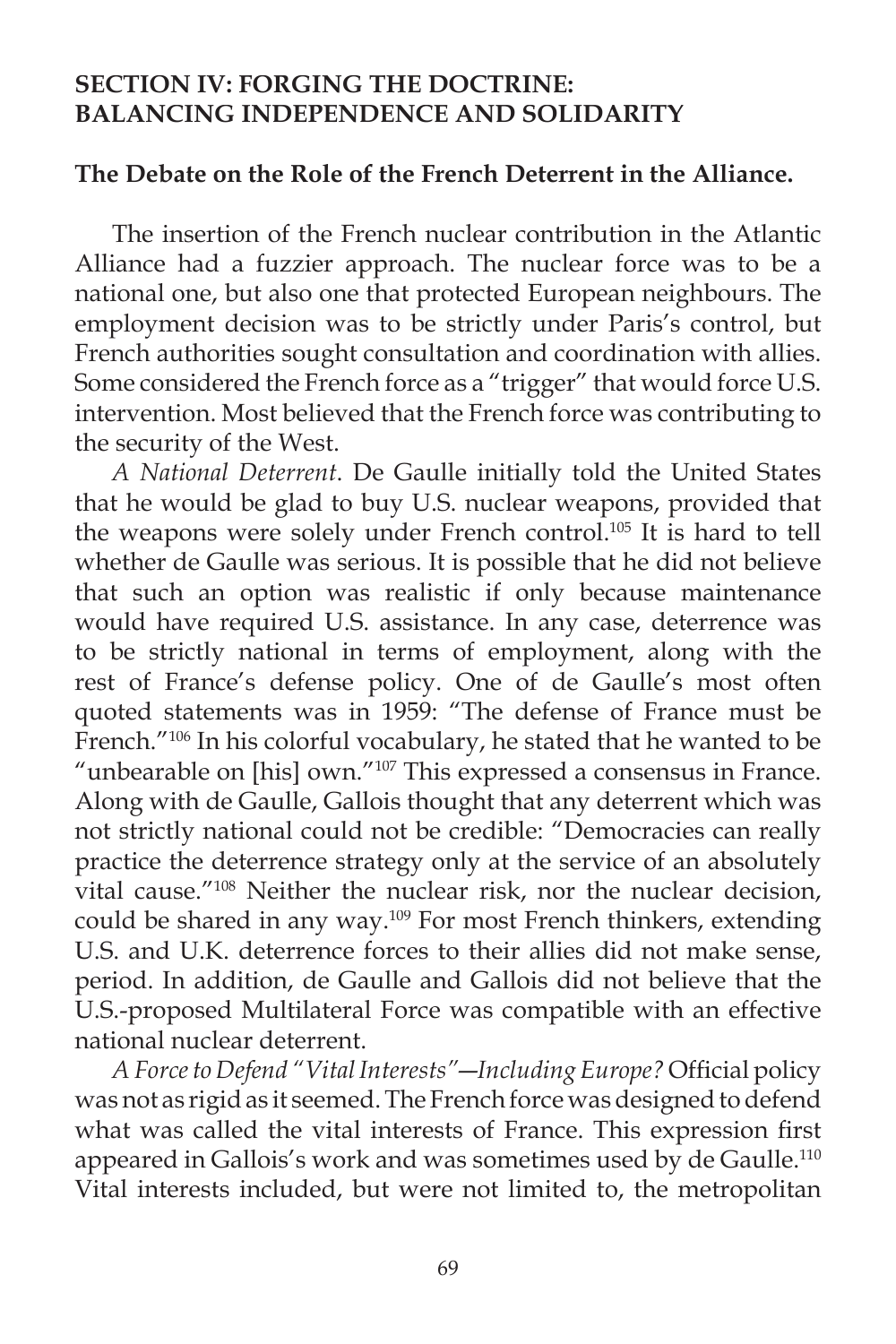territory, i.e., French territory in Europe. For political reasons, de Gaulle first publicly emphasized the purely national dimension of the French deterrent. But he and his successors made clear that the *force de frappe* was protecting Europe as well, and French nuclear weapons might be automatically used if Germany was threatened.<sup>111</sup> De Gaulle had argued to Kennedy that since "the Rhine [was] narrower than the Atlantic," France felt "more intimately linked to the defense of Germany than America to [France's defense]."112 His secret instructions to the military chiefs in 1964 were clear: "France should feel threatened as soon as the territories of Federal Germany and Benelux would be violated."<sup>113</sup> The reasons were, first, that Europe was a small territory where the fate of countries were intertwined. Second, optimal military efficiency implied committing French forces far away from the French-German border. Prime Minister Pompidou told the Parliament that the French force "plays a full and automatic role for the benefit of Europe, the defense of which is inseparable from her own."114 Chief of Defense Fourquet publicly stated that the French battle corps would normally have to be engaged as far as possible from the national borders, in close coordination with the Allies.115 The "approaches" of the country would be explicitly considered part of France's vital interests, as stated in the 1972 *White Paper*. 116 The exact scope of these interests was unclear. It was recognized that uncertainty on the nuclear threshold was a critical component of deterrence. Third, from the onset French leaders asserted that the country's national deterrent helped the construction of Europe and, beyond that, was, in fact, a building block of a future European nuclear force.<sup>117</sup>

*The Possibility of Consultation and Coordination with Allies*. Contrary to some popular perceptions of French strategy, the use of the force in conjunction with allied nuclear assets was an option. As early as 1954, the government suggested that Alliance employment of nuclear weapons should be made at least "at Three" (Washington, London, Paris) if lack of time made NATO consultations impossible.118 De Gaulle went further by suggesting in his famous 1958 memorandum a tripartite directorate where the nuclear powers collectively ruled the Alliance, with a coordinated nuclear planning and decisionmaking mechanism.<sup>119</sup> He discussed such options with Presidents Dwight Eisenhower and John Kennedy. The mechanism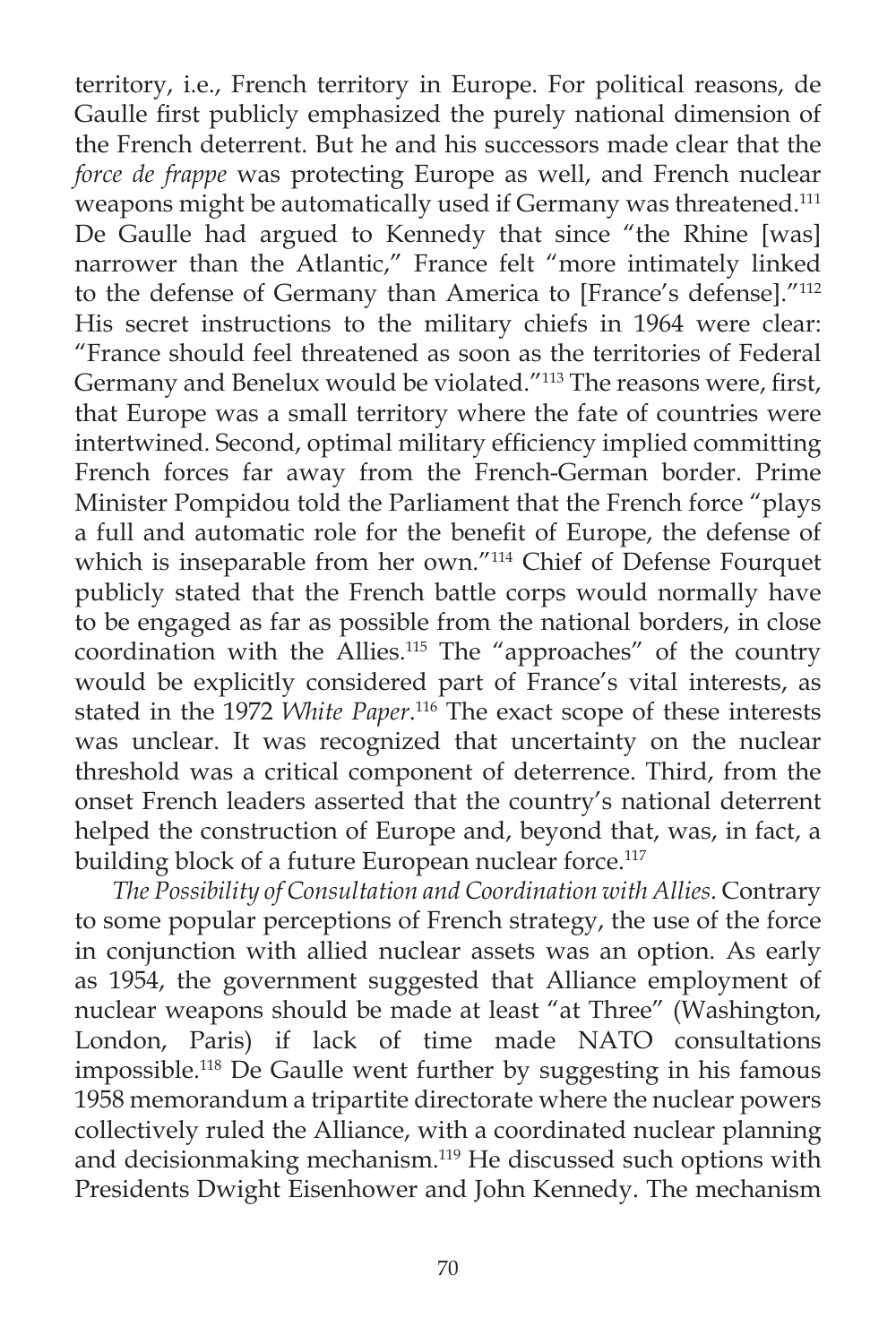de Gaulle envisioned would be created outside NATO and allow for consultations on nuclear use "anywhere in the world."120 De Gaulle knew he was "asking for the moon" in 1958, but nevertheless later confirmed in private that he was ready to "combine" French and allied strategies once his country had an operational deterrent.121 In the first multiyear defense plan, nuclear weapons were presented as a way for French forces to "cooperate more efficiently siding with allied forces, for the defense of the free world."<sup>122</sup> They would be built and used nationally, but "of course, without refusing cooperation, technical or strategic, if wished by our allies."123 It was thus possible to "conjugate the employment of these weapons with that of our allies' same weapons in the framework of the common effort."124 Since French forces were still integrated, such options were perfectly feasible.125 In 1964, Beaufre conceptualized this approach. He described a common nuclear planning mechanism, a coordinated "deterrent manoeuvre" in crisis time, and, if war broke out, a coordinated employment of nuclear forces.<sup>126</sup> The idea appeared less frequently after 1966, but resurfaced around 1968 at a time when the French force was indisputable and the affirmation of *différence* less politically necessary.127

*A Contribution to the Overall Security of the West*. Beyond the defense of European neighbours, the *force de frappe* was seen in France as an asset for the broader transatlantic community. Beaufre and Aron defended the idea of the national deterrent as a contribution to the overall security of the West. Due to the importance of French military forces for the defense of NATO, a France endowed with independently employed nuclear weapons implied an increased risk of nuclear escalation and thus a better overall Alliance deterrent (a "multilateral deterrent"). Also, according to Beaufre, the threat of early French use "benefited the West by bringing an element of doubt into enemy calculations rather than letting them rest solely on the 'reasonable' attitude of the United States."128 Beaufre, like Gallois, challenged U.S. Secretary of Defense Robert MacNamara's arguments against European national nuclear forces, but in a positive and constructive way: "It is because the French force blurs the American game that it gives back the American game the atom of credibility that it lacked."129 For Beaufre, an alliance of nuclear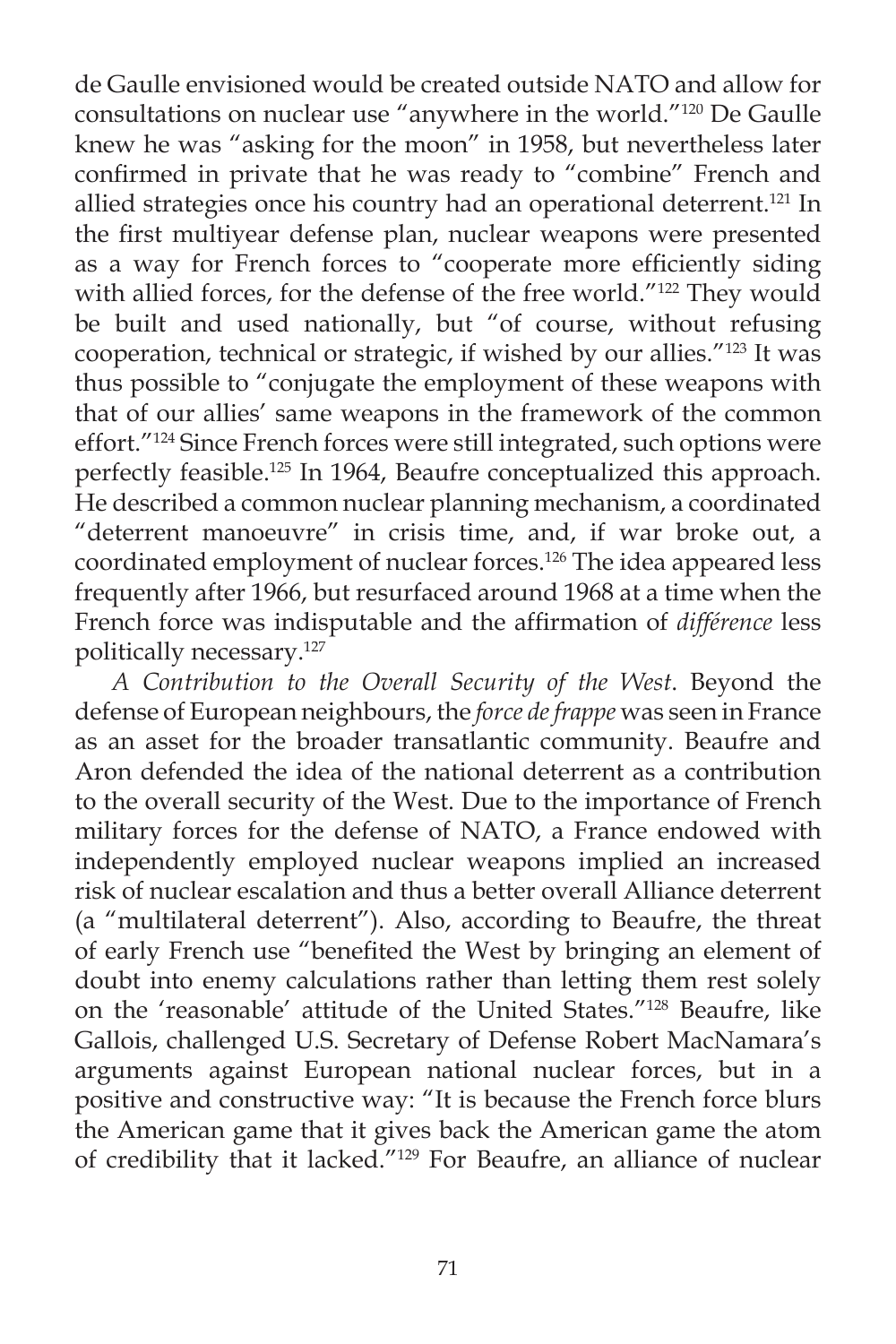powers brought more deterrence power than a nuclear protectorate or even a "multilateral force."130

While dismissing the value of the Alliance per se, Gallois used similar arguments. He argued that, in a situation of approximate parity, the main adversary had to take into account the existence of a third nuclear power which created an "imbalance" detrimental to the management of the main adversarial relationship, since the smaller power could cripple the bigger one.<sup>131</sup>

 De Gaulle adopted this logic.132 With Eisenhower he emphasized that an "additional deterrent" posed a problem for the Union of Soviet Socialist Republics (USSR).<sup>133</sup> He thought that the mere possibility that France would open nuclear fire to protect Germany could not fail but be taken into account by Moscow.134 French nuclear weapons "introduce[d] in a dangerous world a new and powerful element of wisdom and circumspection."135 This was acknowledged by the 1972 *White Paper*: "Western Europe . . . cannot but indirectly benefit from French strategy which constitutes a stable and determining factor of security in Europe . . . national as it is, our nuclear deterrent force is an element that cannot but matter to the prevention of a crisis in Europe."136 Likewise, Chirac said in 1975 that the existence of French tactical nuclear weapons was a contribution to the security of Europe.<sup>137</sup>

 *A "Trigger" to Force U.S. Intervention?* One of the most original and hotly debated features of French nuclear thinking was the idea that France would be a possible detonator or trigger (*détonateur*, or sometimes *gâchette*) for the use of U.S. nuclear forces in defense of Europe if deterrence failed. Consistent with French strategy, the logic was that the United States would delay, if not refuse, the use of nuclear forces in case of a Soviet invasion. Initial nuclear use by France, however, would project the conflict into the nuclear realm. France's deterrent force was thus equivalent to the primary stage of a thermonuclear weapon. As National Assembly member Alexandre Sanguinetti colorfully put it, this was about "forbidding to the Great [Powers] the delights of classical war on the European territory."138

This concept has been the subject of many misunderstandings and errors of interpretation that began with the origin of the concept. Many, including Gallois, have attributed the concept to Aron and Beaufre. Indeed, Aron described it in his 1964 book.<sup>139</sup> But he sees its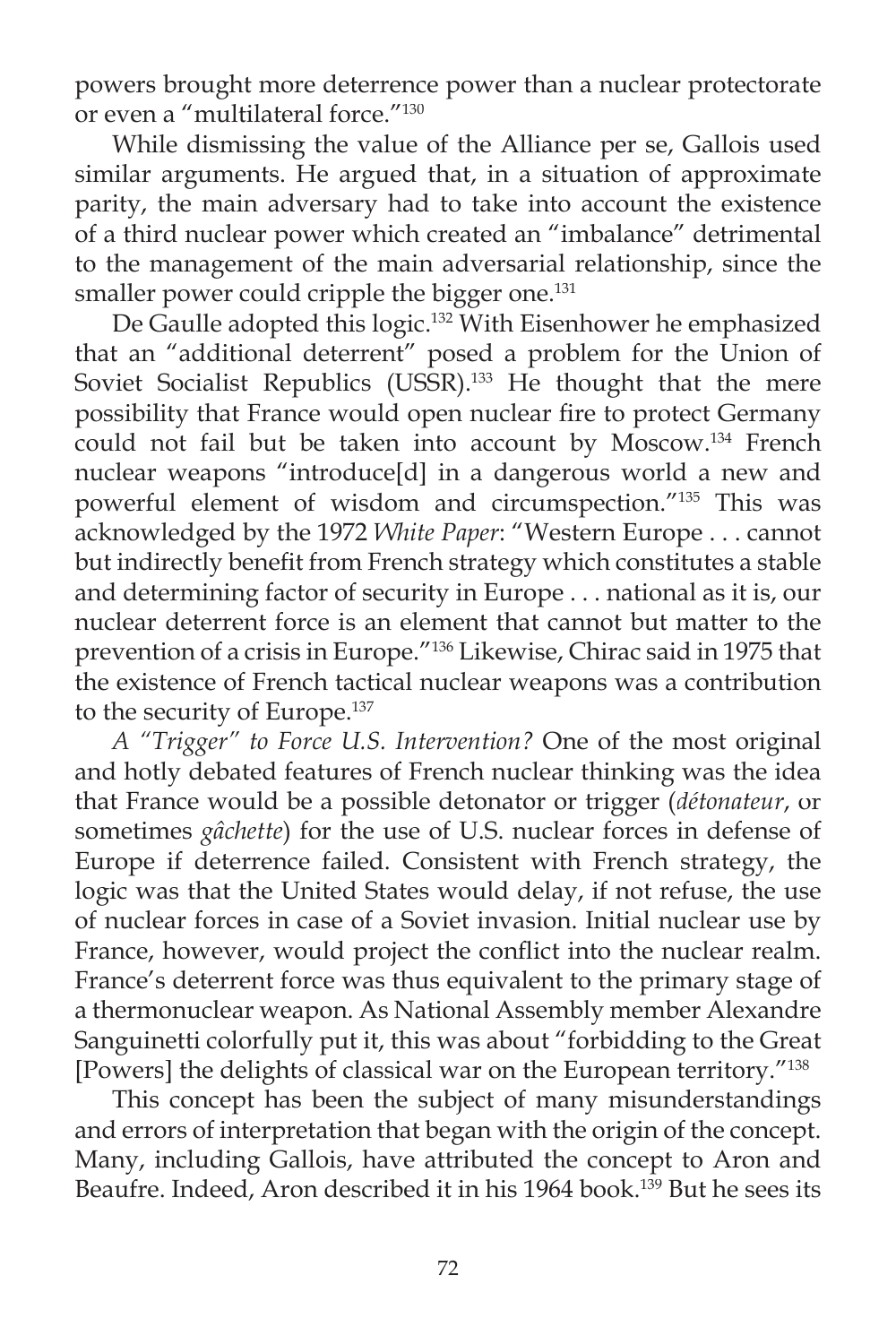origins in U.S. perceptions. In fact, the idea was already present in the transatlantic debates of the late 1950s, and some Fourth Republic politicians toyed with it.140 Gallois himself, who was one of the most vocal opponent of this idea, had discussed it at length in his 1960 *Stratégie de l'âge nucléaire, suggesting that it justified the British* program, thus not rejecting it entirely.141 At the time, Gavois was still a friend of Aron, who claimed later that he never embraced it.<sup>142</sup> As per Beaufre, he completely repudiated the concept.<sup>143</sup>

 This misunderstanding stems partly from the fact that there are two possible interpretations of the concept. Aron and Beaufre did not see the *employment* of French nuclear weapons as a means to force the United States into using nuclear weapons for the defense of Europe. They saw the *existence* of French nuclear weapons as a contribution to overall Western deterrence, akin to the UK "second center of decision" theory. Beaufre also thought that "in crisis time, the existence of the third partner allows its powerful ally to intervene only in second position."144 Thus their perspectives were the reverse of the "hard" trigger interpretation, it was *a priori* (deterrence) as opposed to *a posteriori* (use), and in some circumstances it was supposed to give the United States *more* freedom of action, not *less*. 145 Beaufre mentions one hypothetical situation that entails a less benign version of the concept. In a crisis between the weak and the strong, in a situation of strategic balance, the "powerful ally" would *have* to intervene in the crisis. $146$ 

 Another misunderstanding is about how far French policymakers actually embraced the concept. Prime Minister Debré, for instance, denied that it had any official value.<sup>147</sup> This must be strongly qualified. First, French leaders believed in the "soft" or Aron/ Beaufre interpretation.148 Second, testimonies have revealed that de Gaulle *did* subscribe to the "hard" interpretation of the concept, and referred to it many times in private.<sup>149</sup> "The Alliance does not oblige [the United States] to be at our sides immediately, with all their might and all their weapons. That is why our atomic force is necessary. It is a triggering and driving force. It's the starter."150 He once used words nearly identical to those of Gallois: "They have understood that we now have the finger on the trigger  $\dots$ . We are becoming as redoubtable as a man walking in an ammunitions depot with a lighter. . . . Of course, if he lights it up, he'll be the first to blow. But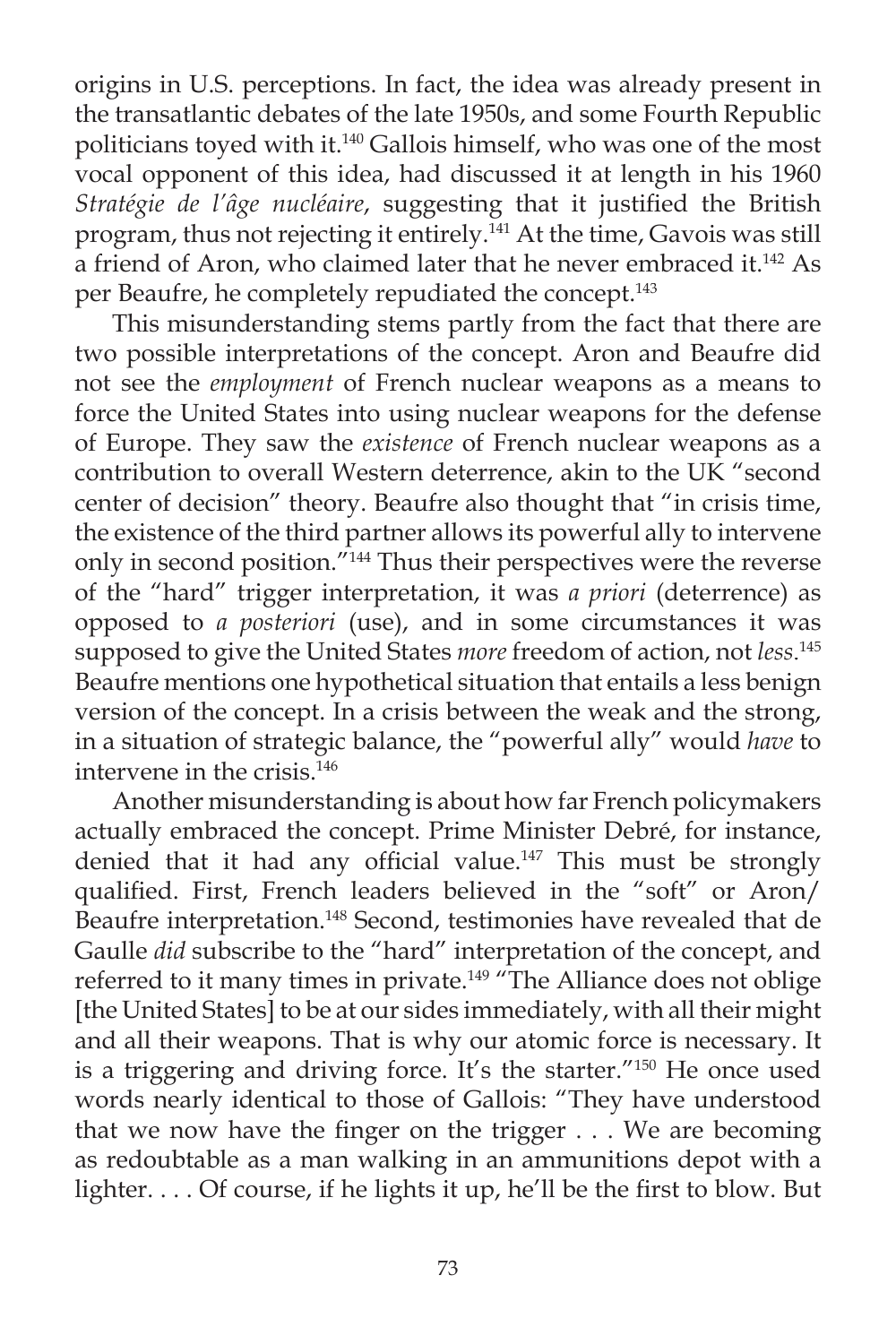he will also blow all those around."151 Giscard referred at least twice to de Gaulle's belief in the trigger concept.152

De Gaulle also specifically justified the existence of tactical nuclear weapons by this function.153 The views expressed by Chief of Defense Fourquet in 1969, are in tune with this interpretation and refer to the "driving effect" (*effet d'entraînement*) on the Alliance that the massive use of French tactical nuclear weapons (TNW) would have close to the battle lines.<sup>154</sup> They were reaffirmed by the Army Chief of Staff in 1975, when he stated that the role of TNW was not only to pose a problem to the adversary but also to force the Allies to renounce flexible response, to the goal of true deterrence: massive retaliation.155

### **Differences between the French and British Approaches.**

 Overall, this contribution to the security of Europe and the Atlantic Alliance may sound close to the UK position. There are many similarities between the French and UK nuclear philosophies. The importance of nuclear weapons for international prestige and the fear of being relegated to second-rank allies if London did not have its own nuclear weapons were discussed in UK government circles after the war. The need to be a major power again after the trauma of Suez, was present in the UK debates of the 1950s.156 Common doctrinal tenets include the "proportionality" and "intolerable damage" concepts. Lesser known is the UK's endorsement of its potential ability to do enough damage to the Soviet Union to create an imbalance in the U.S.-Soviet face-off, which would be a factor in deterrence.<sup>157</sup>

 However, at least three features distinguished France's nuclear program as it developed after 1958, from that of the United Kingdom. Where the British emphasized Alliance security and solidarity, the French emphasized national independence. De Gaulle rarely justified the French bomb with the "second center of decision" argument. As stated above, he did not view the emerging *force de frappe* as having an exclusively national focus. He could foresee, like some of his predecessors, a situation where French nuclear forces would be combined with those of the United Kingdom and the United States. On this point, he was in tune with the views of Beaufre, who was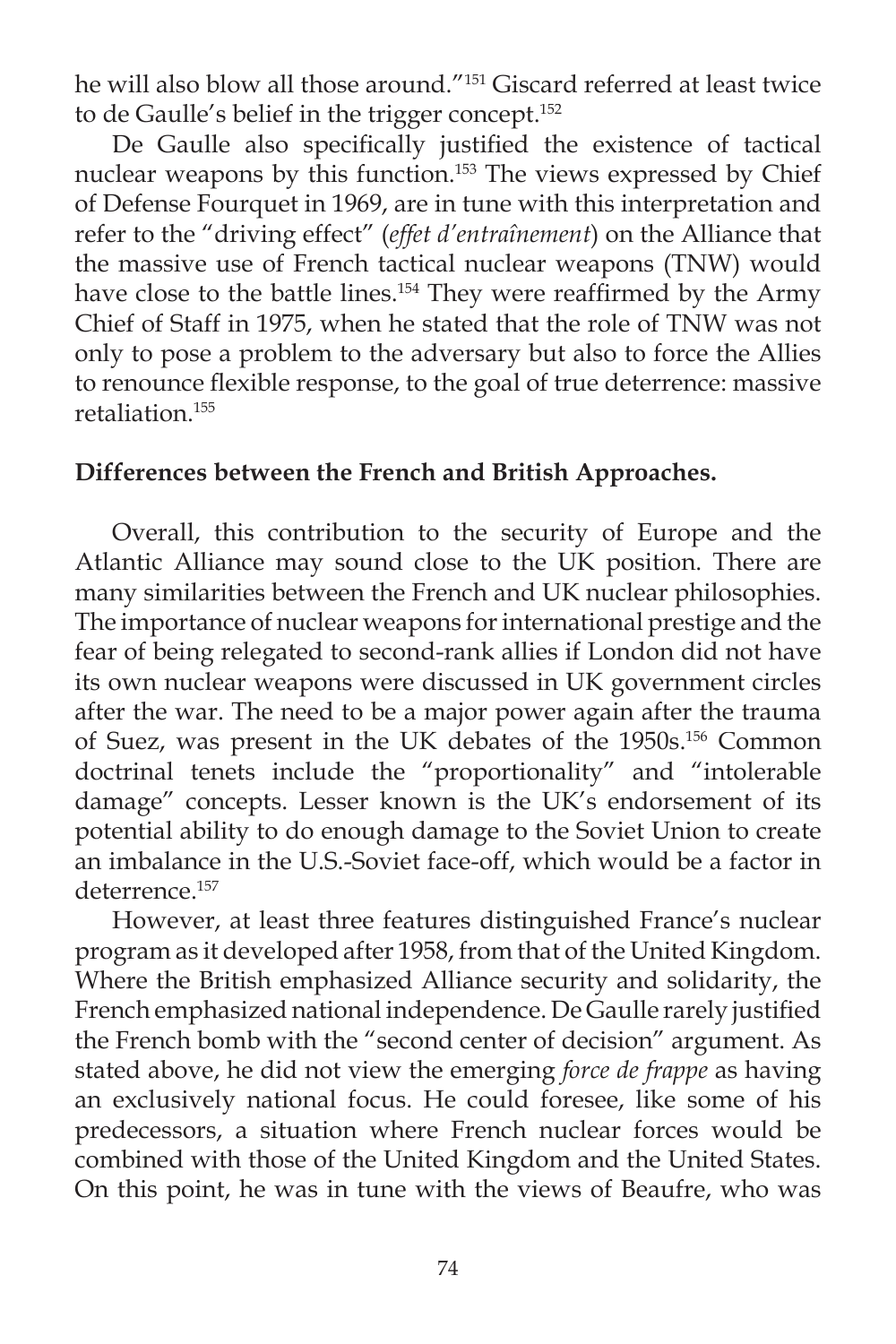enthusiastic about the "second center" argument.<sup>158</sup> But for French political leaders in the 1960s and 1970s, Alliance solidarity was never a prime rationale for the French bomb, in their public discourse, or policymaking. UK forces were "by default" integrated in a NATO context, and, conceptually, a strictly national use would have been an exception. By contrast, the default position of the French forces was a national use, and only if necessary and feasible would coordination have taken place. A paradox here is that the "second center" argument was more valid for France, a country probably deemed by the Soviet leadership to be more independent than the United Kingdom.

 Where the British emphasized independence of the authority to use the weapons, the French emphasized independence *in toto*, including operations and procurement once it was evident that no U.S.-French cooperation was possible in mutually acceptable terms.<sup>159</sup> In the absence of Alliance reform post-1967, it was inconceivable that French nuclear weapons would be formally coordinated with U.S. and UK weapons through formal NATO procedures. De Gaulle thought that the British model did not allow for a truly independent use of nuclear weapons.160 Sir Michael Quinlan argued that there are two forms of independence in the nuclear arena. One is the British model, based on independent authority of use. The other is the French model, based on maximal independence in all dimensions from procurement to operations. In this respect, independence is not unlike the two traditional designs of classical gardens; *à la française* and *à l'anglaise*.

 Finally, where the British emphasized the importance of being a nuclear power in order to influence U.S. policy, the French emphasized the importance of being a nuclear power to *avoid*  being influenced by U.S. policy. Thus, while adopting the same basic rationale that going nuclear would change each country's relationship with the United States, the political justifications offered by the two European countries were exact opposites.

## **Evolutions of Official Thinking after the Gaullist Years.**

 In the 1970s, things evolved somewhat differently from what early French thinkers and officials envisioned. Tous azimuts was less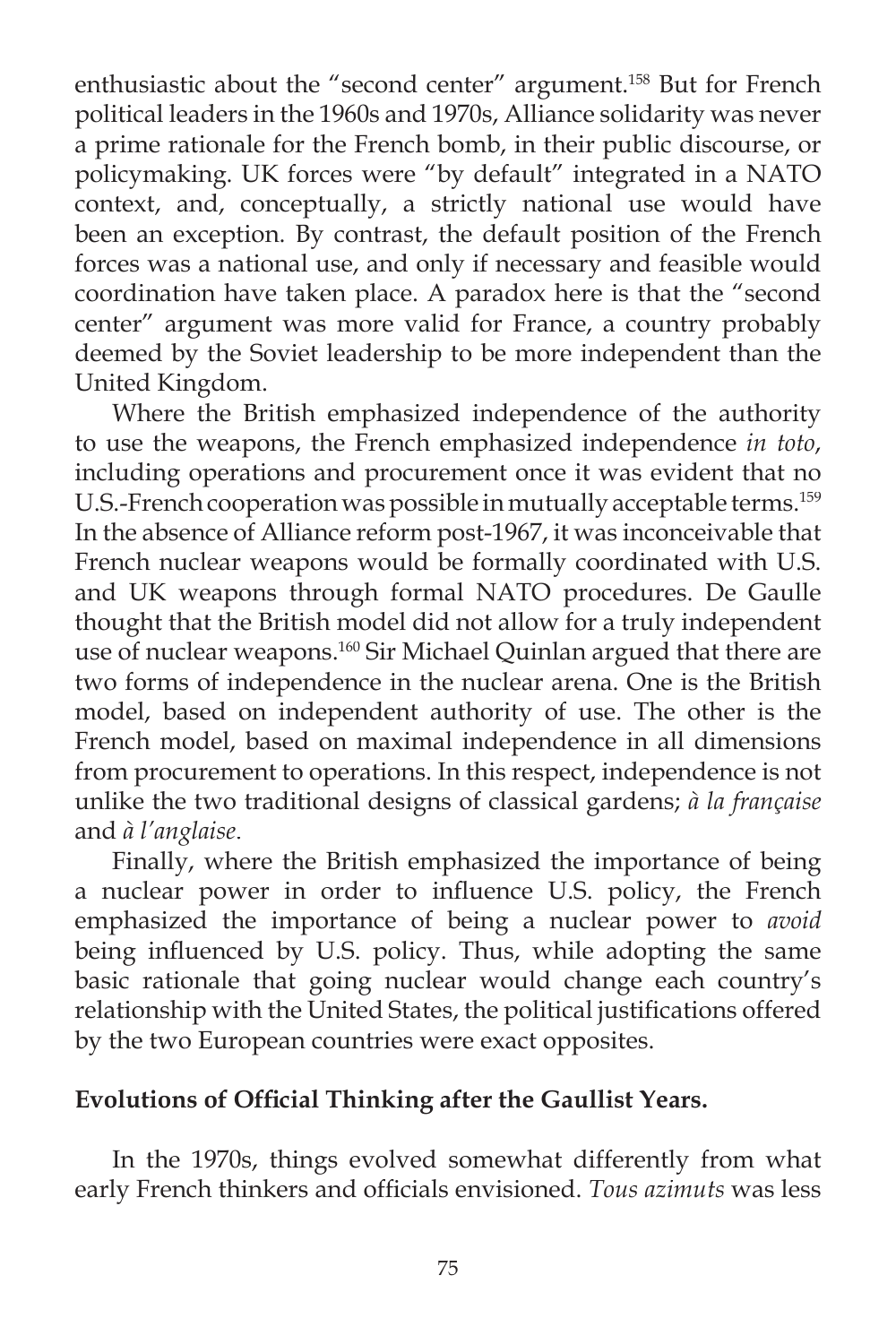frequently mentioned in official statements.<sup>161</sup> The trigger concept in its pure form fell from grace. While consultation was not excluded, the coordination option was discarded and engulfed by the U.S.- French rift of the mid-1960s.<sup>162</sup> French leaders consistently referred to the "independence of decision" insofar as the employment of strategic nuclear forces was concerned. Consultation and perhaps coordination for the employment of *tactical* nuclear forces in Europe was still an option, but one that was rarely mentioned publicly.<sup>163</sup> However, three features remained.

 One was the idea that French nuclear forces protected more than the national territory. This concept was further expounded by Prime Minister Chirac in 1975 ("We cannot content ourselves with 'sanctuarizing' our own territory."164) Under Giscard, the idea of participating directly to the forward defense of Europe was clearly accepted, and in 1976, Chief of Defense Staff Méry went as far as using the expression "enlarged sanctuarization," which was the closest France ever came to declaring an explicit extended deterrent posture, with the exception of the 1963 offer.<sup>165</sup> In 1977, Prime Minister Barre explained, as de Gaulle and Pompidou had before him, that due to France's geographical position, the fate of nearby countries would immediately affect her in case of war. According to him, France would be directly affected by aggression in Europe. Therefore, her vital interests had to include "neighboring and allied territories."<sup>166</sup> In 1980, Giscard confirmed that if the time came to think about the employment of tactical nuclear weapons, France would take into account the fact that it was "directly concerned with the security of neighboring European States."167 And Barre stated even more clearly that aggression against "our vital interests in Europe" would trigger massive retaliation.168

 The second feature that remained was the idea that French nuclear forces made a significant contribution to the overall security of NATO, notably by adding a margin of uncertainty in the eyes of Soviet planners. As is well-known, this was recognized at the 1974 Ottawa North Atlantic Council meeting, where 16 allies declared that the French and UK independent nuclear forces contributed to the "overall strengthening of the deterrence of the Alliance."<sup>169</sup>

 The third feature was the related idea that the existence of French nuclear forces was enough to create an imbalance detrimental to the bipolar order, but beneficial to overall deterrence. Méry said in 1977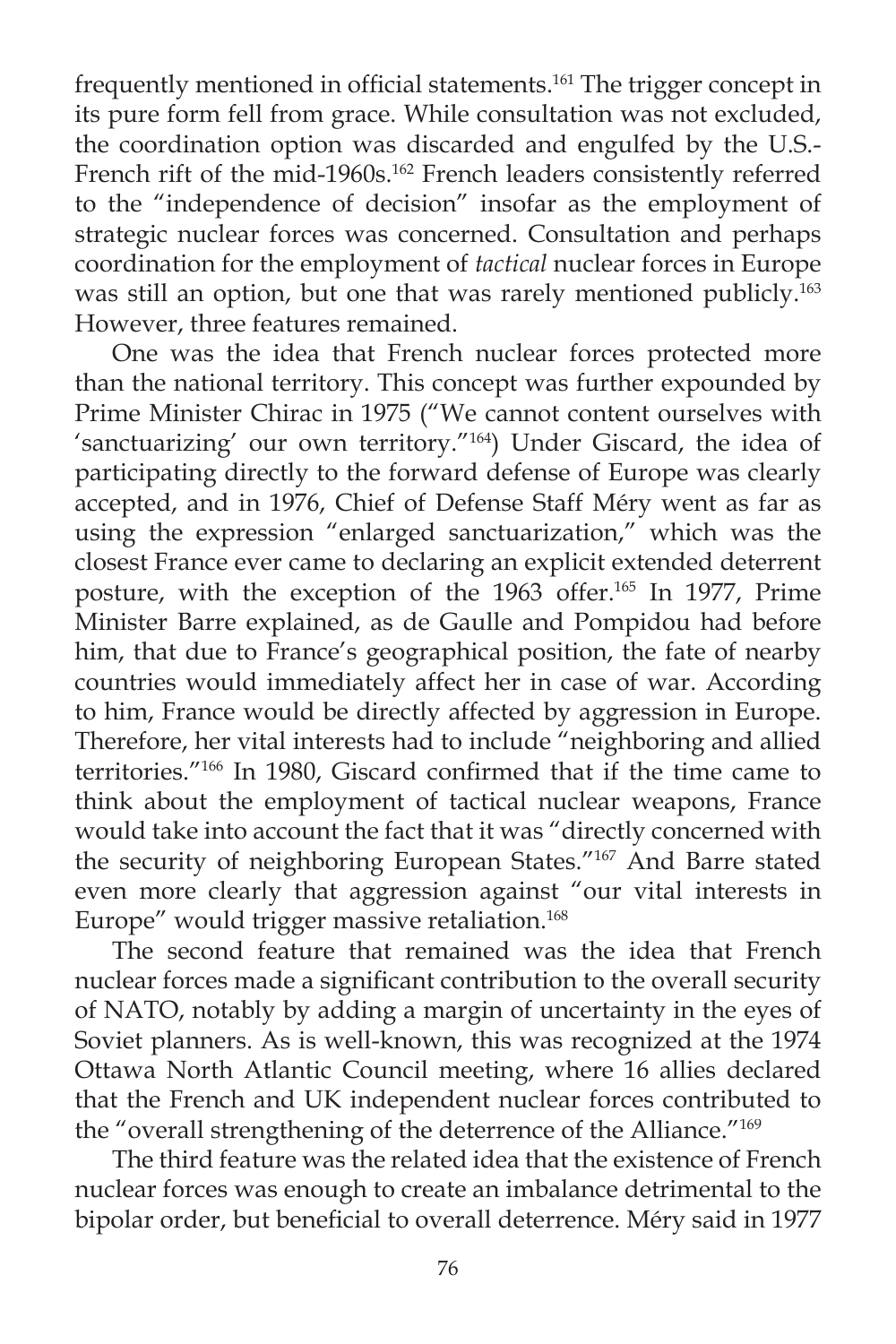that the "damage that we could cause to either superpower would immediately place it in such a situation of imbalance regarding the other superpower that it is doubtful that either could afford to tolerate suffering that damage at any time."170 Barre said at the same time that "the amount of damage we can cause is  $\dots$  sufficient in itself and even more, concerning the great nuclear powers, because of the decisive imbalance that it could introduce in their contest among equals (*duel paritaire*)*.*"171

# **SECTION V: FORGING THE DOCTRINE: TACTICAL NUCLEAR WEAPONS OR THE CRUX OF THE MATTER**

As in the United States and the United Kingdom, in France the role of TNW was the object of much controversy during the Cold War, and their official function evolved significantly over the years. In fact, as in the NATO context, the role of TNW was at the core of the French nuclear strategy debate, both in terms of how the use of nuclear weapons was conceived, and in terms of their role for the security of Europe.

### **A War-Fighting Tool?**

 De Gaulle's initial views on TNW appeared simple. In 1961, he wanted France "to get atomic projectiles, strategic and tactical." A decision in principle for the procurement of TNW was made in 1963.172 In 1964, he made it clear to his military staff that the French counteroffensive in a European war would be "all means included, with all classical and atomic fire support."<sup>173</sup> TNW were apparently a war-fighting tool, a bonus with no particular importance (although he thought that the use of TNW in Europe would necessarily lead to a strategic exchange, and envisioned the concept of a nuclear "warning shot" as early as 1964<sup>174</sup>). After the withdrawal from the NATO integrated structure, many in the French leadership saw the procurement of tactical nuclear weaponry as a necessity, in order to replace U.S. weapons previously at the disposal of French ground and air forces and to avoid lacking a military tool that all other European armies had.175 The armed forces were, of course, interested.176 While mindful of the fact that France's fissile material stocks were limited,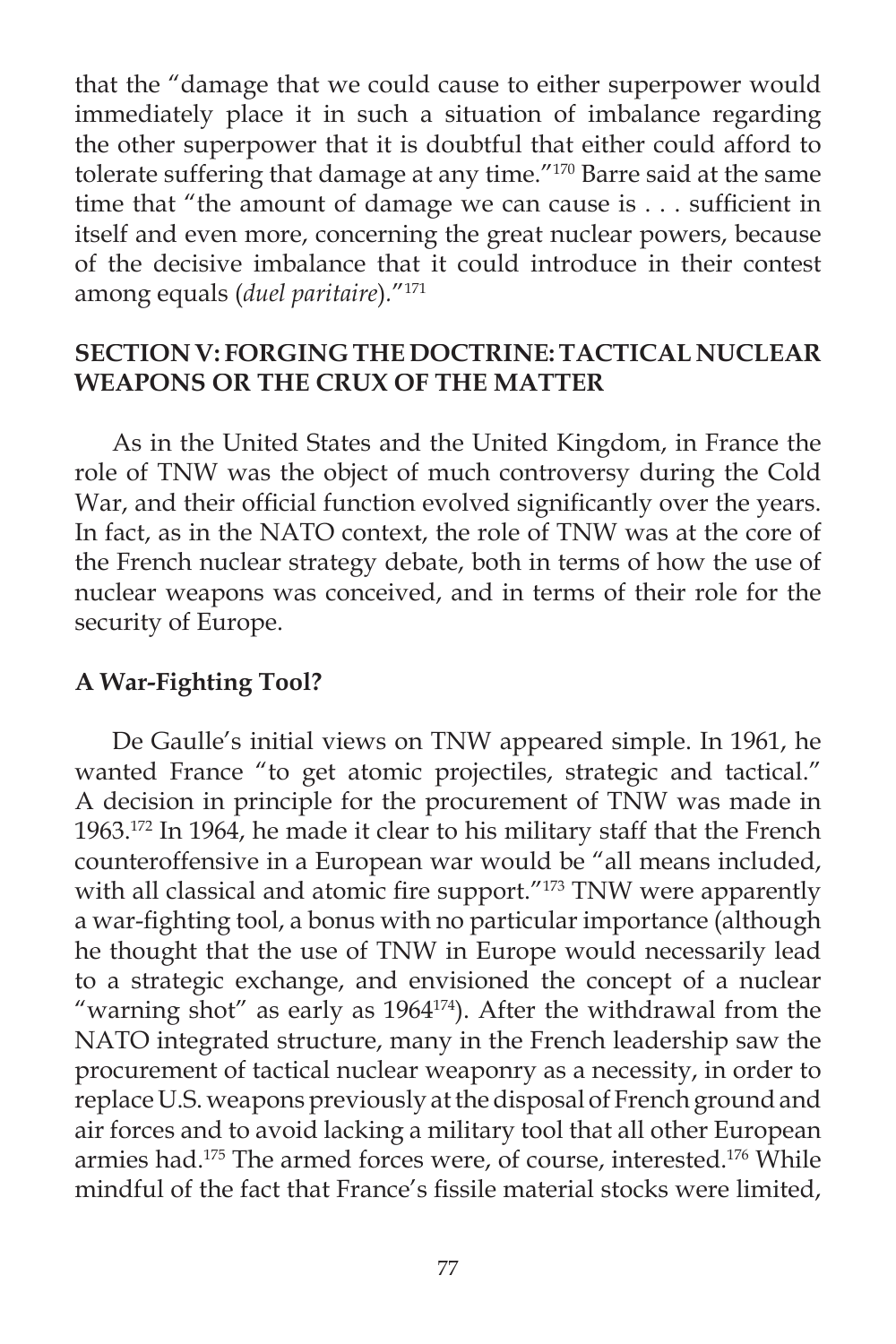de Gaulle agreed to the development of a significant TNW program. He was keen to give a boost to the post-Algeria Army's morale.<sup>177</sup> But for him, true deterrence resided in strategic weapons, and at that time he did not think that TNW reinforced deterrence.<sup>178</sup>

 Meanwhile, the government defended the idea that TNW were a complement to strategic deterrence and were not to be seen as a war-fighting device. One rationale was to deter the possibility of an attack designed to annihilate the French battle corps.<sup>179</sup>

 De Gaulle's last statements on the subject show that he attached considerably greater importance to these weapons, perhaps because of NATO's adoption of flexible response in 1968. Privately he went as far as telling General de Boissieu, soon to be Army Chief of Staff, and also his stepson:

For, from the time when the 1st Army and the tactical air forces will have tactical atomic [weaponry], the Alliance will not be able to envision our manoeuvre forces only with their conventional means. You will have to let [them] know that you envision counterattacking with the support of our tactical nuclear forces. Thus if the allied high command needs this only strategic reserve in Europe, it will have to decide employing its nuclear fires beforehand or at the same time. Believe me, tactical atomic [weaponry] is an essential component of our defense system. If one day you have to choose, due to lack of credits, between strategic and tactical atomic [weaponry], choose the latter, for it is better to perfect what is happening before the Apocalypse than the Apocalypse itself.<sup>180</sup>

The emphasis on the "trigger" function is certainly one of the reasons why he attached great importance to the political control of TNW use.<sup>181</sup> Such statements confirm that France was not necessarily ready to conduct immediate strategic reprisals in case of Soviet aggression in Europe, and that the first French use of nuclear weapons would have been with *tactical*, not strategic. Of course, one cannot exclude the possibility that de Gaulle was trying to please the Army by overstating the role of these weapons. But then again, since these views were translated into operational guidance, they represented official policy.

#### Attempts to Define a Specific TNW Doctrine.

 The emerging TNW doctrine was fuzzy, to say the least. In 1968, Defense Minister Messmer emphasized their nuclear nature but also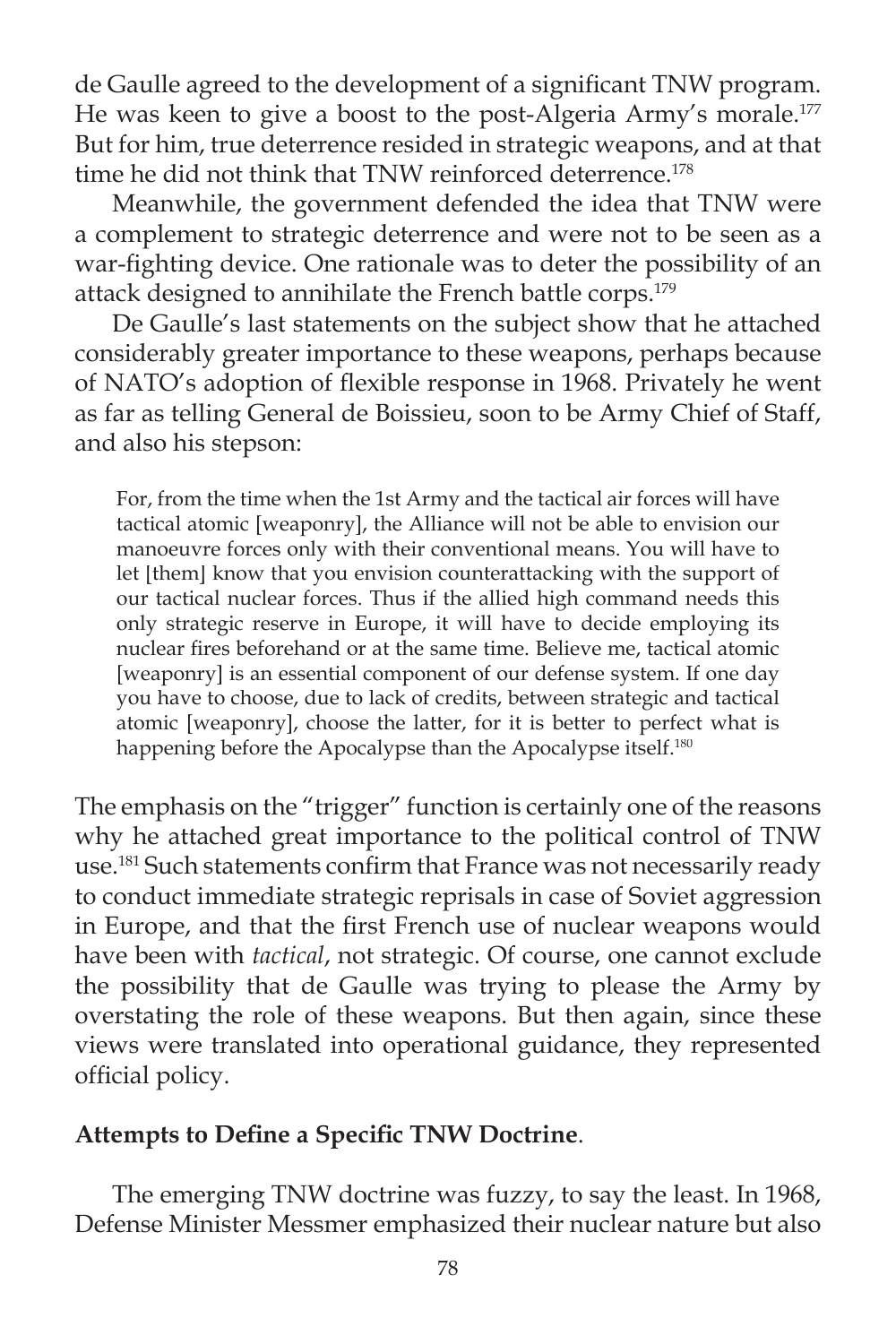stated that, since classical forces would be equipped with them, there would be less and less difference between conventional and nuclear weapons.182 In the planning staff, Poirier described the *endowment* of the First Army (the bulk of the French land forces) with TNW as a tool to "test" the enemy's intentions, forcing the enemy to increase the means he engaged in battle. He also discussed their *use* as a possible "warning shot" to the attacking Soviet forces if Moscow attacked French lines and approached the national borders.<sup>183</sup> However, in a famous 1969 speech, Chief of Defense Staff Fourquet distanced himself from the Poirier concept. He emphasized the importance of TNW to fight the Soviet armies. Their use would be a *second* test of enemy intentions, conducted with "maximum efficiency," and manifest France's will to resist. In contrast, Poirier wanted a strictly political use of these weapons to avoid a conventional battle.184 The *White Paper* was in-between these two approaches. It referred to the original test concept, that TNW would be used if the enemy could not be "contained," thus letting him "know that if his military pressure were to continue, the recourse to strategic nuclear weapons would be ineluctable."185

 After de Gaulle, the doctrine zigzagged for several years. Confusion reigned. Emphasis on war-fighting, then gave way to the primacy of the political function of TNW. In the early 1970s, there was a flexible response temptation. Pompidou hinted at least once to TNW giving France the means of a "flexible response (*réponse flexible*)."<sup>186</sup> Also, Giscard and Chirac emphasized the specific deterrent role of TNW for contingencies where the threat of a strategic response was not credible, and the "more nuanced" strategy that would result from the possession of these weapons, which helped avoiding the "all or nothing" dilemma.<sup>187</sup>

 In the mid-1970s, French political leaders consistently referred to a dual role of "deterrence" and "war-fighting" (*bataille*).<sup>188</sup> Deterrence encapsulated the test function. In 1975, Chirac described at length the Poirier test function. The endowment of the French 1st Army (the bulk of France's land defense forces, based on conscription) with *Pluton* missiles was meant to dissipate all ambiguities in the adversary's mind if he underestimated Paris's resolve. The message to Soviet forces approaching the 1st Army lines was both "you are entering the domain of nuclear combat" and "you are not going to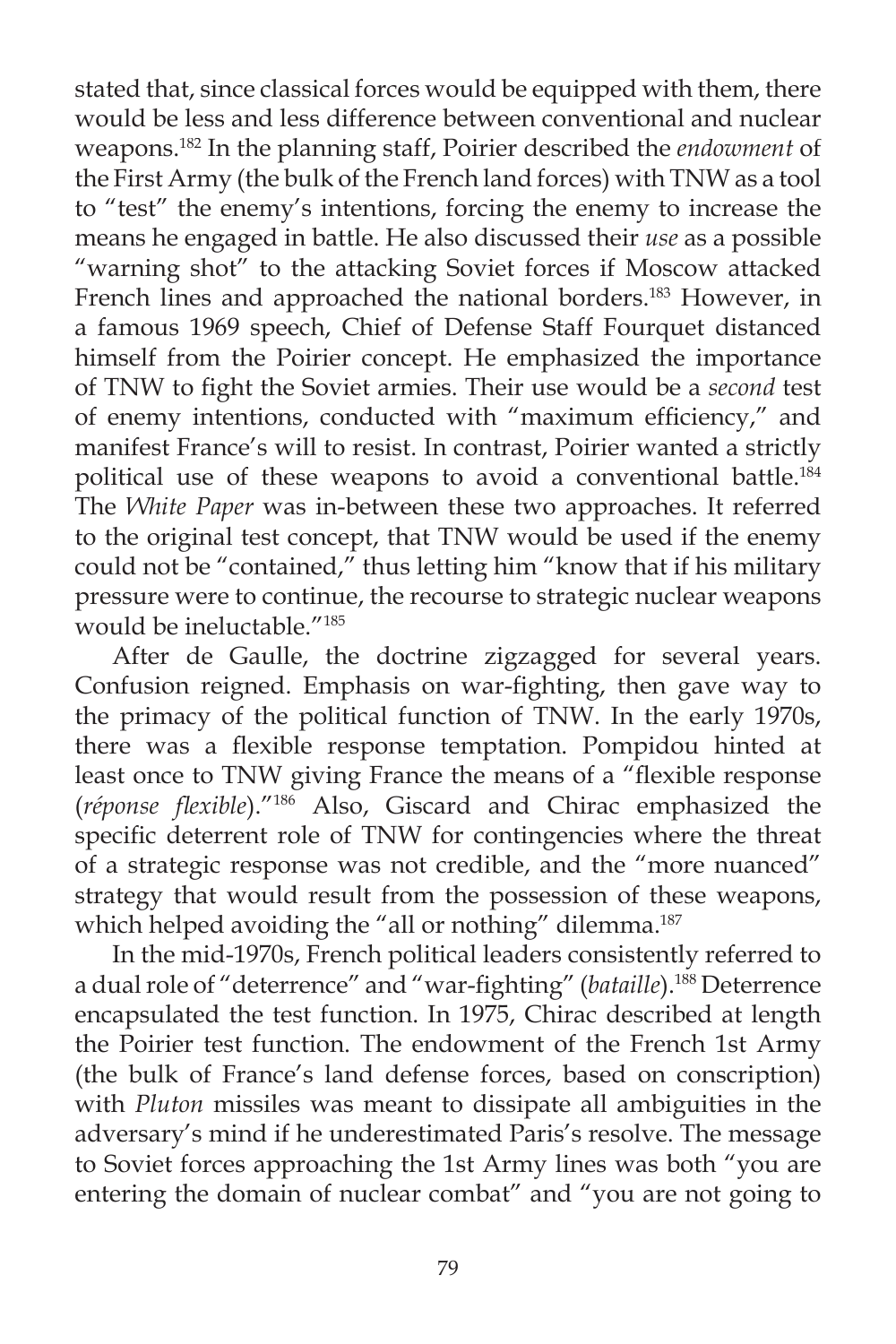fight French forces: you are going to fight a country." It was meant to make it clear that engaging the 1st Army meant engaging a nuclear France. But the *Pluton* was also described as a war-fighting weapon. This marked a departure from the Poirier warning shot.<sup>189</sup> Giscard emphasized the term "battle" in his defense policy speeches, and referred to nuclear weapons as the "most advanced" weapons. He once said the employment of TNW was akin to that of―*horresco referens―*an "artillery."190 He clearly separated TNW from strategic deterrence and referred to them as a means of "protection."191 At that time the warning shot concept was twisted in a way that gave the impression that it had as much military as political value. Fourquet's successor, General Maurin, mentioned the use of TNW as a "halting strike" (*coup d'arrêt*). Halting provided a pause in the enemy's aggression and gave him a chance to reconsider his plans, a concept close to NATO's guidelines for initial nuclear use.<sup>192</sup> Meanwhile, the trigger concept had not disappeared. A few days after leaving his Army Chief of Staff post, Boissieu, faithful to the memory of his stepfather, reiterated publicly and forcefully the role of TNW as a trigger of Alliance nuclear escalation, and as a way to force NATO into going back to "real" deterrence.<sup>193</sup>

 The 5-year defense plan adopted in 1976 contained these ambiguities and did not clarify them, saying that the presence of TNW in the battle corps added to both their deterrence and warfighting abilities. But the plan also stated that the use of TNW would set the record straight vis-à-vis an adversary who had misjudged the frontier of French vital interests or its determination to defend them.194

# **A Political Tool: Emergence of the "Final Warning" Concept.**

 Beginning in 1976 the political function of TNW and its link with strategic weapons was increasingly emphasized, especially with the emergence of the concept of "final warning." In 1976 Méry said that TNW would be used *primarily* to indicate a change in nature of the conflict.<sup>195</sup> In 1977 Barre referred to TNW as being first, weapons of deterrence, and if deterrence failed, being secondarily weapons that provided a "last and solemn appropriate warning, before the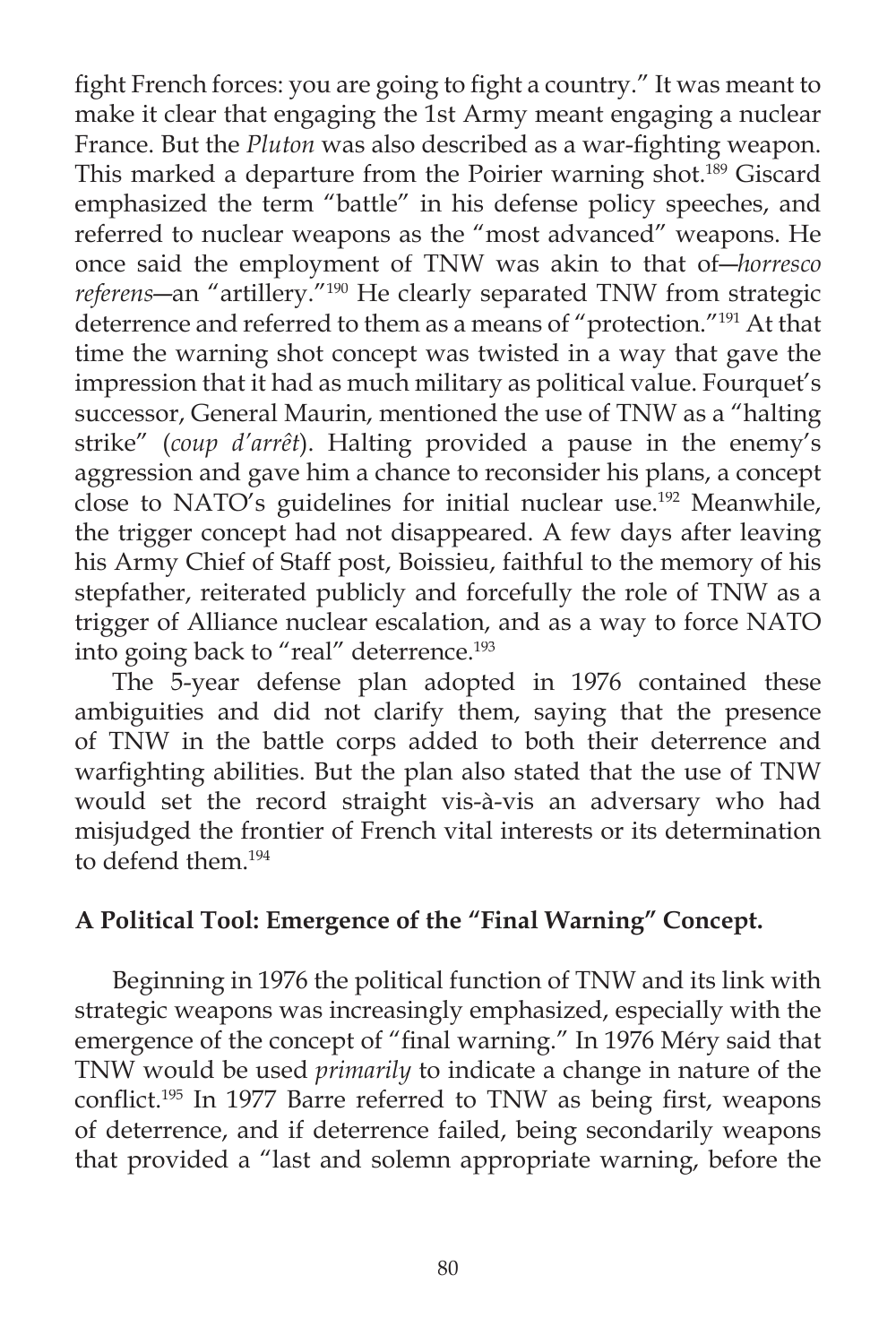Apocalypse."<sup>196</sup> Elements of war-fighting had disappeared from the doctrine, and the nuclear nature of TNW was increasingly emphasized over its tactical character. The "final warning" would be the defining rationale for French TNW. This was not exactly the warning shot envisioned by Poirier because the policy continued to emphasize the need for a significant military effect of TNW use. Nor was it a mere imitation of NATO doctrine. There could only be *one* warning, and the idea of "restoring deterrence" was, at the time, emphatically rejected in the official rhetoric.<sup>197</sup>

### **SECTION VI: OUTCOME: ASSURED DESTRUCTION** *A LA FRANÇAISE*

 How far were these concepts translated into actual nuclear force posture and targeting? The first French nuclear test, dubbed Gerboise Bleue and supervised by General Ailleret, was a success.<sup>198</sup> In December 1960, a plan to develop a bomber and submarine force armed with fission and thermonuclear weapons was voted by the Parliament. A 36 Mirage-IV nuclear bomber force was set up between 1964 and 1966. The production of ballistic missiles went fast. Based on preliminary studies and tests conducted during the Fourth Republic, the space and ballistic program initiated in 1960 came to fruition in 1964. After some difficulties, the first thermonuclear test was done in 1968. Initially just an interim solution before the sea-based leg matured, 18 ground-based missiles were deployed in 1971-72.<sup>199</sup> The first fleet ballistic missile submarine (SSBN) went on alert in 1972. Thus less than 15 years after de Gaulle's return to power, France became the third country to develop an operational triad of strategic nuclear forces.

### **The Definition and Evolution of French Targeting Doctrine.**

 As a nuclear power, France came of age later than its Anglo-Saxon allies. Its initial reflections about targeting were less influenced by air power debates and the experience of World War II than these reflections had been in the United Kingdom.<sup>200</sup>

 The French debate on the best way to implement "proportionality to the stake of the conflict" targeting had two starting points. First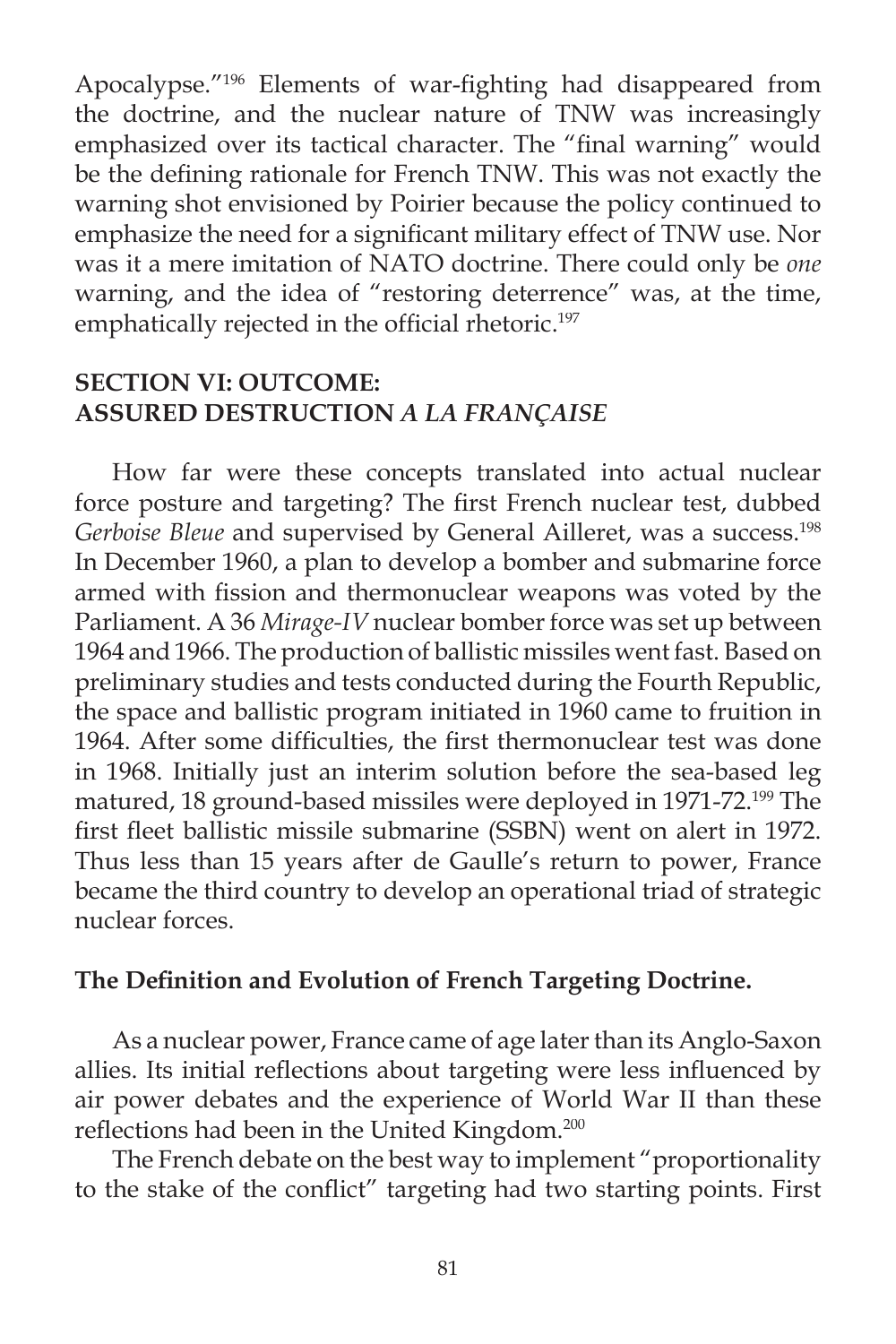was the consensus on targeting cities. For many such as Gallois, the anti-cities strategy was deterrence in its purest form. Flexibility and counterforce were degradations of the very essence of deterrence, and the art of military operations was meaningless when applied to nuclear weapons.201 Gallois also used classical arguments such as the mobility of adverse forces, and the risk of striking empty silos.<sup>202</sup> Most experts believed that targeting cities was the only way to ensure damage of sufficient scope to deter the adversary. The U.S. debates on the credibility of massive countercities strikes were deemed not applicable to small European countries whose very survival were at stake in an East-West conflict.<sup>203</sup> In the United Kingdom, such arguments were apparently not as powerful. Early UK targeting debates, within Royal Air Force circles, focused on targeting Soviet air bases.204

 The second starting point was the so-called "equivalence" concept. In a war with the Soviet Union, the stake would be no less than the existence of France itself. So, the damage sought had to be *equivalent to the destruction of France* in demographic, economic, or even geographic terms. The genesis of this idea is hard to retrace. Some early French works on nuclear strategy mentioned it.205 De Gaulle endorsed it. He told the Council of Ministers in January 1963 that the nuclear force made it possible "to kill as many Russians as there are French" thus bringing the "certainty that they would not attack."206 The *White Paper* alluded to it indirectly when it suggested that France, being only a medium power, did not need an arsenal equivalent to that of the great powers. The concept continued to appear episodically over the years, in particular in the writings of Gallois<sup>207</sup> and was mentioned by Giscard after leaving office: "French nuclear forces have been calculated to permit reaching a population of the adversary of the same order as that of our own country. If France were destroyed, our adversary would lose the equivalent of France."208

 However, public discourse and expert analysis on targeting strategies remained rather vague, if not confusing. Populations *per se*, cities, Soviet "potential," "economic function," "resources," "vital centers," or "vital works" were referred to alternatively.209 One reason was that many in France placed a higher value on the psychological than on the physical underpinnings of deterrence. De Gaulle said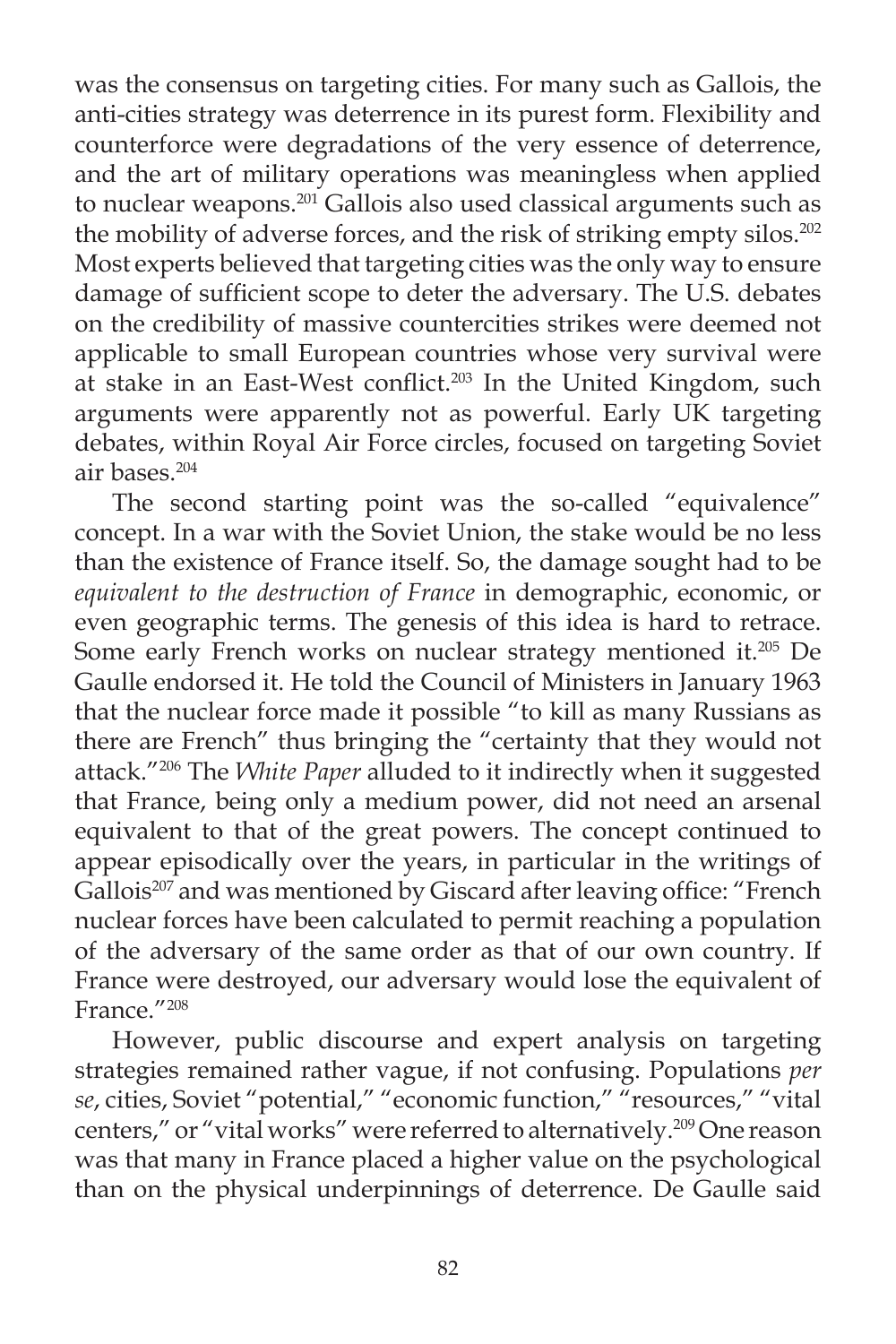at the end of his 1956 meeting with Gallois that a French deterrent only needed to "tear an arm" of the aggressor.<sup>210</sup> He enjoyed such vague expressions as "frightful destructions," "deadly wound," "destructions beyond repair" or "frightful wounds."211 In his 1960 book, Gallois emphasized the need to target the "demographic system" of the adversary but also interchangeably referred to population and cities' targeting as the most potent and cost-effective deterrent and suggested "frightful reprisals."212 For him, the goal was to "break the political and social structure" of the adverse country.213

 Two points are clear. First, historical evidence shows that, contrary to popular beliefs, French leaders, from the onset, were interested in targeting the Soviet economy as much as its population. In 1961, de Gaulle mentioned the planned French ability to threaten "about 65 percent of the Soviet potential" by 1965.214 His instructions given in December of that year were to "inflict to the Soviet Union a notable reduction, that is, about 50 percent, of its economic function."215 In private conversations, he also alluded to the fact that a French strike would destroy many "kombinats, dams, and power plants."216 In 1962, he said that France would soon be able to kill "20 million" and mentioned the goal of threatening 25-50 percent of the adversary's population*.* <sup>217</sup> The next year, he referred to the potential of killing  $40$  to 50 million" by 1971.<sup>218</sup> These were private statements. Publicly, he just mentioned the "sombre and terrible capacity [of the French force] to destroy in a few instants millions and millions of people."219 For his part, Prime minister Messmer referred to cities as being both "demographic and industrial targets."<sup>220</sup> A decade later, Prime minister Barre referred to "the major urban concentrations of an adverse nation, where the greatest share of its demographic and economic power is concentrated."221

Second, it is possible to say that the original targeting guidance focused on 20-40 cities. "It is probable that a few tens of projectiles or thermonuclear warheads" would be enough, said Gallois.<sup>222</sup> He regularly mentioned about 30 cities as targets.<sup>223</sup> In 1961, de Gaulle mentioned the planned French ability to "destroy 20 Russian cities" by 1962.224 Such a number corresponded to early U.S. and UK strategic planning.225 But it may also have been derived from a calculation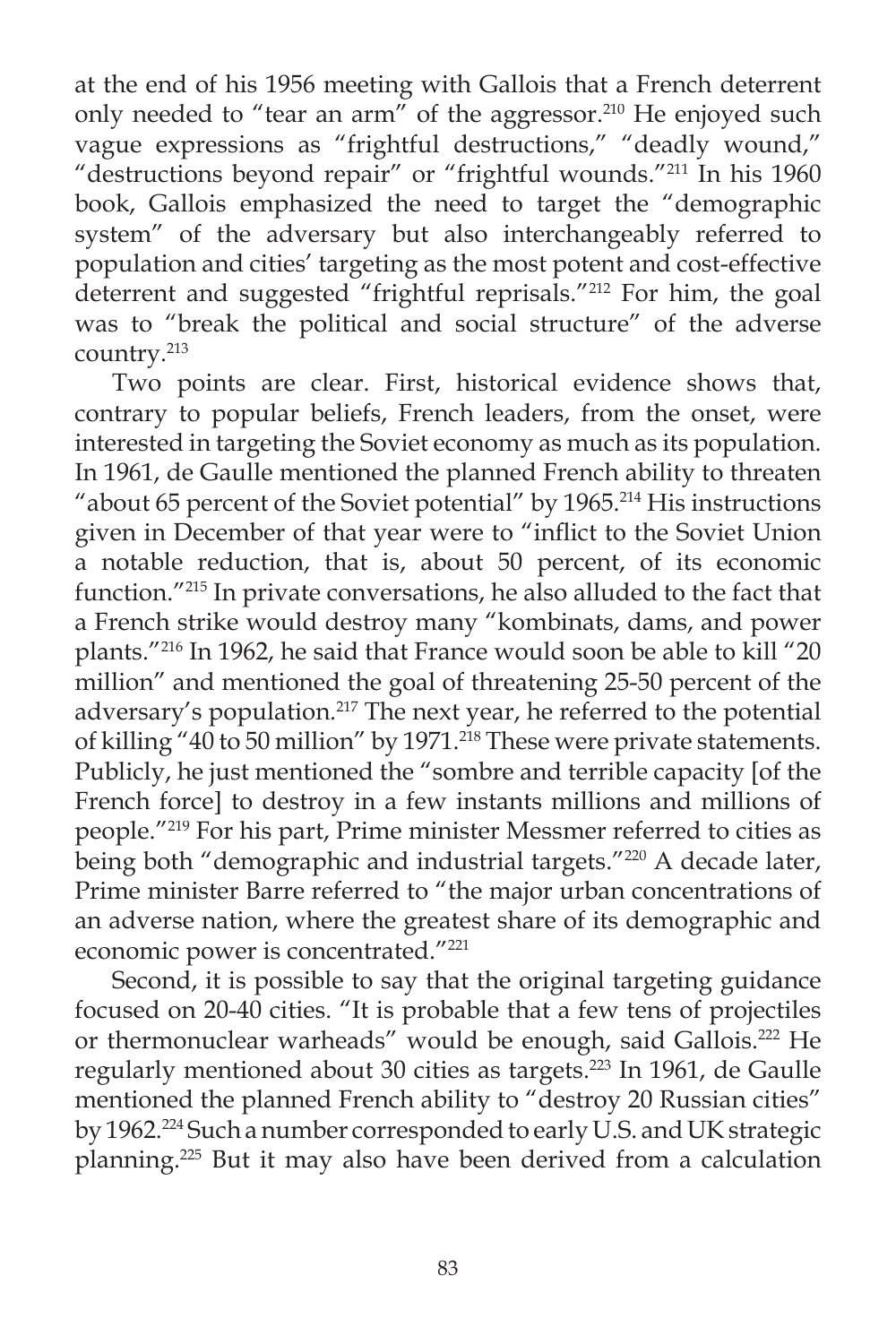based on the "equivalence" concept, since it was predicted that about 30 thermonuclear weapons could destroy France.<sup>226</sup> De Gaulle referred several times to Moscow, Leningrad, Odessa, and Kiev as prime targets.<sup>227</sup> An example of early French nuclear planning might include six to seven bombs on Moscow, two to three on each major city, and one on a dozen other significant Western Soviet cities.

By the mid-1970s, under Valéry Giscard d'Estaing, the first post-Gaullist President, some attention was apparently given to a diversification of targets. As a result, targeting policy may have become "less demographic, more economic." The 1977-82 Defense Plan contained no explicit reference to cities. Strategic targeting was described as "the annihilation of vital targets."<sup>228</sup> Open sources offered a variety of rationales for a shift in targeting. One was the fear that Moscow would develop large-scale civil defense and antiballistic programs to ensure, directly or indirectly, the protection of the Soviet population. In March 1977, Chief of Staff Méry remarked that some key economic assets were located in low-population zones, which implied that alternative targeting policies were possible.<sup>229</sup> This was not an isolated trial balloon. Other MoD officials publicly hinted at such a shift for the same reason, and emphasized the difference between anti-cities and anti-demographic targeting.<sup>230</sup> A major parliamentary report issued in 1980 suggested the same rationale, and added others: the fact that the Soviet leadership would not necessarily be deterred by threats against its population, and the bonus added by a strategy that made economic recovery difficult.<sup>231</sup> Clearly such ideas were being widely debated in policy circles. A final rationale―stated *a posteriori―* was based on ethical grounds. Giscard said that, when in office, he refused to give targeting instructions in the form of a percentage of the Soviet population. His guidance was "the destruction of 40 percent of Soviet economic capabilities before the Urals, and the disorganization of the country's leadership apparatus."232

There is little evidence of the extent to which this orientation translated into operational planning. In fact, Giscard continued to refer to demographic targeting after he left office. One unconfirmed source said he asked the Joint Staff in March 1980 to "submit to his approval diversified objectives that would not exclusively concern big agglomerations, but be directed at targets such as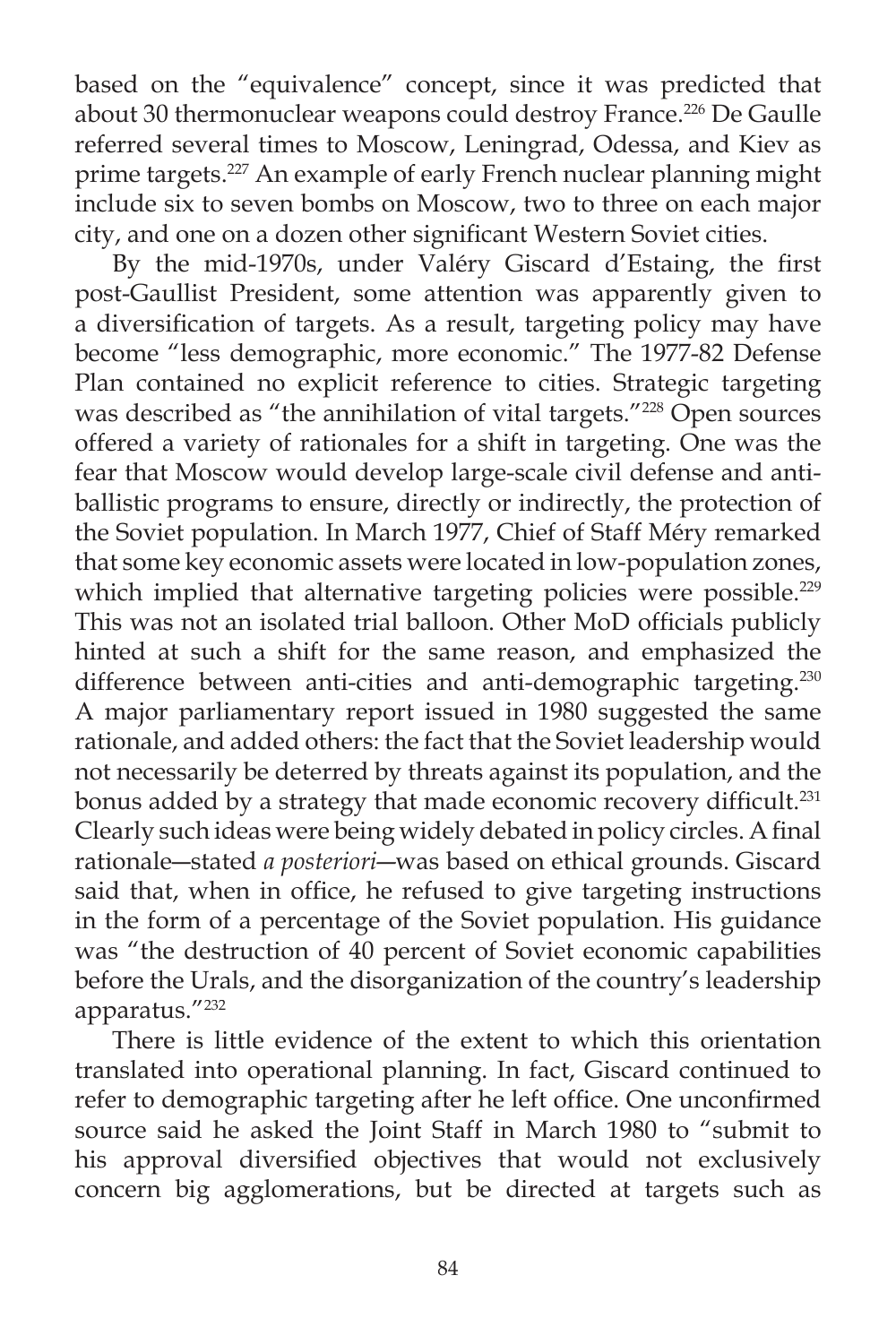military installations, centers of economic activity, and perhaps secondary cities."<sup>233</sup> One thing is clear. By 1980, official references to demographic targeting per se had disappeared, replaced by the mention of "cities" and "the economy" of the aggressor.234

 All in all, the best overall characterization of French targeting philosophy at that time might be "no-counterforce," since the option to target Soviet nuclear forces was consistently opposed by French officials. Such an option was judged not efficient (the Gallois arguments), not faithful to the principles of deterrence (a "warfighting strategy" according to Barre) or inapplicable to France because, for geographical reasons, any major war in Europe engaged its vital interests.235

## **Thermonuclear Weapons, Multiple Independent Reentry Vehicles (MIRV), and the Road to "Sufficiency."**

 In the mid-1970s, megaton-yield warheads were introduced simultaneously on the ground leg (the S3 IRBM) and on the sea leg (the M20 sea launched ballistic missiles [SLBM]) of the French triad. This change, combined with the entry into service of additional SSBNs, led to a dramatic increase in France's total explosive nuclear yield (20 Mt in 1974, 84 Mt in 1981). There were hints at a threshold being crossed.<sup>236</sup>

 France had sought thermonuclear warheads since 1960, in particular to have the same means as its allies. But the deployment of the new systems was also part of an acquisition strategy designed to evade Soviet defenses, notably through hardening and penetration aids. The TN61 warhead deployed in the late 1970s was the first French warhead that fully took into account Soviet defenses. The need to penetrate such defenses was a prime rationale for the development of MIRV loading, with a considerable increase of the number of warheads.<sup>237</sup>

 The MIRV program may be evidence that Moscow was a key objective. Being both the capital and the most populated of Soviet cities, it was a lucrative target. One boatload of 96 MIRVed warheads was judged sufficient to degrade Soviet defenses.<sup>238</sup> However, what the UK called the "Moscow criterion" may not have been as central for Paris as it was for London. France had a larger force than its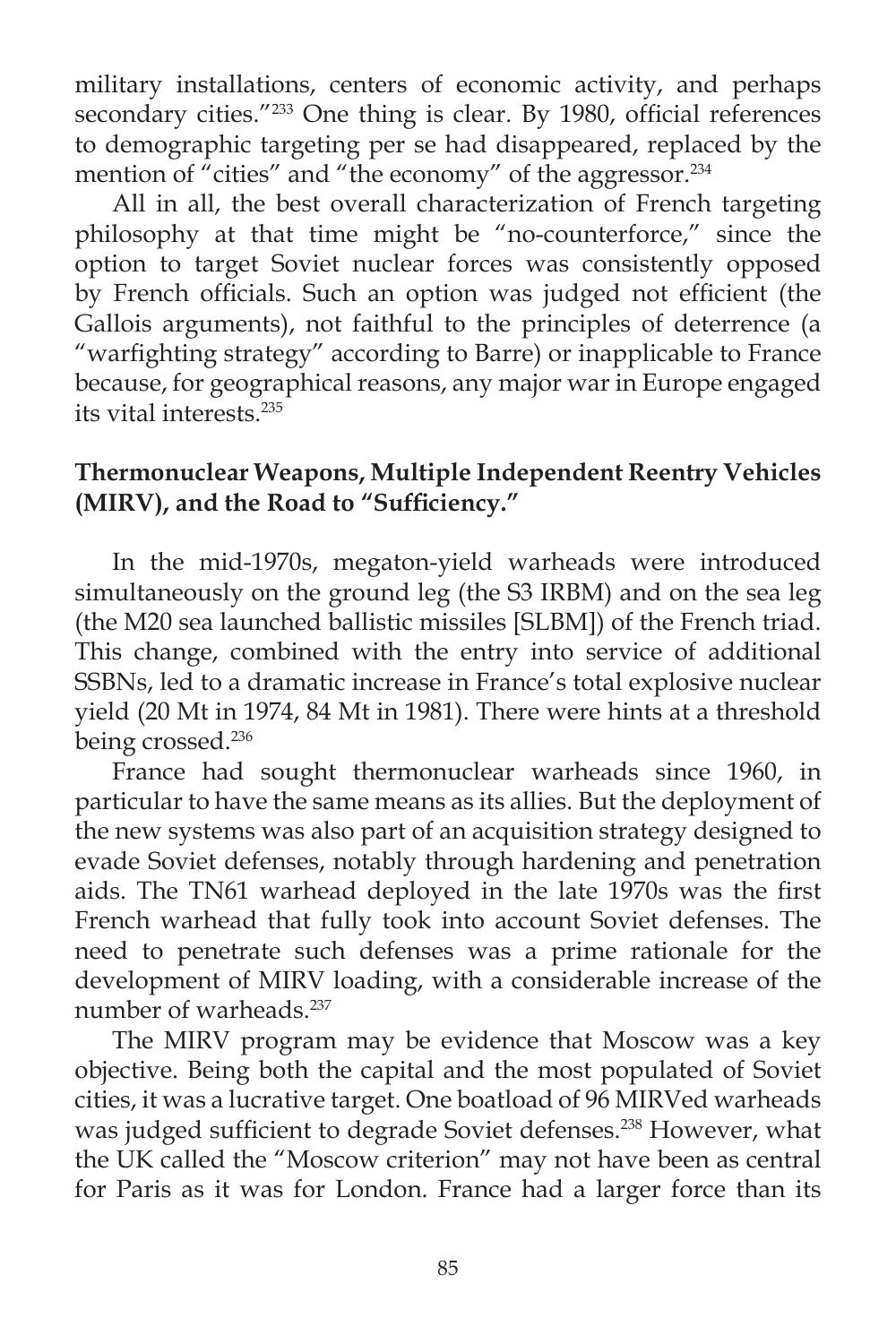neighbor, and its "mini-triad" symbolized that it considered itself a "mini-superpower." Remaining the third nuclear power was important for political leaders in the 1970s. France was able to inflict massive damage to the adversary, not necessarily focusing on the capital as the United Kingdom might have done in its national targeting plans. And the efforts to evade defenses may have been designed to counter possible future Soviet defenses beyond the Moscow region.

 The notion of "unbearable" or "intolerable" damage to the Soviet Union, out of proportion with the stake of a conflict, became the main factor in defining the level of the French nuclear arsenal. The idea of bringing destruction that was considered unbearable by the adversary was already present in the 1960s speeches of political leaders.239 Poirier introduced the expression "intolerable damage" in France in 1972.<sup>240</sup> In 1981, the expression became "unbearable damage."241

 The required quantity and quality of weaponry for such a goal would be called "sufficiency." This captured two ideas. One was a rejection of overkill. It was a Gallic version of finite or minimum deterrence. As stated above, de Gaulle said that "since a man and a country can only die but once, deterrence exists as soon as one can mortally wound the potential aggressor."<sup>242</sup> The other idea was a rejection of parity.<sup>243</sup> This, too, was linked with the notion of proportionality but in a different way. Parity was rejected on several accounts. France had no counterforce strategy and thus did not need to take into account the force levels of the adversary. It was not a major power and thus did not need parity for political reasons. Finally, it did not have the means to develop an arsenal as important as the U.S. or Soviet ones.<sup>244</sup> As de Gaulle had stated in 1962: "We do not have the ambition to make a force as powerful as those of the Americans or the Soviets, but a force proportionate to our means, our needs, and our size." A few months later, he said: "The question is not to raise ourselves at the same level as the others. The question is to represent a reprisals capability sufficient to have [the adversary] renounce to his aggression.<sup>"245</sup> Such a vocabulary was widely used in the early 1970s. Poirier referred to a "necessary but sufficient" level of weaponry.<sup>246</sup> President Pompidou used a similar vocabulary.<sup>247</sup> "Sufficiency" came into use later in the decade.<sup>248</sup>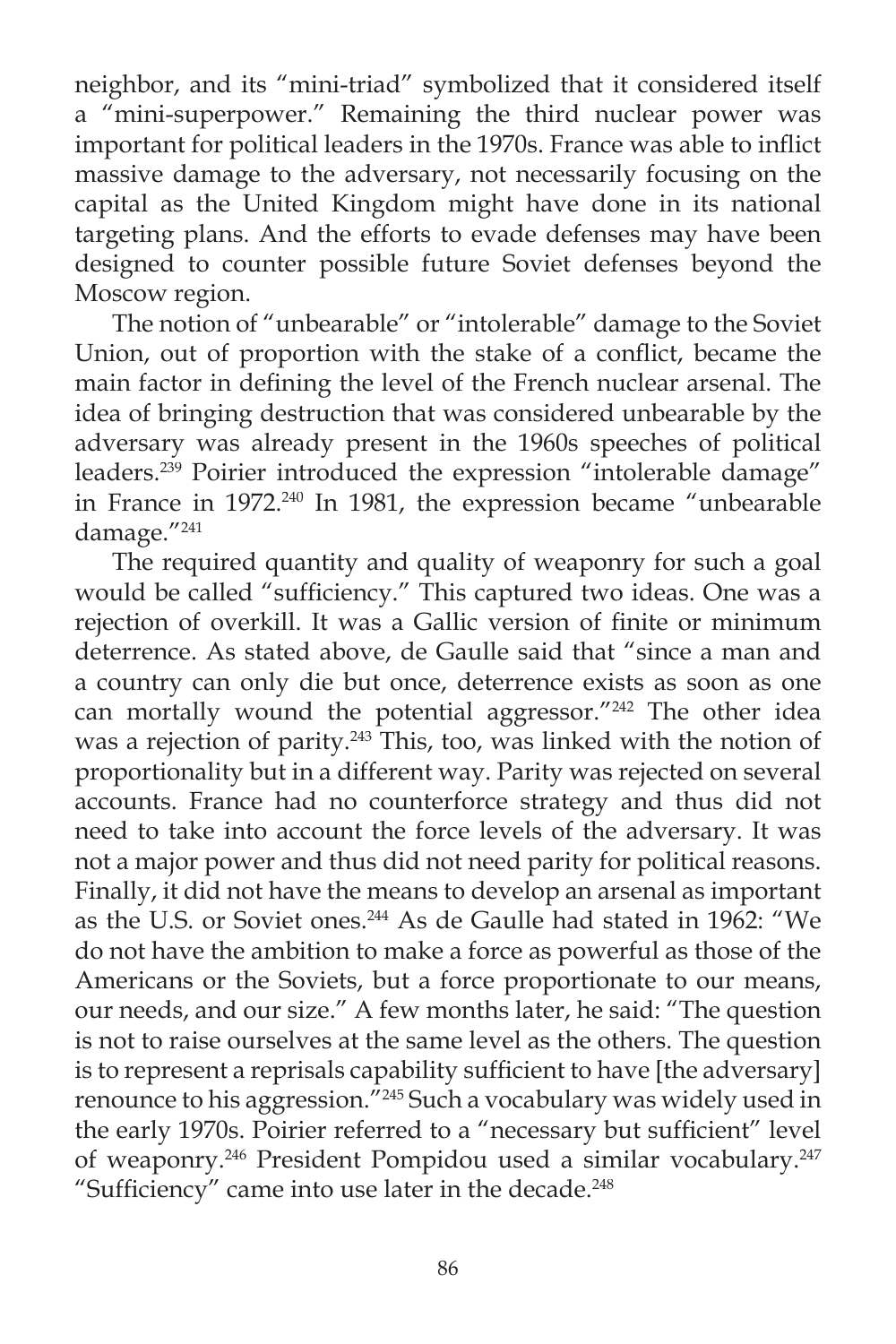# **"Unbearable" Damage?**

Was the strategy credible? A firm answer to this question would require a thorough historical research of Soviet perceptions of French Cold War policies. One thing that can be tested, however, is the coherence of intentions and capabilities.

| <b>Platforms</b>                                       | Nominal payload                                              | System range                                  | Total operationally<br>available warheads<br>$(max.)$ / Yield <sup>249</sup> | Total<br>yield                          |
|--------------------------------------------------------|--------------------------------------------------------------|-----------------------------------------------|------------------------------------------------------------------------------|-----------------------------------------|
| 1967                                                   |                                                              |                                               |                                                                              |                                         |
| 36 Mirage-<br><b>IVA</b>                               | $1x$ AN21 bomb                                               | $\sim$ 3,000 km <sup>250</sup>                | 36 AN21 (60 kt)                                                              | $2.16$ Mt                               |
| 36                                                     |                                                              |                                               | 36                                                                           | $2.16$ Mt                               |
| 1974                                                   |                                                              |                                               |                                                                              |                                         |
| 36 Mirage-<br><b>IVA</b><br>18 IRBM silos<br>2-3 SSBNs | $1x$ AN22 bomb<br>$1x$ S <sub>2</sub> IRBM<br>16x M1/M2 SLBM | $\sim$ 3,000 km<br>3,000 km<br>2,500/3,000 km | 36 AN22 (60 kt)<br>18 MR31 (150 kt)<br>32 MR41 (500 kt)                      | $2.16$ Mt<br>2.7 <sub>Mt</sub><br>16 Mt |
| 56-57                                                  |                                                              |                                               | 86                                                                           | 20.86 Mt                                |
| 1981                                                   |                                                              |                                               |                                                                              |                                         |
| 36 Mirage-<br><b>IVA</b><br>18 IRBM silos<br>4-5 SSBNs | $1x$ AN22 bomb<br>$1xS3$ IRBM<br>16x M20 SLBM                | $~23,000$ km<br>3,500 km<br>$3,000+km$        | 36 AN22 (60 kt)<br>18 TN61 (1 Mt)<br>64 TN60/61 (1Mt)                        | $2.16$ Mt<br>18 <sub>Mt</sub><br>64 Mt  |
| 58-59                                                  |                                                              |                                               | 118                                                                          | 84.16 Mt                                |

### **Table 1. Evolution of French Strategic Nuclear Forces.**

 Calculating the exact effects of a massive nuclear strike is no small feat, and involves many debatable assumptions. For U.S. Defense Secretary MacNamara's team, destroying only 30 percent of the Soviet population and 75 percent of its industry required no less than about 400 megaton-equivalent (MTE).<sup>251</sup> And in 1966, to destroy 22.5 percent of the Soviet population and 52.4 percent of its industrial production reportedly meant destroying 100 cities.<sup>252</sup> France at that time, with its 36 *Mirage-4s* armed with *circa.* 60-kt weapons, was obviously unable of producing such results. Assuming about 30 aircraft dropped their bombs, they would inflict damage on up to 30 cities. By 1970, according to Poirier, France had the capacity of killing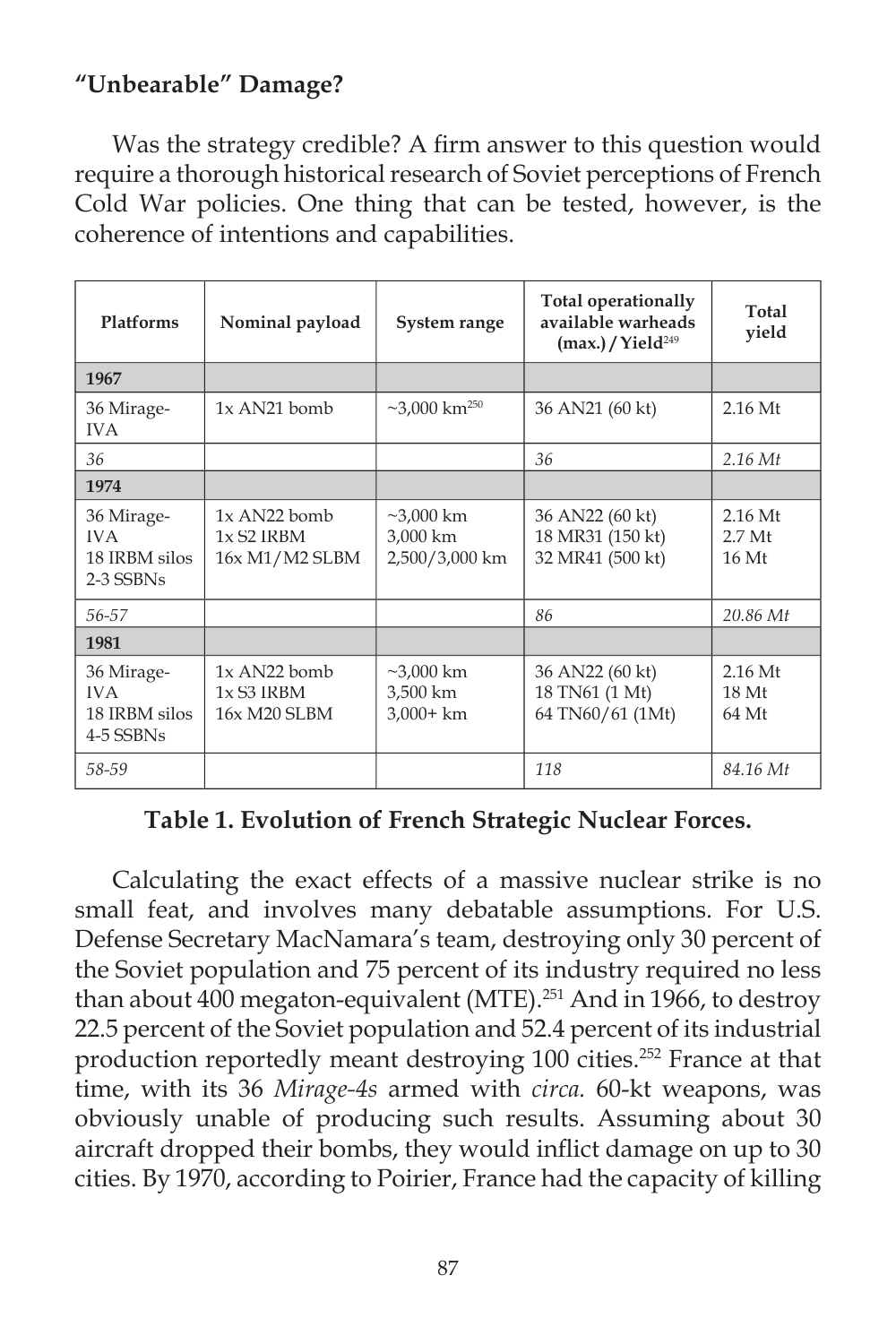only 14-18 millions Soviets with a 50 percent probability of success.<sup>253</sup> However, additional data and more optimistic calculations provided in 1974 by a U.S. analyst allows for a different perspective.<sup>254</sup>

| Number<br>of cities<br><b>Needed</b> | Population | Percent<br>of Total<br>Population | Percent<br>of Urban<br>Population | Percent<br>of<br>Industry | Number of<br>1-Megaton<br>Warheads |
|--------------------------------------|------------|-----------------------------------|-----------------------------------|---------------------------|------------------------------------|
| $10 \text{ main}$                    | 21 million | 8.8%                              | 15.7%                             | 25%                       | 31                                 |
| $30$ main-                           | 33 million | 13.8%                             | 24.5%                             | $25 - 40%$                | 57                                 |
| Western part                         |            |                                   |                                   |                           |                                    |
| 30 main                              | 37 million | $15.4\%$                          | 27.3%                             | $25 - 40%$                | ~10                                |
| $50 \,\mathrm{main}$                 | 46 million | 19.1%                             | 33.8%                             | 40-50%                    | 85                                 |

#### **Table 2.**

 From these numbers several conclusions can be inferred. First, whatever the deterrent power of French nuclear weapons up until the late 1970s, they did *not* fulfill the objectives stated by the political authorities. Second, by 1980-81, with 82 one-megaton warheads on line (plus 36 bombs), the situation changed dramatically. By that time, France was *fulfilling the "equivalence" criterion* and was able to threaten the rough equivalent of its population. This met de Gaulle's 1961-62 criteria of being able to target half of the Russian population.256 In fact, the French came very close to meeting MacNamara's assured destruction criteria in their latest and least ambitious variant, assuming it was able to target the 50 main Soviet cities.257 This last point warrants further historical research. It may be just a coincidence, it may also be a direct imitation of U.S. strategy, or it may be the product of identical judgements made by France and the United States on what would have been "unacceptable" to the Soviet Union whatever the stake of the conflict.

### **SECTION VII: ASSESSMENT: THE ORIGINS OF FRENCH NUCLEAR STRATEGY**

The five experts identified above played a role in forging the French strategy, but their reputation in France and abroad is overvalued. In contrast, the importance of other inputs (U.S. and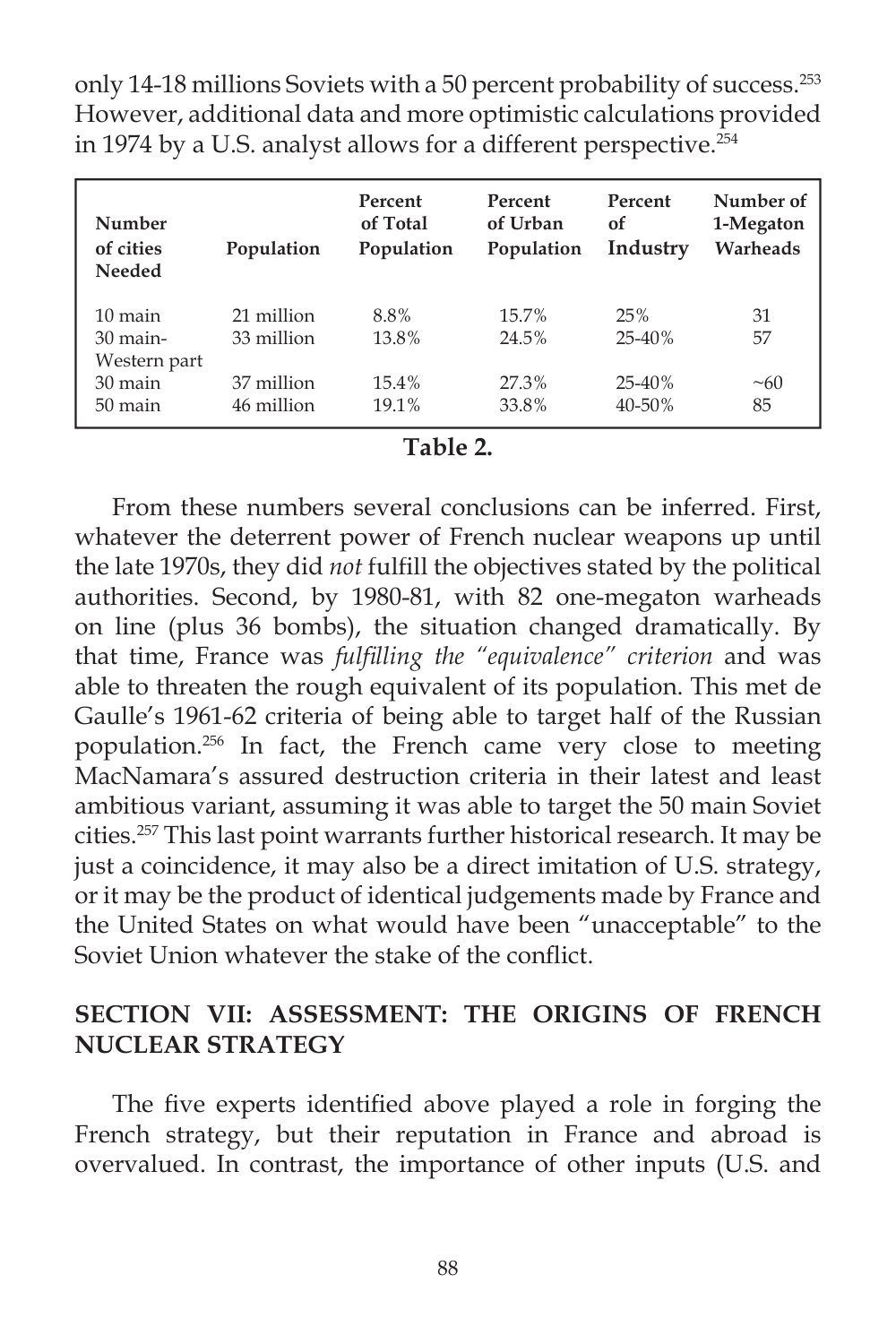UK in particular), is underestimated. Other key factors in designing French strategy include de Gaulle's personal preferences and the financial and technical resources available.

# **The Diverse Impact of French Thinkers.**

*The Overvalued Role of Gallois*. Pierre-Marie Gallois (the only air force officer among the group) was, of course, a key element. He had numerous personal meetings with many top French officials, including de Gaulle and Premiers Mendès-France and Mollet.<sup>258</sup> He undoubtedly made an impact on political decisionmaking by helping to build a consensus on developing nuclear weapons. Also, some concepts that can be attributed to Gallois made their way into the French strategic culture. One is the idea that deterrence should and could only be national. As stated in the 1972 *White Paper*, "the nuclear risk cannot be shared."259 Another is the more elaborate concept which states that the existence of a small nuclear force could create a situation detrimental to the Soviet Union in its face-off with the United States. Gallois may also have been the first author to introduce the expressions "vital interests" and "sanctuary." While the latter faded from the official vocabulary, the former became a central feature of the doctrine.<sup>260</sup>

 But Gallois does not deserve his reputation as the father of French nuclear doctrine. *Stratégie de l'âge nucléaire*, published in 1960, has often been considered the textbook of French strategy. While this book was important in popularizing the emerging nuclear policy debates, only a few lines in it are devoted to the possibility of an independent French bomb. Although de Gaulle reportedly read and approved many of his publications, the two generals, who were of different generations, never developed a close personal relationship.261

 Gallois' ideas were, in fact, a caricature of French thinking. Whereas de Gaulle thought that nuclear weapons and integration were incompatible, Gallois suggested that nuclear weapons and alliances were incompatible. MacNamara thought that small independent nuclear forces were "prone to obsolescence, and lacking in credibility."262 Gallois, in essence, reversed the argument, saying that nuclear weapons made alliances obsolete and not credible in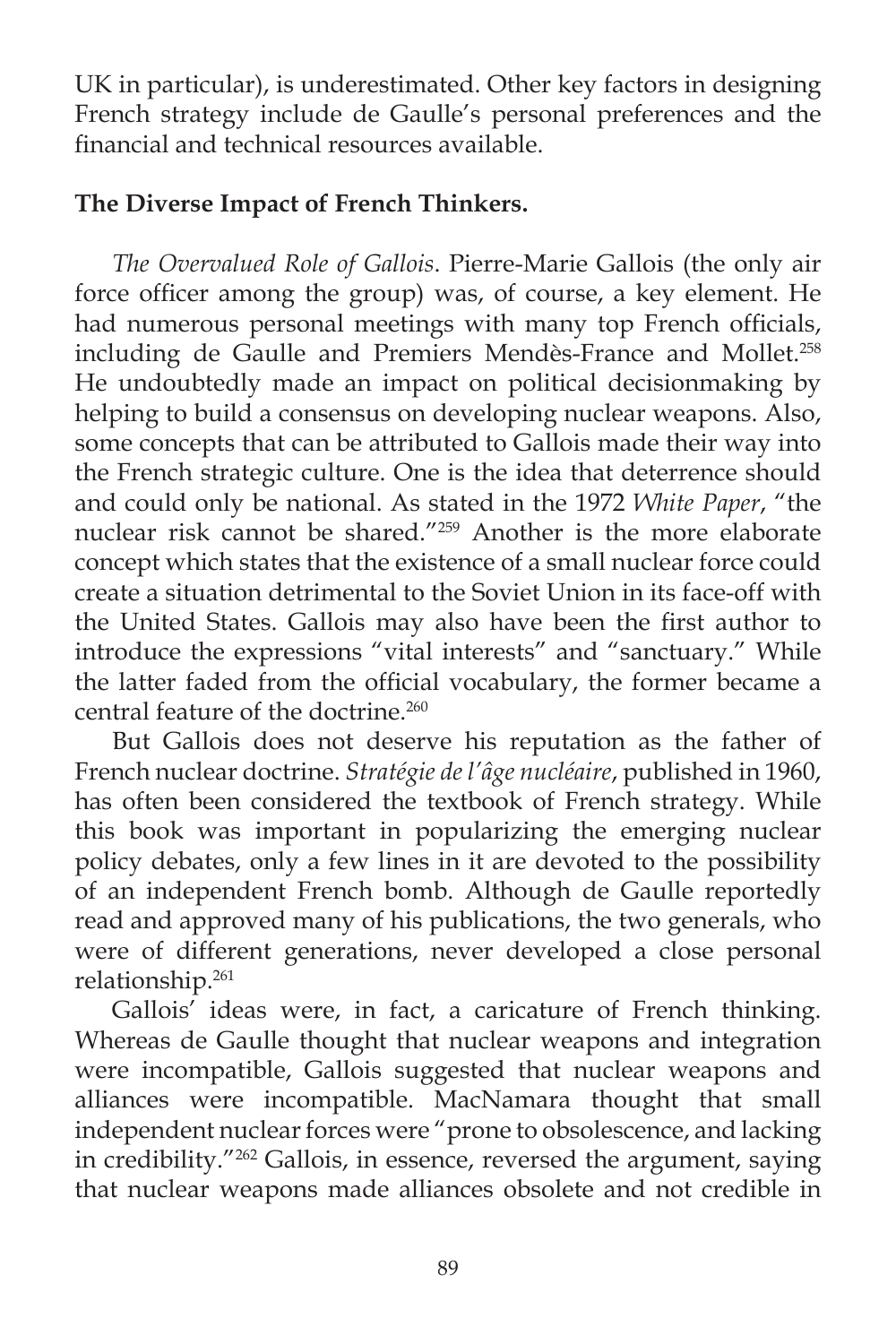a time of mutual vulnerability.<sup>263</sup> He derided the planned NATO Multilateral Force by calling it the "multilateral farce." He carried all his arguments to the extreme. For him, the concept of "imbalance" was a possible justification of nuclear proliferation. An early proponent of the "more may be better" thesis, he was invited to Baghdad to give lectures.<sup>264</sup> Whereas Ailleret thought that flexible response was not applicable to the European continent, Gallois was of the opinion that the doctrine just did not make sense.<sup>265</sup> Whereas de Gaulle left himself a margin of manoeuvre in case of a strictly conventional attack, Gallois thought that massive reprisals should be automatic. For him, there was no flexibility, refinement, or significant role for conventional forces: "all or nothing."266 Deterrence was a pure contest of wills between two nations, the ultimate exercise in brinkmanship. For him, what mattered the most in the deterrence calculus was that even though the probability of massive retaliation by the weak might be small, the penalty was so huge that this small probability was enough to guarantee that the strong would not attack. As one commentator later put it, "Gallois preferred retaliation so automatic that no unfriendly nation would dare be provocative, but even a small risk of retaliation might be sufficient.<sup>"267</sup>

It should thus come as no surprise that Gallois ended up disagreeing strongly with many features of French strategy as it developed and matured. These included the "trigger" concept, the notion that the French force could protect more than just the national territory, and the development of a specific tactical nuclear weapons doctrine. Thus the only concepts that are truly original in French nuclear thinking were precisely the ones that were the most adamantly opposed by Gallois.

*The Underappreciated Contribution of Beaufre***.** What of the other four major intellectual players―Ailleret, Poirier, Aron and Beaufre? Charles Ailleret played a very important role. He was a key lobbyist for the French nuclear program. He clearly understood the value of nuclear weapons for strategic bombing, for operations on the battlefield, and for deterrence. He was among those who persuaded de Gaulle to build tactical nuclear weapons. He was also a key operator in the nuclear program, from his days as head of the Army's Special Weapons Command, to his responsibilities for the preparation of the first nuclear tests and his tenure of head of the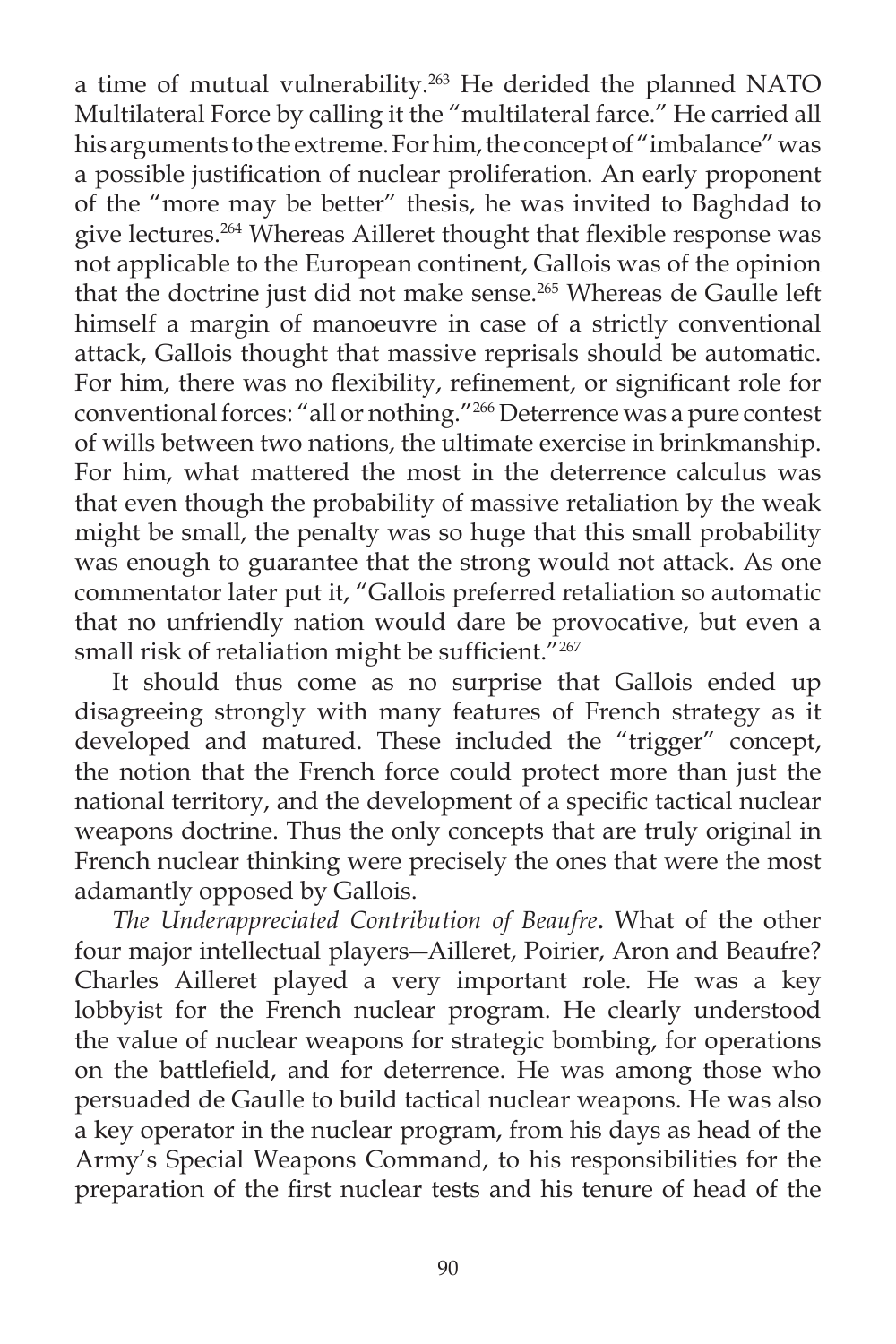armed forces after 1962. But he did not have any significant input in the definition of the key concepts of French strategic nuclear doctrine apart, perhaps, for his early use of the expression "vital works" of the aggressor as prime targets.

Lucien Poirier was a significant operator and particularly valuable in the internal formalization of French doctrine through his writings. Many of his articles were co-authored with Ministry of Defense (MoD) colleagues between 1966 and 1968.<sup>268</sup> The conclusions of these documents were reportedly approved by de Gaulle.<sup>269</sup> His "test" and "warning shot" dual rationale for tactical nuclear weapons were included in the 1972 *White Paper*. But the "warning shot" had been envisioned by de Gaulle at least as early as 1964, and the French TNW doctrine evolved in a way that Poirier did not approve, in that it eventually emphasized the need to achieve effective military results. More generally, his influence was a bit overvalued because of his prolific and intellectually ambitious writings.<sup>270</sup>

 Raymond Aron was of two minds concerning France's nuclear effort. He saw it as a means to force the United States into sharing nuclear technology and having a meaningful dialogue with them on strategic issues. He viewed it as a possible prelude to a European deterrent, as well as an insurance policy against "the imprevisibility of the diplomatic future."271 He also recognized that it could be in some respects a contribution to Alliance security. But he became the most vocal opponent of the emerging French doctrine. Originally a close friend of Gallois, he later called him the "world champion of dogmatism" and his theses a "logical delirium."272 Opposing the withdrawal from the integrated military structure, he argued that a small deterrent force such as France's was vulnerable, and would not be able to inflict sufficient damage to be credible.<sup>273</sup> He derided other arguments, such as political influence, in favour of a French bomb.<sup>274</sup> Aron had a critical role in intellectual and political debates, and contributed immensely to the formation of French strategic culture. He brought to the table his excellent knowledge and understanding of the U.S. strategic concepts. But he did not play an important part in constituting French official doctrine.

 Finally, André Beaufre may be the most under-appreciated intellectual contributor to the formation of the doctrine. He was initially isolated from the Gaullist camp represented by Ailleret.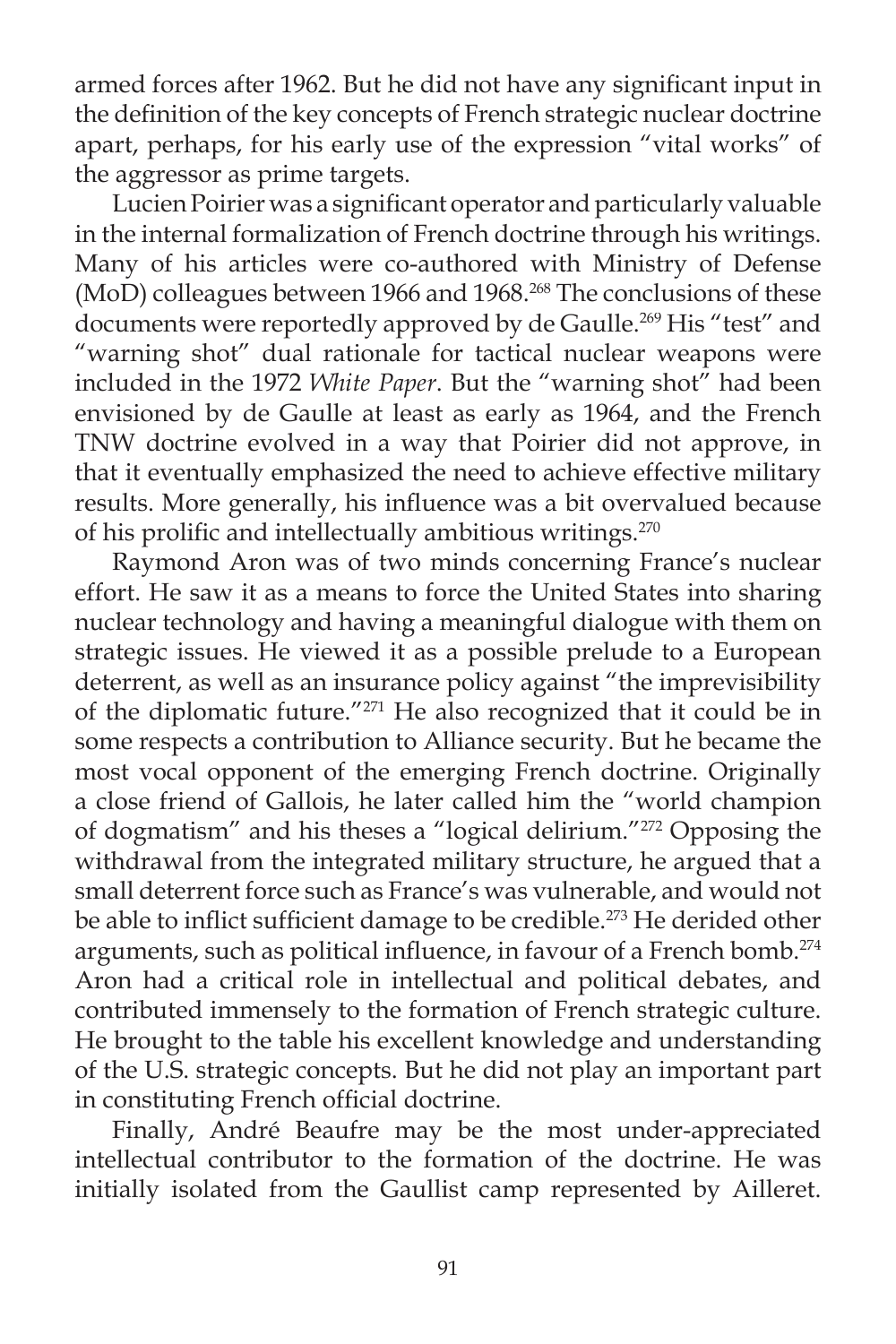During the war, he was the main military aide to General Giraud, de Gaulle's rival. Later he was the herald of the pro-NATO faction in the armed forces, along with other generals such as Valluy and Stehlin. Thus, his vision was much closer to that of Aron, though the two never collaborated directly. But his views on several issues, such as the potential of tactical nuclear weapons and the contribution of French nuclear weapons to Alliance security, provided a strong intellectual backbone to de Gaulle's policy. As head of an inter-allied tactical studies group (a competitor to Gallois's New Approach Group [NAG]), he gave a key briefing to the French Chiefs of Staff in November 1954.275 He emphasized the importance of the link between tactical and strategic nuclear forces, and how the link served to avoid a situation where neutralization at the strategic level made conventional conflict possible. "It is indispensable that [the classical] level be made inseparable (*complètement solidaire*) from the nuclear level through the threat of tactical atomic weapons use. It is only at that price that nuclear deterrence can be fully efficient on the classical level." 276 The primacy he gave to the hypothesis of "multilateral deterrence"―the idea that French doctrine was credible only in the context of a broader Alliance vs. USSR context―was shared by political leaders. Authors such as Poirier and officials such as Méry agreed that in a hypothetical bilateral face-off with Moscow, the *dissuasion du faible au fort* might not be operative.<sup>277</sup> As a NATO staff officer, a member of the MoD's Policy planning staff, and later as the founder of the first French military think tank (the French Institute for Strategic Studies), he had the opportunity to weigh in on the formation of the national doctrine.<sup>278</sup> And, as a master of formal models and conceptualization, he was an inspiration for later experts such as Poirier.

#### **The Importance of U.S., UK, and NATO Inputs.**

 There was undoubtedly "something French" in the nature of the strategy constructed in the early 1960s. The strategy's logical consistency, simplicity, conceptual elegance, and its refusal to focus on technicalities reflected the French character.<sup>279</sup> However, the French nuclear mythology does not do justice to the importance of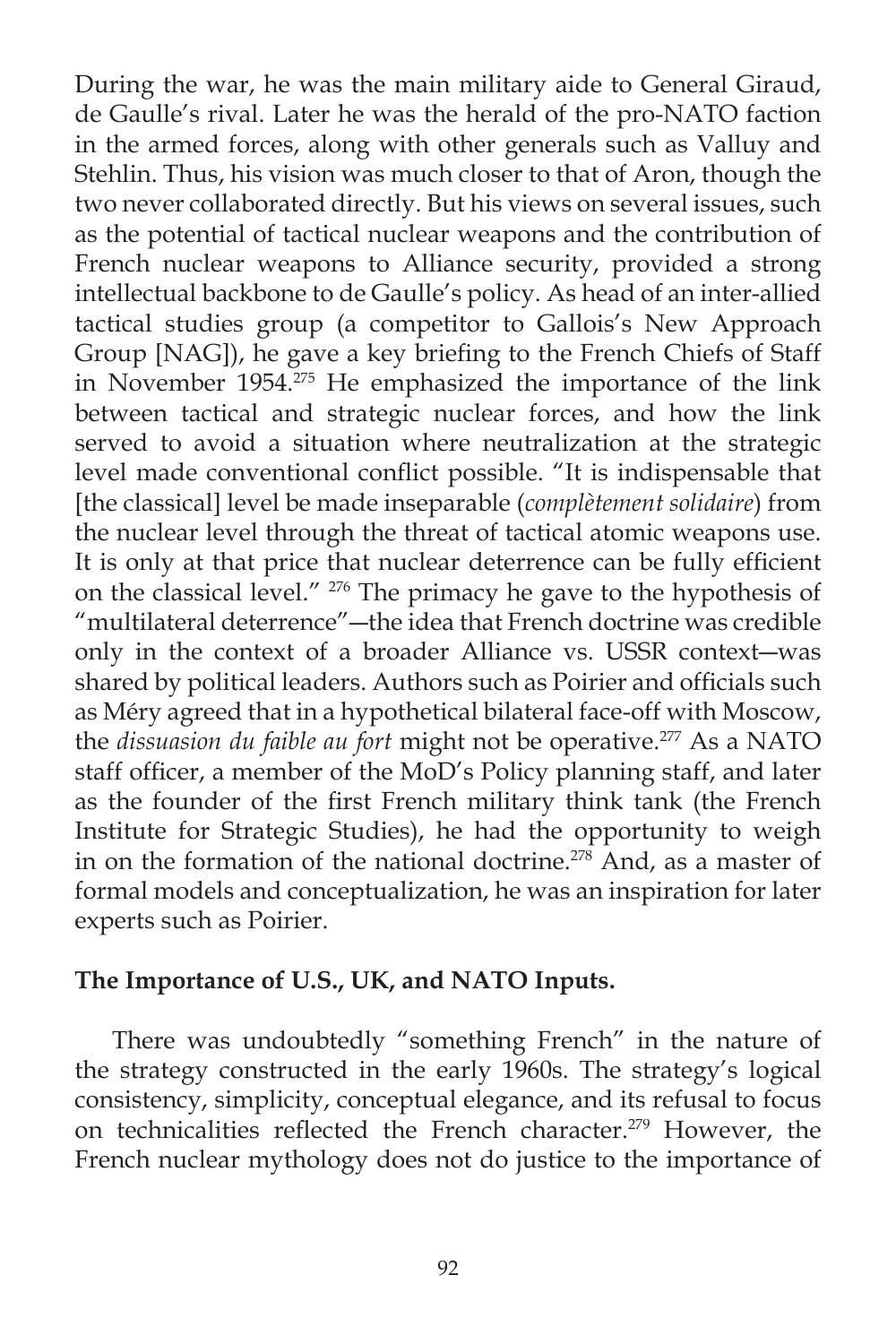UK and U.S. inputs to the origins of French strategy. Indeed, it can be said that the French massive retaliation doctrine was to a large extent inherited from Allied thinking.

 This should not come as a surprise. The UK government's adoption of a national massive retaliation strategy attracted attention in the early years of the French program.280 In *Stratégie de l'âge nucléaire,* Gallois describes at length the British deterrent and implicitly tells his French readers that Paris could adopt the same posture. In 1963 he acknowledged that the UK example was a "model" for France.<sup>281</sup> Indeed, deterrence of the strong by the weak and its logical implications were implicit in UK doctrine as early as 1957-1958.282

 Most importantly, the French military thinkers all had NATO experience and numerous interactions with allied experts, in particular with the RAND Corporation, then the intellectual breeding ground of U.S. nuclear strategy. Beaufre held several NATO positions, including deputy-Chief of Staff at Supreme Headquarters Allied Powers Europe (SHAPE), and French representative to NATO's Standing Group. In 1952-53, he pioneered studies about early and massive use of tactical nuclear weapons.<sup>283</sup> Gallois was one of the authors of MC-48. As one of the four so-called "hot colonels" forming the NAG, he helped design NATO's version of massive retaliation in 1953-54.<sup>284</sup> The French liked the 1950s NATO strategy so much that they stuck to it, at least in spirit. The *dis*proportionate deterrence concept was probably a direct import from U.S. strategy as described in John Foster Dulles's seminal 1954 article. Ten years later in 1964, as NATO rethought its strategy under U.S. pressure, Ailleret published two articles of quasi-official value. These articles emphasized early strategic and tactical use of nuclear weapons, akin to the "sword and shield" NATO conception which had been abandoned.285

 Other allied inputs to French strategy included the concept of "unbearable" or "unacceptable" damage. The former expression was included in the UK *White Paper* of 1962, and the later was used by the U.S. Government in the early 1960s.<sup>286</sup> Another borrowed concept was "sufficiency." The rejection of superiority was mentioned in UK documents from  $1952$  onwards.<sup>287</sup> The term sufficiency was introduced by the Nixon administration in 1969. As mentioned above,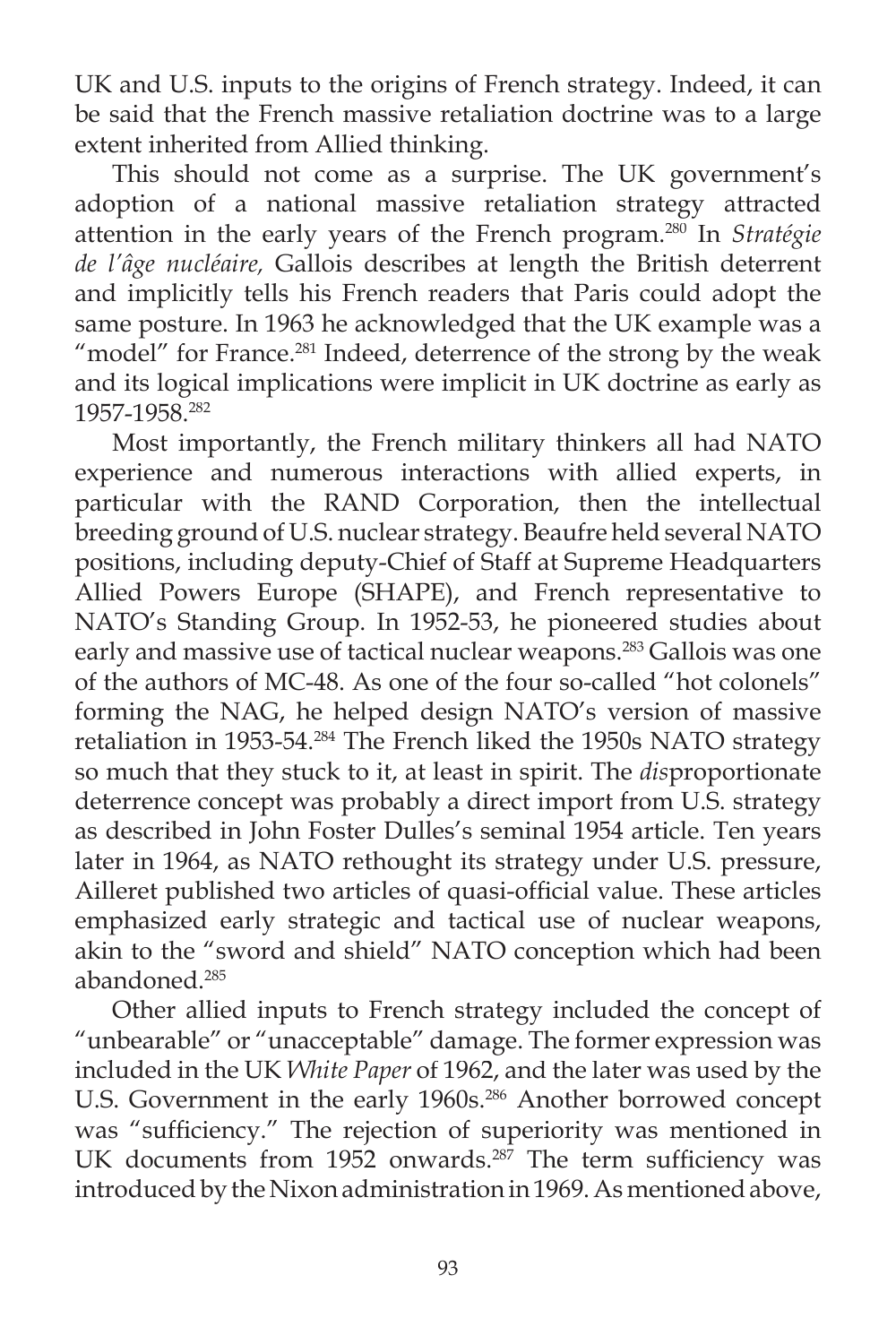there is a troubling coincidence between the French "sufficiency" level and the U.S. criteria for "assured destruction" (a term later used by French leaders). Finally, one suspects that the later French debates about the diversification of strategic targets were influenced by the same debates that took place under the Nixon and Ford administrations.

 U.S., UK, and NATO inputs to French nuclear culture have yet to be fully acknowledged by experts and policymakers on both sides of the Atlantic, especially in Paris where they remain today, to a large extent, the repressed memories of the French nuclear education.

# **The Importance of De Gaulle's Personal Preferences and Pragmatism.**

 French strategy was, above all, de Gaulle's strategy. The General was an important provider of ideas, such as *tous azimuts*. On the French contribution to the security of NATO and Europe, his personal positions were radically different from those of Gallois. A strong believer in the value of the Atlantic Alliance, he was ready to coordinate the use of "his" forces with those of London and Washington, and thought that "American nuclear weapons . . . remain the essential guarantee of world peace."<sup>288</sup> The Gallois and Poirier conceptions of a pure national deterrent were not his, neither would they be his successors."289 Until at least the mid-1960s, he mused about a strategy of graduated strategic response.<sup>290</sup> He approved the development of TNW as a tool for a more flexible strategy than the one described in 1964 by Ailleret (who was ready to renounce such weapons in order to build ICBMs<sup>291</sup>). He rarely used the word "sanctuary," with its rigid connotations.

 As an analyst put it: "[Gallois's] 'absolutist' thinking should not be confounded with de Gaulle's, more pragmatic, more flexible, more ambiguous too. De Gaulle did not refute solidarity with the members of the Atlantic Alliance, nor conventional forces, supported by tactical nuclear weaponry, nor the notion of battle."<sup>292</sup> In fact, one could say that de Gaulle made a *synthesis* between the Gallois-Poirier "pure-national deterrence" model and the Beaufre-Aron "flexibletransatlantic deterrence" model, while at the same time adding his own ideas such as *tous azimuts.*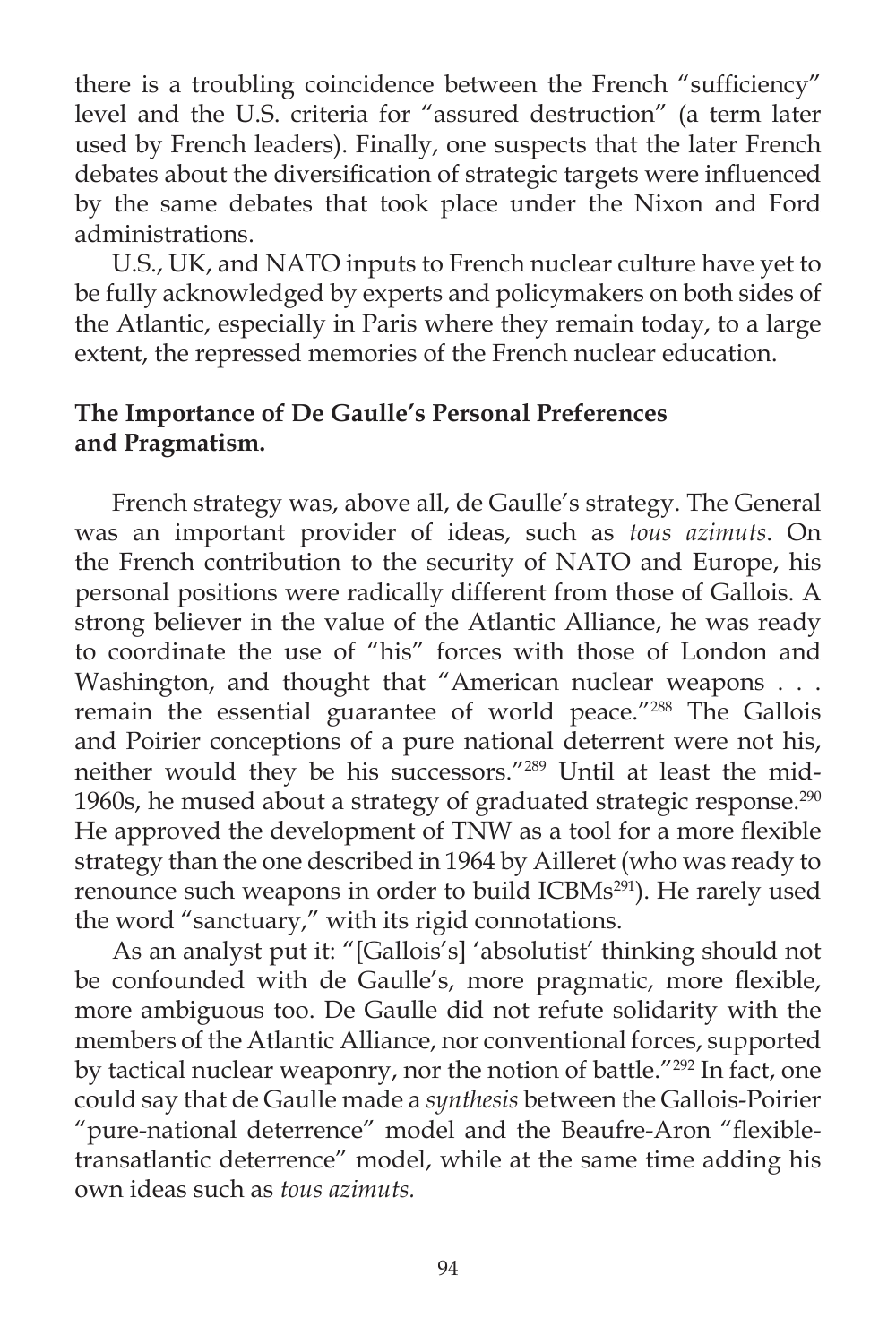De Gaulle's pragmatism and open-mindedness is also reflected in the fact that he did not seem to mind French strategy being determined to a large extent by the means available. What mattered to him was that the basic tools were there, and that there was a political will to use them.<sup>293</sup> Doctrinal and technical refinements were of secondary importance. In the words of a leading French historian, "De Gaulle was only distantly interested in the theoretical aspects of deterrence strategy. A pragmatic before all, he considered in any case that a strategic doctrine could only be built from means. . . . "<sup>294</sup> In 1960, he told the Defense Council: "the force de frappe is a political weapon, technical precision is not essential."295 This was in line with his thinking on military strategy. As early as 1944, he said: "May French military thought resist the old attraction of preconceived thinking, of absolutism and dogmatism!"296 The "thank you" notes he wrote to the experts who respectfully sent their works to the Elysée were particularly revealing. To Aron he wrote: "I know that there is no respite for theologians." To Beaufre he wrote a more serious and less dismissive formula: "[I]n these matters, there is no worthwhile practice other than to depend on men and on circumstances."297 This did not mean that he was a supporter of "existential deterrence." His insistence on the ability to threaten a given portion of the Soviet State or population gives little room for such an interpretation. Nevertheless, the political dimension of deterrence was always given primacy over the operational dimension. As he half-jokingly said once about the upcoming *Mirage-IV* force, "[W]e don't have fighter aircraft, we have fear-inducing aircraft."<sup>298</sup> He believed that as soon as it existed, the French bomb, despite its limited destructive power, would have *some* impact on the adversary's intentions.299

#### **The Importance of Resources.**

 This therefore implied that the strategy would be strongly influenced by the financial and technical means available. Although naturally inclined to define specific concepts, those de Gaulle called the theologians did not necessarily mind this constraint. Gallois referred often to the importance of the "strategy of the means."300 After all, small countries such as the UK or France *had* to have the most cost-effective strategy.<sup>301</sup> But many French experts, especially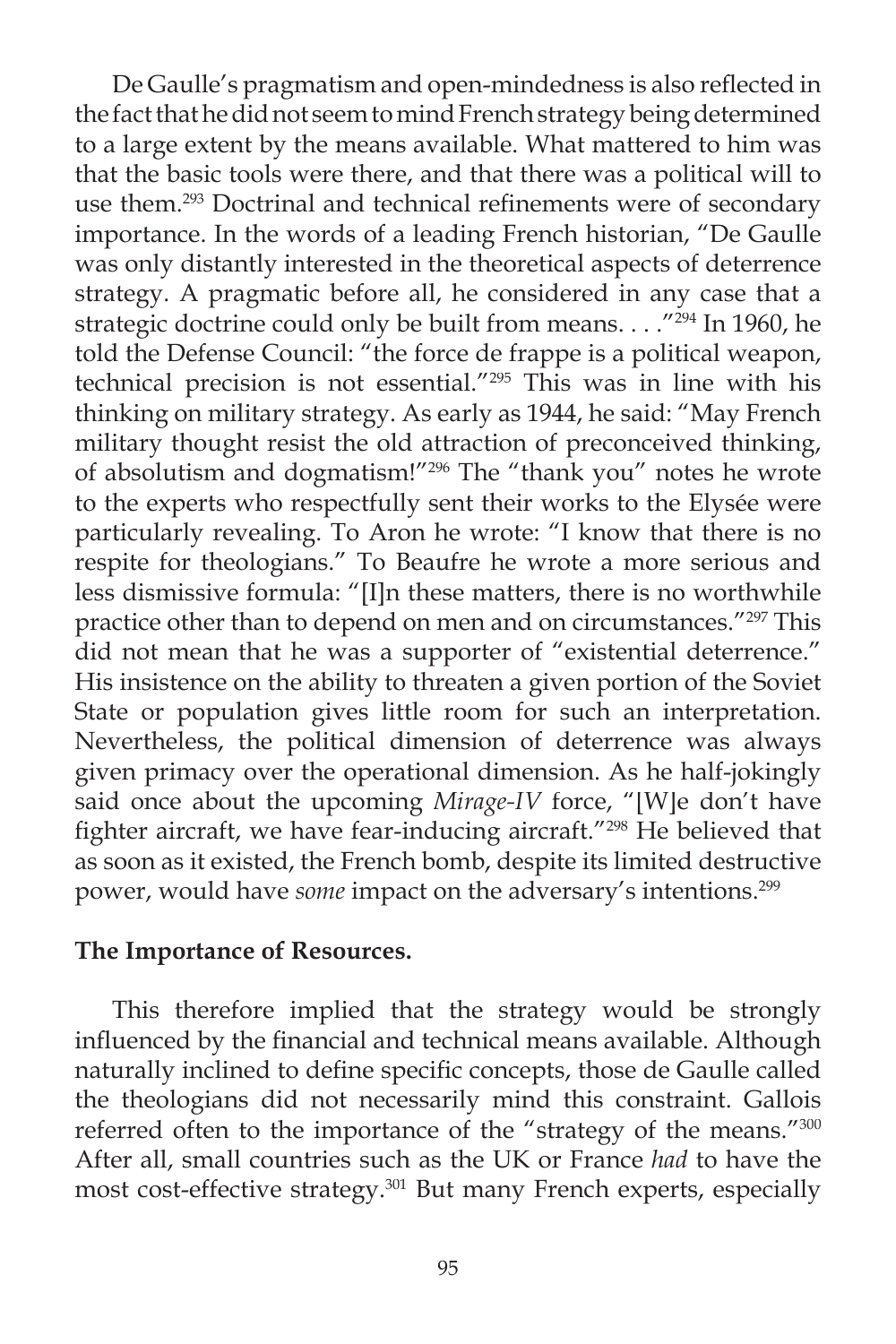after de Gaulle, sought to enshrine the national nuclear doctrine in a rigid and elaborate theoretical framework, an approach not in line with the way the founder of the Fifth Republic thought about policies in general, and about nuclear policy in particular.

 The targeting debate and the evolution of French forces is particularly telling about the relationship between concepts and resources, and reveals the importance of the "strategy of the means" as a driving factor in French Cold War nuclear strategy.

 The Western or European part of the USSR comprised most of Soviet demographic, economic and political power. The 3,000 km range of France's aircraft and missiles was adapted to this fact. However, the development of longer-range systems were also much costlier. Notwithstanding the fact that *tous azimuts* was perhaps as much a political point as a well-thought strategy, its actual implementation would have been very difficult. The 8,000 km ICBM program that was considered and defended by Ailleret as the true *tous azimuts* weapon was judged too expensive, especially in the post-May 1968 budgetary situation.<sup>302</sup>

 Likewise, lack of intelligence, low accuracy, and the relative paucity of fissile materials drove France, as other nuclear powers before and after her, towards what was viewed as the most costefficient targeting strategy. In 1963, Messmer said that targeting cities was the only option that made sense given France's means.<sup>303</sup> Barre referred to the French strategy 14 years later as being, *inter alia,* "the less costly" option. $304$  In 1980, he stated that even if it wished to have a counterforce strategy, "France, a medium-sized nation with limited resources, cannot pretend seeking parity with the two great nuclear powers. The only way which is opened to us is that of the current strategy."305

Nuclear weapons soon became a justification for avoiding major expenses in other fields, such as classical forces and defenses. France, like other European allies, refused to augment classical forces to a point where they could resist a conventional invasion of Europe.<sup>306</sup> France never considered missile defense for herself. Such refusal was consistent with its strong rejection of civil defenses, to which the French were adamantly opposed. They thought such defenses might be seen in the eyes of the adversary as a "weak" posture signalling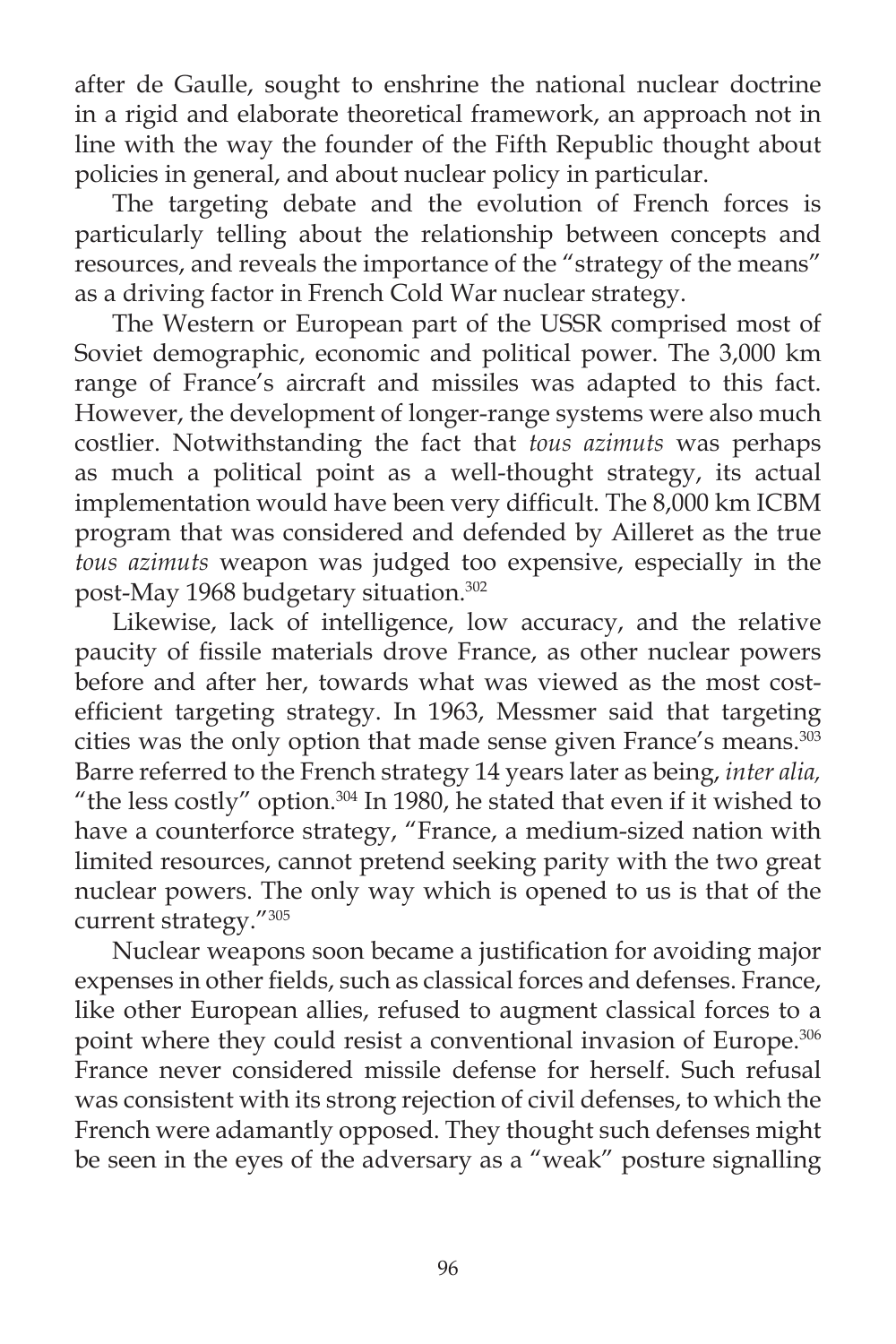a lack of faith by French leaders in the validity of their deterrent. However, the rejection of defenses can also be partially explained by France's inability, from a budgetary point of view, to modernize its nuclear forces, build an antiballistic missile (ABM) system, and build numerous fallout shelters. Since there was a strong belief among French elites in the value and efficiency of nuclear deterrence, budgetary concerns were probably not a dominant factor, but they no doubt played a part.307

Is the same logic applicable to the possible shift in targeting policy described above? In the late 1970s, the introduction of MIRVed systems was planned and scheduled for circa 1985. French thinkers and officials knew that the foreseeable increase in the number of warheads, as well as perhaps a better CEP, gave additional flexibility in targeting. Moreover, it was clear from U.S. calculations that an increase in warheads was better spent on industrial than on population targets; the efficiency curve was much steeper. Giscard claimed that the range of the future M4 missile was defined because of his new targeting instructions, but also that the new targeting guidance had been "proposed" to him by the military staff.<sup>308</sup> One source says that he "notified" the Joint Staff in March 1980 to have new plans prepared that would be adapted to the introduction of MIRV.309 This point thus remains unclear.

## **CONCLUSIONS: FRENCH STRATEGY IN A HISTORICAL PERSPECTIVE**

### **A Resilient but Adaptable Doctrine.**

 Up to 1981, French nuclear doctrine remained remarkably faithful to its basic tenets as defined by de Gaulle: a small, "sufficient" deterrent force independently operated and targeted, which would only defend France's vital interests. The concept was that, if Moscow unmistakably signalled its intention to conquer France, struck the country with nuclear weapons, or crippled the French State as an organized entity, Paris would launch a single massive retaliatory strike on key Soviet cities, causing superior damage to the stake that it represented.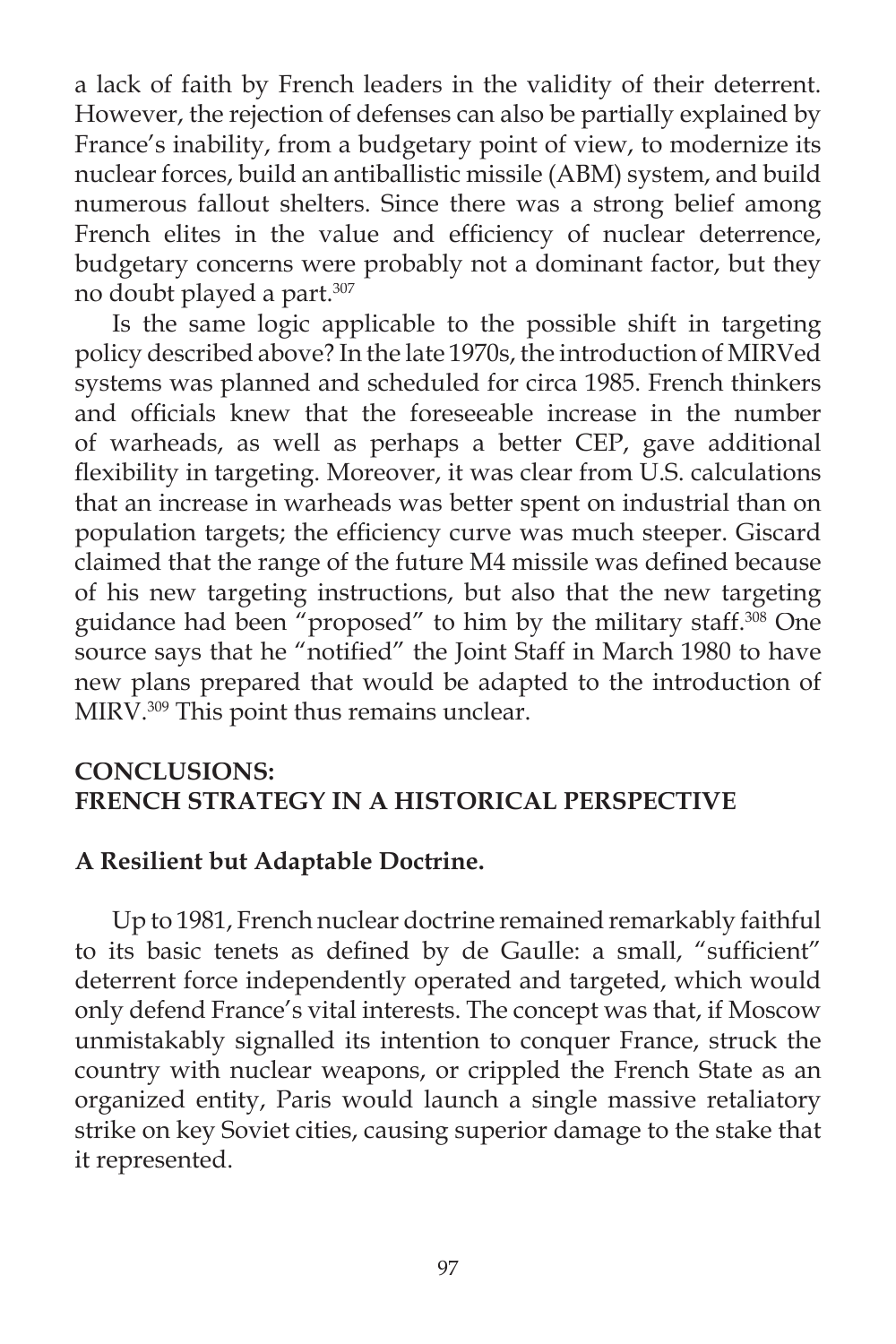This resiliency stemmed from several factors. One was the simplicity and logical consistency of the French strategy. Another was certainly the relative paucity of means available, which to a large extent saved France from debates such as counterforce vs. countervalue, or offense vs. defense. A third was probably the hesitation of French presidents to fundamentally alter the heritage of de Gaulle, who remained an inescapable reference for most French politicians.

 At the same time, by 1981 the doctrine had become was more focused than the Gaullist approach (by getting rid of *tous azimuts*), and more flexible than what the leading French strategists wanted (by suggesting that it would contribute to the overall security of Europe, by introducing TNW as a tool of deterrence, and by broadening the range of targets). Also, the numbers and explosive power of the force had dramatically increased, making it more credible than in 1967.

 France adopted many allied concepts, but also developed some of its own. There were always two distinct dynamics in this regard. One was a process of *imitation* of allied concepts, either through the introduction of exogenous ideas or through a logical process identical to evolutions in other countries' thinking (including the adaptation of strategies to means available). Another, which came along with France's more autonomous stance and the Alliance's own evolution, was "dissociation." Dissociation applied to the maintenance of a strategy discarded by NATO, to the apparent abandonment of the "consultation-coordination" option, and to the affirmation of some original concepts (*tous azimuts, détonateur, chèvre au piquet, ultime avertissement*).

Can it be said, as some have argued, that opposition to flexible response had only a political purpose, and that in fact France ended up having a strategy very close to that of the Alliance?<sup>310</sup> This seems an exaggeration. There were sound conceptual bases for the country to endorse a massive retaliation strategy. Although French strategy was more flexible than it was in the beginning, there remained irreconcilable differences with U.S. and NATO concepts. France refused to consider strategic counterforce options, the massive use of tactical nuclear weapons in a "direct defense" scenario, or any kind of follow-one use of TNW. The "final warning" concept exemplified a compromise between massive retaliation and flexible response.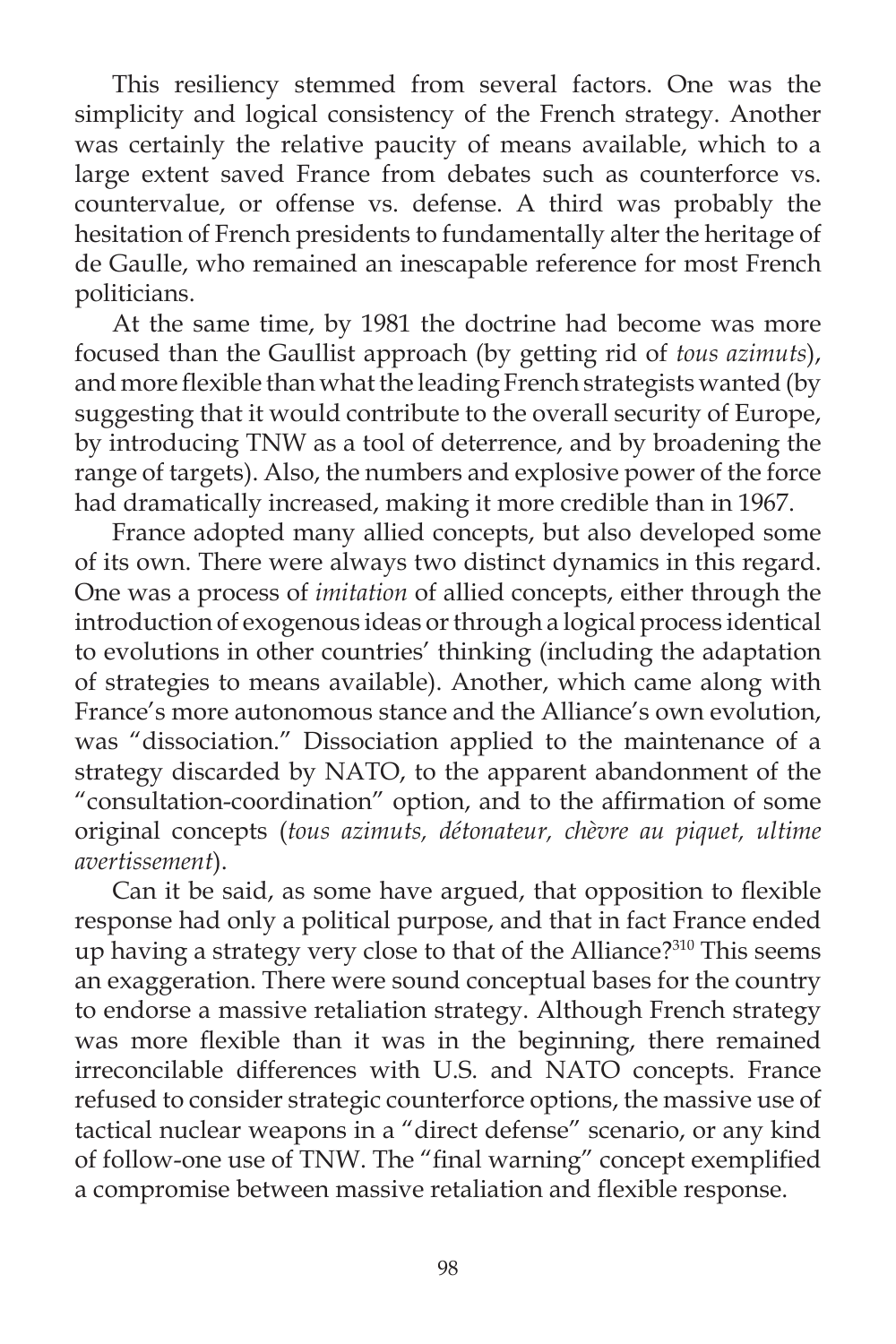# **A "Minimum Assured Destruction" Capability.**

 How relevant is the French example to the history of MAD? The expression "mutual assured destruction" was never part of French official nuclear rhetoric.<sup>311</sup> The "mutual" part was, of course, not relevant to a "deterrence of the strong by the weak" posture. And, in practice, there was no conceivable contingency where France would be alone in facing the Soviet Union with the rest of the Alliance as spectators. But France's nuclear history nevertheless brings interesting insights for the broader history of the massive retaliation and assured destruction concepts. As seen above, far from being a truly original creation, the initial French doctrine was largely inherited from U.S., UK, and NATO doctrines of the 1950s, including the Dulles 1954 concept. Later, the expression "massive retaliation" itself was occasionally used.

 Interestingly, France also seems to have been inspired later by MacNamara's brief flirtation with a pure assured destruction strategy, and it is possible that U.S. calculations on the requirements of such a strategy had an impact on French debates on "sufficiency." French experts and leaders were quite conscious of the importance of a second-strike asset, and a SSBN program had been in the works since 1960. Given the small size of the French territory, other options had too many drawbacks.<sup>312</sup> In 1973, President Pompidou referred to the emerging "assured second strike" capability of France.<sup>313</sup> By the late 1970s political and military leaders hinted in public speeches that a threshold was being crossed. In 1980, Barre stated explicitly that France had reached "a deterrence capability making it able to prevent major aggression."<sup>314</sup> Indeed, in 1981 the fifth SSBN entered service, which allowed up to three boats to be on patrol at all times. It also allowed launching on generated alert, in a second-strike situation, up to 64 warheads (four loads of single-warhead missiles). $315$  At the same time, the French deterrent's total yield was considerably increased with the introduction of thermonuclear weapons of megaton yield. Such capabilities allowed for the targeting of about 50 cities, representing about 20 percent of Soviet population (46 million people, the rough equivalent of France), and 40-50 percent of Soviet industry. These percentages were similar to MacNamara's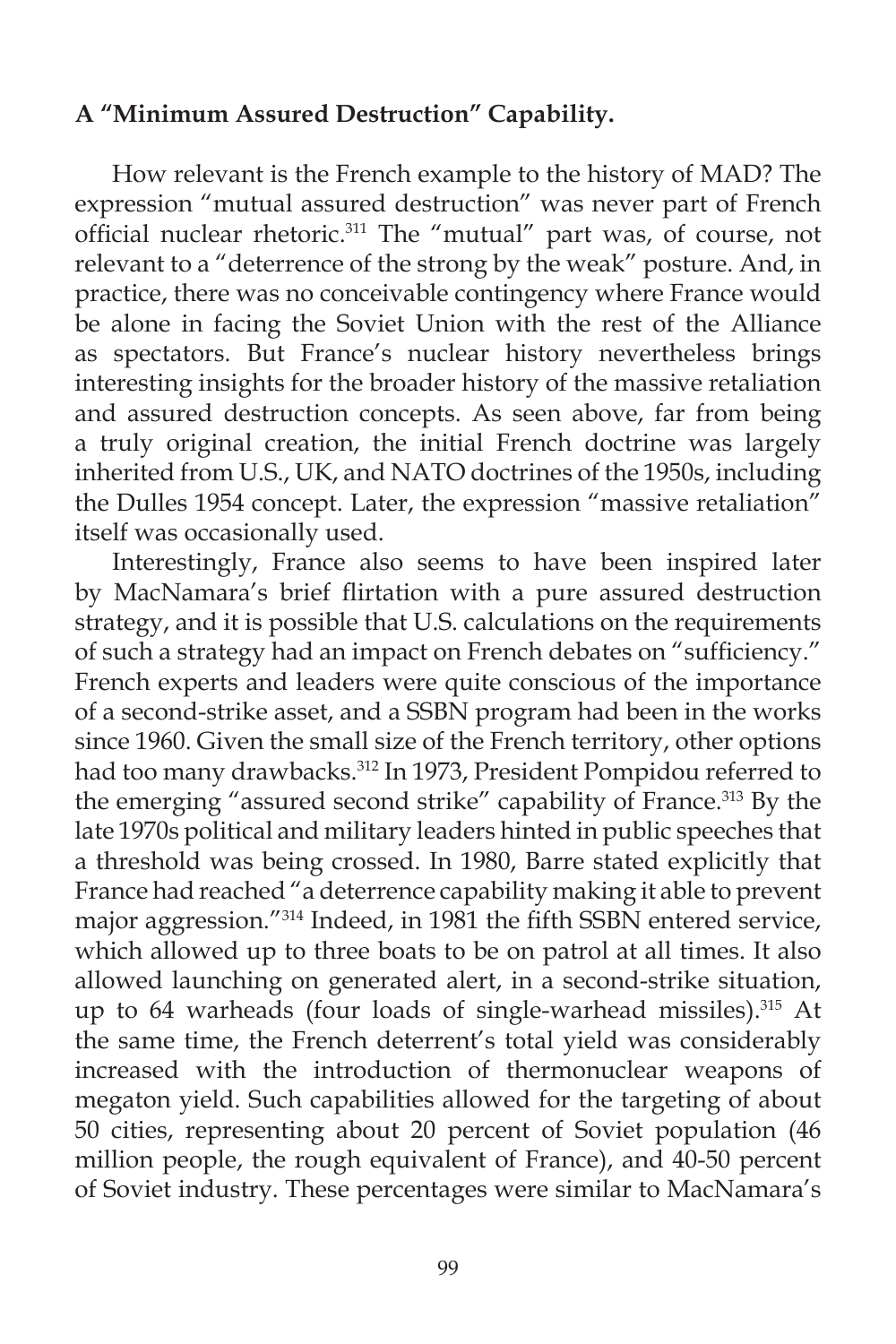1968 criteria for assured destruction. That may be what allowed Prime Minister Barre to state that "France has achieved a deterrence capability allowing her to prevent a major aggression," which he described as the ability to threaten the adversary with "the assured destruction of a notable part of his cities and his economy."316 In other words, France had achieved what could be called a "minimum assured destruction" capability.

#### **ENDNOTES - CHAPTER 2**

1. Some of the most thorough analyses of French strategy have been conducted by foreign experts such as Philip Gordon, Beatrice Heuser, Lothar Ruehl, Diego Ruiz Palmer, and David Yost. On the early French nuclear program, the works of Wilfrid Kohl and Lawrence Scheinman, as well as the Norris, Burrows & Fieldhouse Nuclear Weapons Databook Vol. V, are useful sources. Since the late 1980s, important scholarly work has been conducted in France on the nation's defense policy and nuclear program, in particular by Frédéric Bozo, Samy Cohen, Marcel Duval, Dominique Mongin, Georges-Henri Soutou, and Maurice Vaïsse. Also, new insights on Gaullist thinking have been provided by the writings of Jean Lacouture and Alain Peyrefitte. The works of these authors were particularly useful in researching for this chapter. The author would also like to thank Sir Michael Quinlan and Dr. David Yost for their thoughtful comments on an earlier draft of this chapter.

2. See Université de Franche-Comté/Institut Charles de Gaulle*, L'aventure de la bombe*: *De Gaulle et la dissuasion nucléaire 1958-1969*, Paris: Plon, 1985; Pierre-Marie Gallois, *Le sablier du siècle: mémoires*, Lausanne: L'Âge d'homme, 1999, pp. 370-373; and Dominique Mongin, *La bombe atomique française 1945-1958*, Brussels: Bruylant, 1997, p. 418.

3. The MC-48 document, committing NATO to the defense of Europe through the early and massive use of nuclear weapons, had been endorsed by the North Atlantic Council (NAC) on December 17, 1954.

4. For a broader perspective, see Chapter 7 by David Yost in this volume.

5. Artificial radioactivity was discovered by Frédéric and Irène Joliot-Curie in 1934. The possibility of atomic reaction was demonstrated by Frédéric Joliot-Curie and his staff in 1939.

6. Geoffroy de Courcel in *L'aventure de la bombe*, p. 16.

7. See Alain Peyrefitte, *C'était de Gaulle*, Paris: Gallimard, 2002, p. 1,313.

8. On this point, see Mongin. The idea of nuclear power as embodying modernity would remain present in Gaullist French rhetoric; even by 1976, President Giscard d'Estaing would refer to the need for France to always have the "most advanced" weapons, hinting that it was one of the prime rationales for the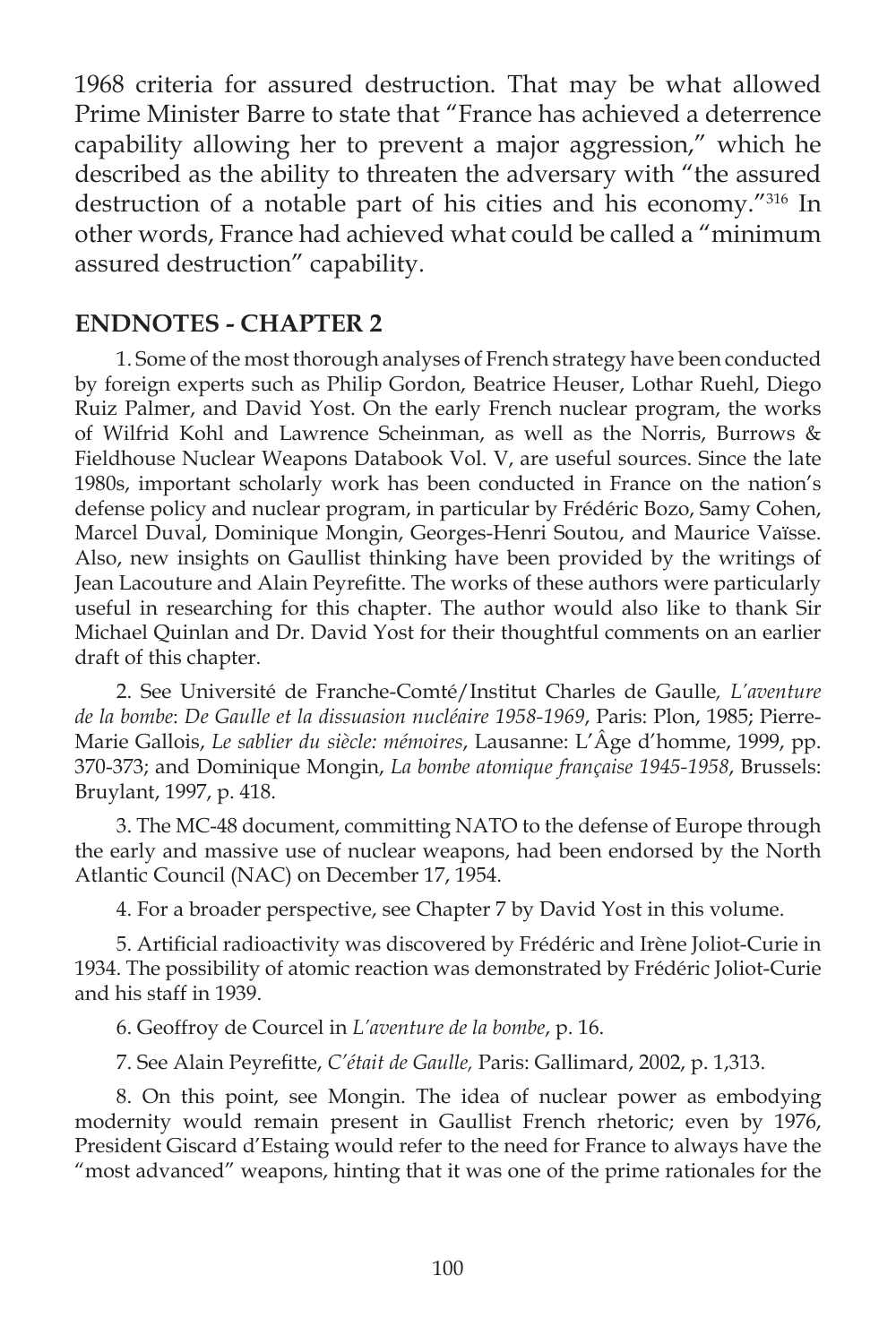French bomb. See Valéry Giscard d'Estaing, speech to the IHEDN, June 1, 1976, text reproduced in *Revue de la défense nationale* [hereafter: RDN], July 1976, p. 12.

9. Charles Ailleret, *L'aventure atomique française*, C*omment naquit la force de frappe*, Paris: Grasset, 1968, pp. 96.

10. Some argued against what amounted for them to unilateral disarmament, others did not want France to give up nuclear weapons at the time others were building the bomb. The amendment was defeated 518/100.

11. Ailleret, *L'aventure atomique française*, pp. 124-141.

12. See Marcel Duval and Dominique Mongin, *Histoire des forces nucléaires françaises depuis 1945*, Paris: Presses Universitaires de France, 1993, p. 32.

13. An August 1954 note by the Head of the "Services des Pactes" of the Ministry of Foreign Affairs stated that: "The direction of strategy will from now on, increasingly, belong to the powers possessing the atomic weapon. . . . It is essential that France undertakes an atomic military program. Otherwise, its security will be entirely assured by the Anglo-Saxons," quoted in Georges-Henri Soutou, "La politique nucléaire de Mendès-France," *Relations Internationales*, Vol. 59, Fall 1989, p. 320. In September 1954, General Georges Catroux told the Defense Council: "There will be States which have the atomic bomb, which won't use it among themselves. There will be States which do not have the atomic bomb and they will be the nuclear battlefield," quoted in Soutou, p. 321. A note in the dossier presented to the December 1954 Cabinet meeting stated that "no country will . . . be able, in the near future, to claim true political independence if it does not possess atomic weapons," quoted in Soutou, p. 326.

14. As reported by Bertrand Goldschmidt in Mongin, p. 333.

15. "By lack of atomic weaponry, of which we have left the monopoly to others, our forces, expensive as they are, do not constitute a [coherent] whole, and as a result they are relegated to being mere auxiliaries. . . . France too needs to be an atomic power," Press conference, April 7, 1954, in Charles de Gaulle, *Discours & Messages*, Vol. II, Paris: Plon, 1970, p. 607.

16. Lawrence Scheinman, *Atomic Energy Policy in France Under The Fourth Republic*, Princeton: Princeton University Press, 1965, p. 213.

17. In a December 1954 note, the Political Director of the Ministry of Foreign Affairs made clear that the French preference at that time for the use of nuclear weapons in the defense of Europe would have been a joint decision "at Three" for a collective use of American, British, and French arsenals. See Soutou, p. 322. Note also that there was talk in government circles of a European nuclear force as early as 1954, and that there was a plan in 1957 to jointly develop nuclear weapons with Italy and Germany (the so-called "FIG" project). Also, for some such as Premier Pleven, a national nuclear force might have been a compensation for the integration of French forces into the planned European Defense Community (EDC).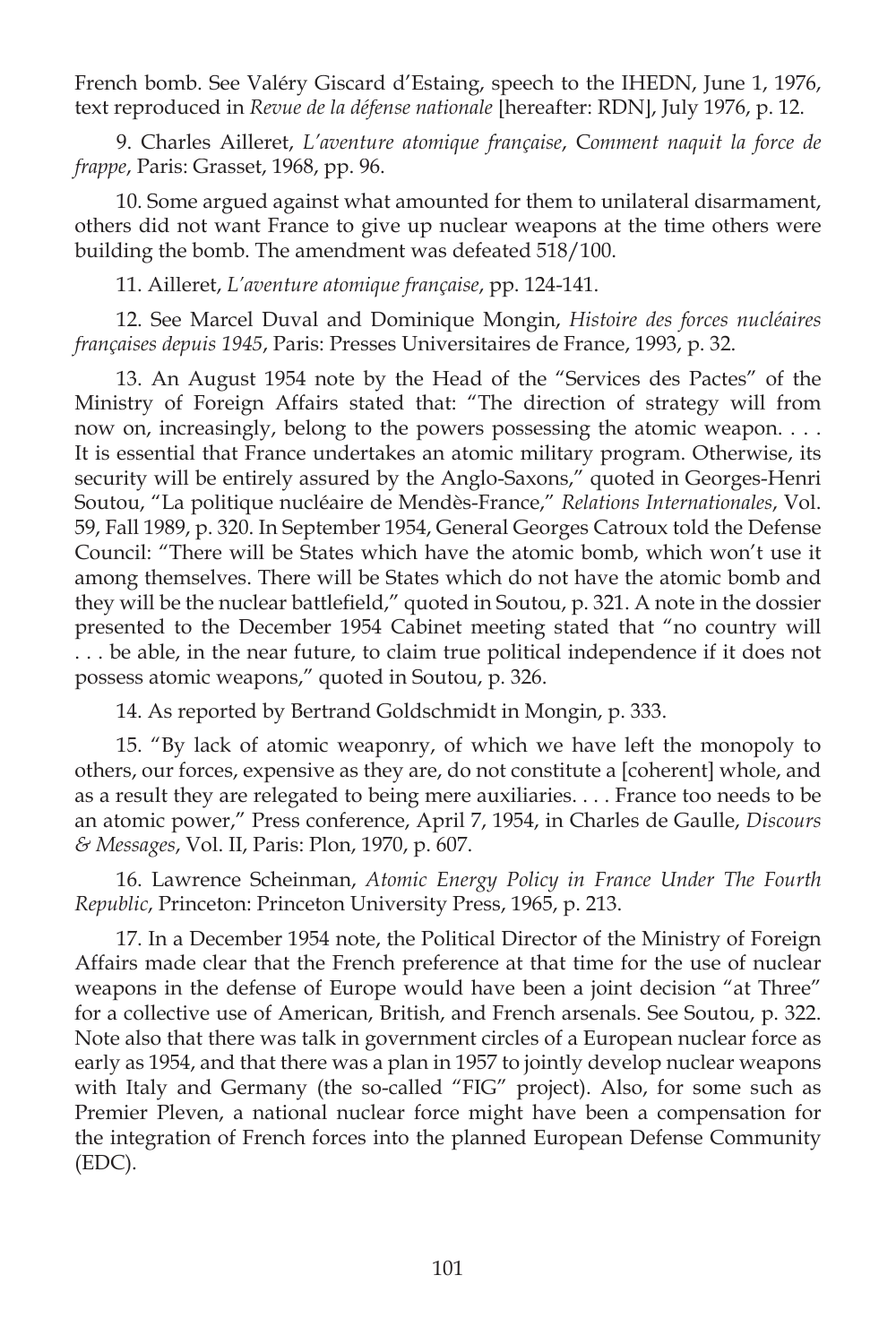18. Jean Lacouture, *De Gaulle, III: Le souverain, 1959-1970*, Paris: Seuil, 1986, p. 452.

19. Scott Sagan has used the French experience as exemplifying his "norms" model, making the French program essentially a product of symbolic politics and a quest for "grandeur." Scott D. Sagan, "Why Do States Build Nuclear Weapons? Three Models in Search of a Bomb," *International Security*, Vol. 21, No. 3, Winter 1996-1997, pp. 76-80. However, his dismissal of the security arguments is not convincing. In support of his thesis, Sagan argues first that France made "the two most critical decisions initiating the weapons program" before the Suez crisis. But the decisions taken before the end of 1956 had not put France on an irreversible course towards an operational nuclear weapons program. Second, Sagan uses the British example to argue that the outcome of the Suez crisis would have been the same for a nuclear France. But the UK nuclear force was still in its infancy, about 15 bombs, and was closely integrated to that of the United States. And Suez just confirmed the doubts many had about the U.S. alliance, which would be reinforced by the 1957 events. Third, Sagan dismisses French belief that the U.S. guarantee was unreliable on the grounds that other European nations gave up the nuclear option, and that the United States had come to save France in 1944. This argument is curious in that it discusses perceptions, which are not challengeable provided that they are documented. Also, while Sagan emphasizes the United States entering the war in 1941, the French view was that the country had been defeated and occupied for 3 years, and that only when Washington saw that its own interests were at stake, did it decide to go to war. Finally, among the countries which had been occupied in the Second World War, only France had the budgetary and technical means to embark in a nuclear program.

20. This expression *force de frappe* was used until 1960, when Prime minister Debré made *force de dissuasion* the official expression. Lacouture, p. 465.

21. De Gaulle to Maurice Schumann, quoted in Pierre Messmer & Alain Larcan, *Les écrits militaires du général de Gaulle*, Paris: Presses Universitaires de France, 1985, p. 201. The 1940 trauma was also a significant motivation for the Fourth Republic's politicians. See André Bendjebbar, *Histoire secrète de la bombe atomique française*, Paris: Le Cherche-Midi éditeur, 2000, p. 182; and Mongin, p. 410. Felix Gaillard's first reaction when hearing the news about the first test was that France had finally "overcome" the 1940 defeat, quoted in Bendjebbar, p. 290; de Gaulle himself, attending a test in the Pacific, also used the word "resurrection," as reported by Peyrefitte, pp. 1,352-1,353.

22. Lacouture, p. 466. De Gaulle would emphasize the fact that twice in the past decades, "the Americans have waited 3 years before deciding to land [in Europe]," quoted in Lacouture, p. 707. This point would be reiterated to Eisenhower in 1959. See Charles de Gaulle, *Mémoires d'espoir. Le Renouveau*, Paris: Gallimard, 2000, p. 1,068.

23. On the impact of Suez, see Bendjebbar, pp. 224, 228.

24. On this point, see Frédéric Bozo, *Deux stratégies pour l'Europe*; *De Gaulle,*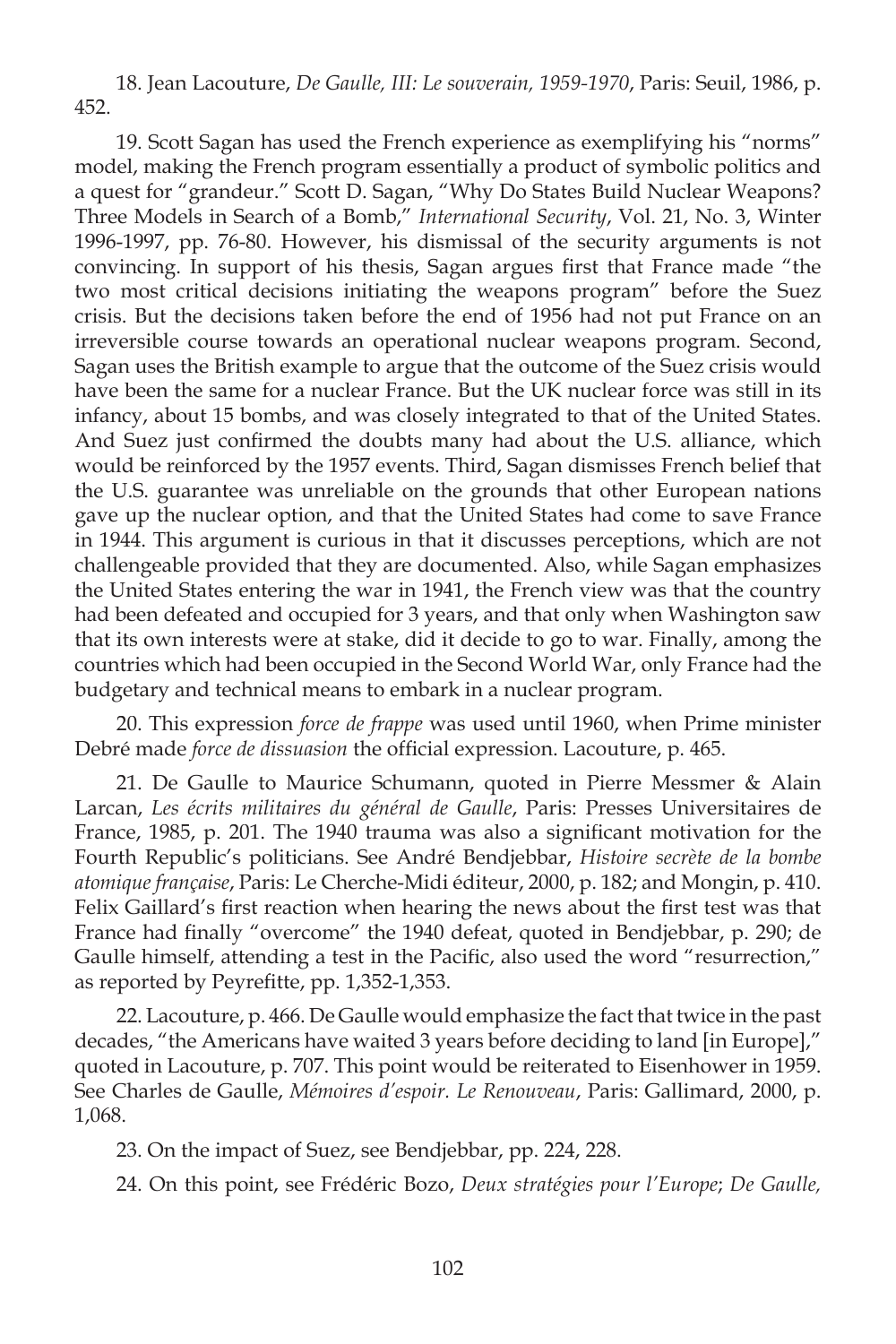*les Etats-Unis et l'Alliance atlantique, 1958-1969*, Paris: Plon/Fondation Charles de Gaulle, 1996, pp. 124-127.

25. See Peyrefitte, p. 349.

26. Press conference at the Elysée Palace, January 14, 1963, in Charles de Gaulle, *Discours & Messages*, Vol. IV, Paris: Plon, 1970, p. 73.

27. As reported by Peyrefitte, p. 707.

You see, for a long time, one could count on the automaticity of alliances, because they were totally committing the existence of a nation. Today, atomic warfare puts all commitments into question. Can you imagine a U.S. President taking the risk of condemning to death tens of millions of Americans in application of an alliance treaty?

28. See Lacouture, pp. 352-353.

29. See Bendjebbar; and Mongin. Some in the government community also developed the interesting argument according to which the possession of nuclear weapons would deter foreign intervention in French overseas possessions, see Mongin, p. 416.

30. As reported by Peyrefitte, p. 1,408.

31. The exact causal relationship here is complex. To some extent, for instance, the decolonization of Algeria made the bomb possible by freeing additional defense resources.

32. Speech at the Ecole militaire, February 15, 1963, in de Gaulle, *Discours & Messages*, Vol. IV, p. 85. He also referred twice to the "strategic, and therefore political, dependence" of European non-nuclear nations vis-à-vis the United States in his press conference at the Elysée Palace on July 23, 1964, in *ibid*., p. 231.

33. On this point, see Philip Gordon, *A Certain Idea of France. French Security Policy and the Gaullist Legacy*, Princeton: Princeton University Press, 1993, p. 42.

34. Press conference at the Elysée Palace, July 29, 1963, in de Gaulle, *Discours & Messages*, Vol. IV, p. 124.

35. Quoted in Bendjebbar, p. 302.

36. Press conference at the Elysée Palace, July 23, 1964, in de Gaulle, *Discours & Messages*, Vol. IV, pp. 226-227.

37. De Gaulle, *Mémoires d'espoir*, p. 1,063.

38. *Ibid*., p. 1,067.

39. "We were part [of the Alliance], of course, as long as we did not have our bombs. But from the time we have them, and they are not part of NATO, we are essentially no longer in NATO," as reported by Peyrefitte, p. 648. Also: "... one does not integrate atomic forces," *ibid*., p. 1,397.

40. See Peyrefitte, pp. 389-390.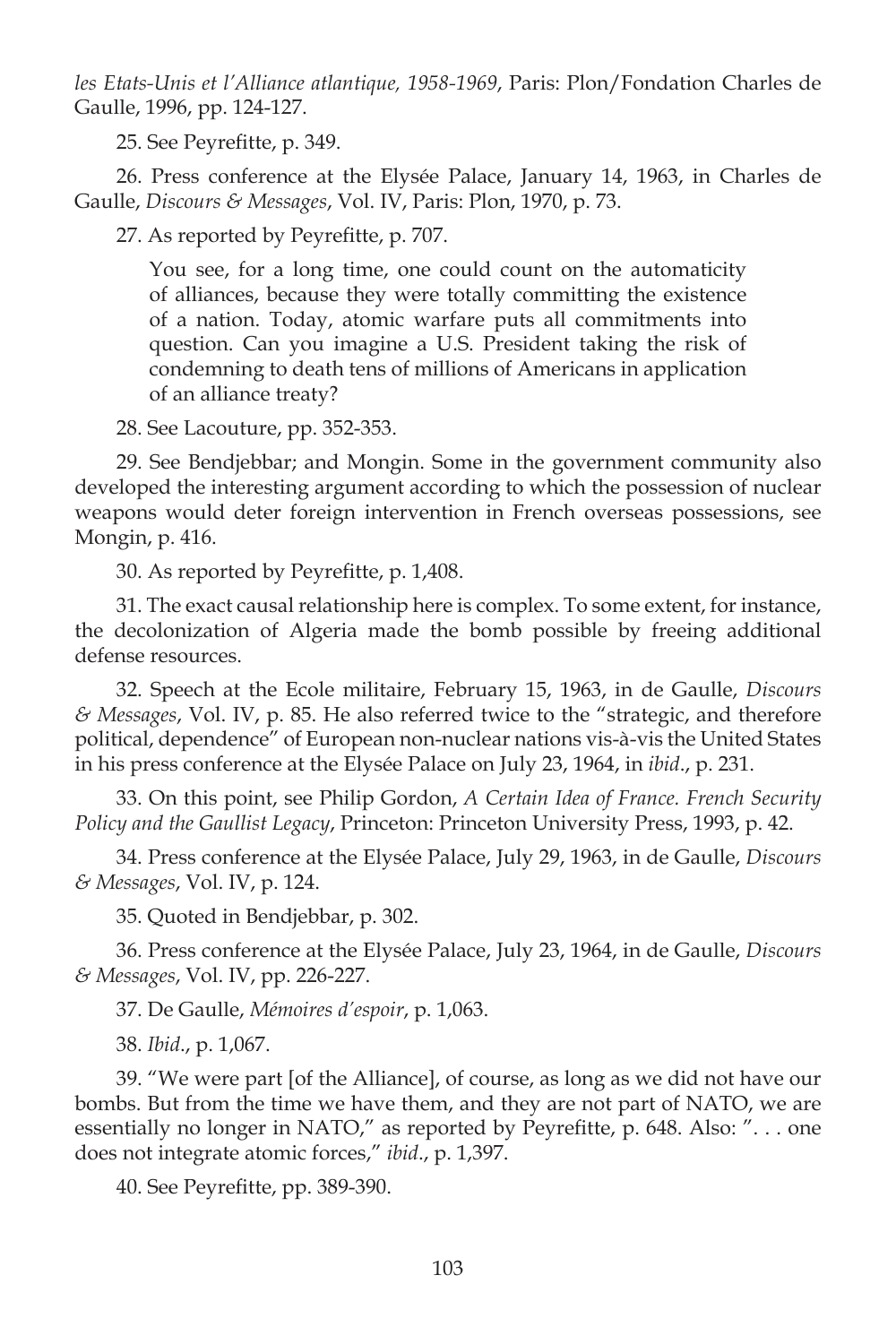41. This infuriated de Gaulle to the point of telling Norstad, who was personally sympathetic to French views: "Please tell your government that it is the last time that France accepts such an answer on this subject!" See Lacouture, p. 465; and Duval, p. 69.

42. There was reportedly a French right of veto on the use of these warheads, Duval, p. 70.

43. Speech in Lyon, September 28, 1963, in de Gaulle, *Discours & Messages*, Vol. IV, p. 137; and Peyrefitte, p. 715.

44. Press conference at the Elysée Palace, July 23, 1964, in de Gaulle, *Discours & Messages*, Vol. IV, p. 229. This idea inherited from the 1950s still imprinted Gaullist thinking.

45. See Paul Balta, "Dix ans de politique etrangère," *RDN*, May 1968, p. 817.

46. See Peyrefitte, p. 1,408.

47. General Alfred Buchalet, "Les premières étapes, 1955-1960," in *L'aventure de la bombe*, p. 52.

48. See Bozo, pp. 30-31. France did get some initial help from Washington in the form of a small stock of enriched uranium for propulsion research. Reportedly, the sale was authorized in 1959 on the grounds that, according to the U.S. Navy, France was unable to build nuclear propulsion reactors anyway. See Jacques Chevallier, "La genèse de la force de dissuasion nucléaire française," in Vaïsse, ed., *Armement et Vème République*, p. 286.

49. The same reasoning would later be applied to thermonuclear weapons: de Gaulle thought it was indispensable that France had the same means as the other nuclear powers. See Peyrefitte, pp. 1,325-1,388.

50. See radio/TV speech of April 19, 1963, in De Gaulle, *Discours & Messages*, Vol. IV, p. 96; and speech in Lyon in *ibid*., p. 137.

51. Samy Cohen, *La défaite des généraux. Le pouvoir politique et l'armée sous la Vème République*, Paris: Fayard, 1994, pp. 50-51.

52. Samy Cohen, "France, Civil-Military Relations, and Nuclear Weapons," *Security Studies*, Vol. 4, No. 1, Autumn 1994, pp. 153-179, especially p. 161. De Gaulle justified the direct election of the President of the Republic by the authority to use nuclear weapons, see Peyrefitte, p. 1,359; and Pierre Messmer, "Notre politique militaire," *RDN*, May 1963, p. 760.

53. See André Beaufre, *NATO and Europe*, New York: Vintage Books, 1966, p. 25.

54. Stt Marc Trachtenberg, "La formation du système de défense occidental: les Etats-Unis, la France et MC-48," in Maurice Vaïsse, Pierre Mélandri, and Frédéric Bozo, eds., *La France et l'OTAN, 1949-1996*, Brussels: Complexe, 1996, pp. 115-127.

55. General François Valentin in *L'aventure de la bombe*, p. 270.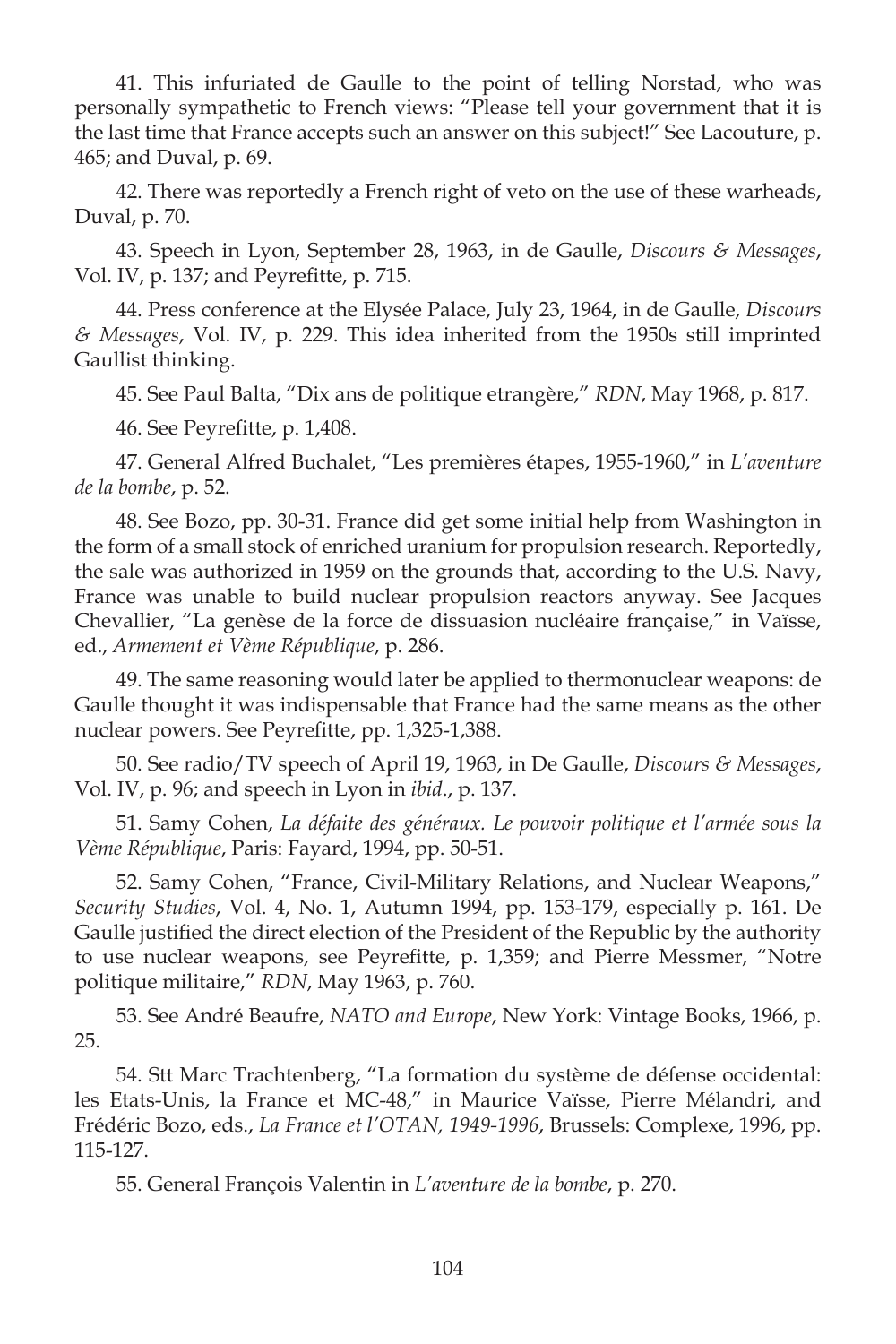56. Beaufre, quoted in Mongin, p. 263. See also the 1954 testimony of General Catroux in Soutou, p. 321.

57. See Mongin, p. 251.

58. In the public debate, a rare exception was General Paul Gerardot, who argued in favour of "an efficient reprisals system specific to our country and freed from any servitude." See "Plaidoyer pour l'attaque," *RDN*, March 1956, pp. 285- 305.

59. Quoted in Cohen, *La défaite des généraux*, p. 84.

60. There is another link between the two issues: the reduction in conventional forces following the withdrawal from Algeria allowed for a greater share of the defense budget to be devoted to the nuclear program.

61. Cohen, *La défaite des généraux*, p. 84.

62. See Gallois, *Le sablier du siècle*, p. 371.

63. The expression was used by de Gaulle at the end of his 1956 conversation with Gallois, see Introduction.

64. When Valéry Giscard d'Estaing was elected president in 1974, he invited Aron, Beaufre, and Gallois for lunch to inform him about nuclear strategy, Aron, *Mémoires*, pp. 566-567.

65. Raoul Castex, "Aperçus sur la bombe atomique," *RDN*, October 1945, pp. 466-473. The causal link with de Gaulle's decision is suggested by Lacouture, p. 453. The general admired and respected Castex, and the decision was taken a few days after the publication of the article.

66. France's bomb was also a means for what could be called "persuasion of the strong by the weak." "The possession of some nuclear weaponry will constitute one of the only means to have independence and sovereignty of the country respected by a stronger party," Pierre-Marie Gallois, "L'affaire de Berlin ou la peur d'une ombre," *La Nef*, No. 27, Avril 1959, p. 28. De Gaulle suggested that only after Israel got the bomb did the United States commit itself to guarantee its borders. See Peyrefitte, p. 707.

67. Press conference of July 23, 1964, at the Elysée Palace, in de Gaulle, *Discours & Messages*, Vol. IV, p. 233.

68. Ministère de la Défense, *Livre blanc sur la défense nationale*, Vol. I, 1972. Interestingly, the expression "deterrence of the strong by the weak" was not widely used by officials. A rare exception is general Fourquet in 1969.

69. See Pierre-Marie Gallois, *Stratégie de L'âge Nucléaire*, Paris: Calmann-Lévy, 1960, pp. 3-4.

70. Castex: "The weak nation, as much as the strong nation, will possess atomic weapons, in lower quantities probably, but these considerations of numbers do not matter much for weapons which have such a great individual power," p. 467. 1954 dossier: ". . . the threat of destruction that such devices entails must be enough to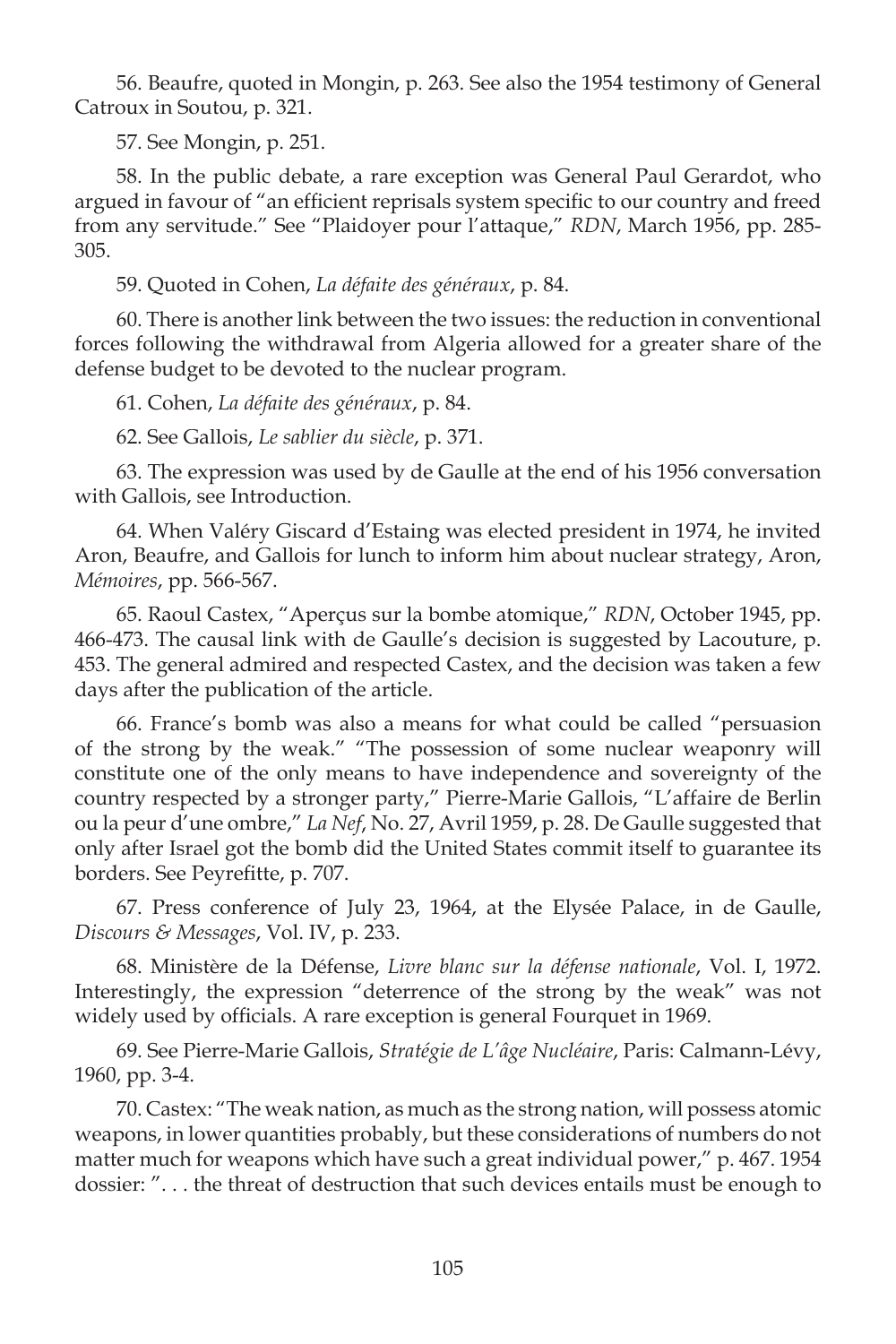deter an aggressor, even [if he is] much more powerful," quoted in Soutou, p. 24.

71. See Lucien Poirier, *Des Stratégies Nucléaires*, Brussels: Complexe, 1988, p. 298.

72. This expression originally had a slightly broader meaning. It was used by UK and U.S. authors in the 1950s to describe concepts of "flexibility" and "adaptation" of nuclear reprisals to the value of the stake defended.

73. "The force de frappe can be made proportional to the value of the stake that it represents," Gallois, *Stratégie de l'âge nucléaire*, p. 184.

74. As reported by Peyrefitte, p. 350.

75. *Ibid*., p. 368.

76. Aron, quoting his November 16, 1959, article in Raymond Aron, *Mémoires: 50 ans de réfl exion politique*, Paris: Julliard, 1983, p. 429.

77. Gallois, *Stratégie de l'âge nucléaire*, p. 189.

78. Pïerre-Marie Gallois, "La logique de l'ère nucléaire et ses incidences sur l'OTAN," in Claude Delmas, Maurice Faure, Général Gallois, and Général Carpentier, *L'avenir de l'alliance atlantique*, Paris: Berger-Levrault, 1961, pp. 144- 145.

79. André Beaufre, *Introduction à la stratégie*, Paris: Armand Colin, 1963, chapter 3.

80. As reported by Peyrefitte, p. 710. He stated again in 1966 that "the risk that an adversary would run would be incommensurably superior to the stake that we would represent for him," *ibid.*, p. 1,359. A more official statement was "damage incommensurable with the aggressor's benefits," Charles Ailleret, conference at the IHEDN, December 19, 1967, quoted in Ruehl, p. 214.

81. *Livre banc sur la défense*, Vol. I.

82. Dulles said that deterrence "requires that a potential aggressor be left in no doubt that he would be certain to suffer from damage outweighing any possible gain from aggression. . . . a potential aggressor should know in advance that he can and will be made to suffer for his aggression more than he can possibly gain by it. . . . a prospective attacker is not likely to invade if he believes the probable hurt will outbalance the probable gain," John Foster Dulles, "Policies for Security and Peace," *Foreign Affairs*, Vol. 32, No. 3, April 1954, pp. 357-359.

83. "An almost unprecedented disparity between what an aggressor stands to gain and what he risks losing as result of his aggression," Giscard d'Estaing, speech to the IHEDN, June 1, 1976, p. 13; ". . . the damage would be incommensurable with the profit the aggressor could hope from his action," Raymond Barre, speech to the IHEDN, September 11, 1980, text reproduced as "La politique de défense de la France," RDN, November 1980, p. 12.

84. Gallois, *Le sablier du siècle*, p. 402.

85. See Michel Fourquet, Conference to the IHEDN, March 1969; *Livre blanc*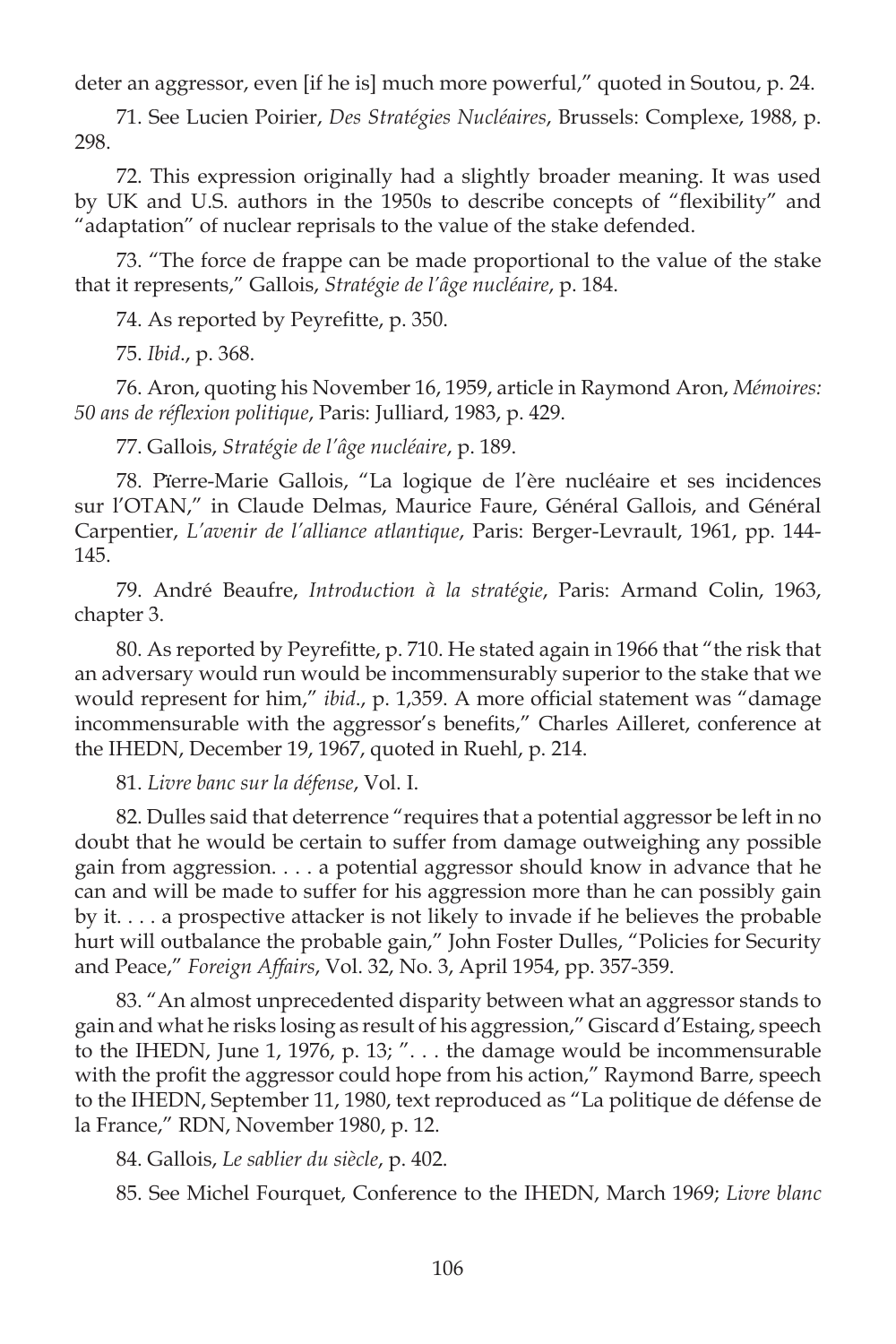*sur la défense*, Vol. I; and Guy Méry, "Une armée pour quoi faire et comment?" RDN, June 1976, p. 17.

86. Poirier, *Des stratégies nucléaires*, p. 192.

87. See, for instance, de Gaulle as reported by Peyrefitte, p. 710.

88. *Livre blanc sur la défense*, Vol. I; Valéry Giscard d'Estaing, press conference of June 1980 quoted in Duval, p. 60; and Barre, "La politique de défense de la France," p. 17. Giscard thought that the French deterrent applied only to threats of nuclear attacks and of invasion and was an early proponent of "negative security assurances." See his press conference of October 24, 1974, text reproduced in Assemblée nationale, Rapport d'information deposé en application de l'article 145 du Règlement par la Commission de la défense nationale et des forces armées sur l'état et la modernisation des forces nucléaires françaises, et présenté par M. Raymond Tourrain, Député, No. 1730, May 1980, p. 23. In 1977 the government confirmed that France rejected "no-first-use," Raymond Barre, "Discours prononcé au camp de Mailly le 18 juin 1977," RDN, July-August 1977, p. 9.

89. The expression "attached goat" (*chèvre au piquet*), referred to the strategy used by shepherds to attract and ambush wild animals such as wolves. The theory is described in the 1972 *White Pape*r.

90. Quoted in Bozo, p. 130.

91. See Peyrefitte, pp. 710-711.

92. ". . . one can think of a number of circumstances in which the alternative of 'all or nothing' would make our posture less realistic and less credible . . . we have already rejected the 'all or nothing' solution," Fourquet.

93. "None of the countries possessing [nuclear] weapons will give them up. On the contrary, others will get them sooner or later. The Bomb will disseminate. This is inevitable. Danger can come from anywhere. Do you hear me? Anywhere! We must get ready to strike at any point of the compass, tous azimuts," as reported by Peyrefitte, p. 708.

94. See the testimonies of General Bourgue and Alain Larcan in *L'aventure de la bombe*, pp. 201-202.

95. Conference of November 3, 1959, Untitled document, Fondation Charles de Gaulle.

96. See Peyrefitte, pp. 299-300, 708. The hypothesis of a nuclear strike against the Tunisian port of Bizerte was mentioned in 1963, *ibid*., pp. 420, 708-709. In December 1966, he said: "The Germans, the Algerians and the Tunisians need to know that if they wanted to create us trouble, we could easily crush them," *ibid*., p. 1,389. The reference to Germany may appear shocking coming from de Gaulle, who had fostered the reconciliation between the two countries; but he was in fact mindful about German national culture and said many times that Bonn should not get the bomb. See, for instance, *ibid*., p. 1,356.

97. Speech to the Coët-Quidan military school, February 16, 1965, in De Gaulle, *Discours & Messages*, Vol. IV, p. 345.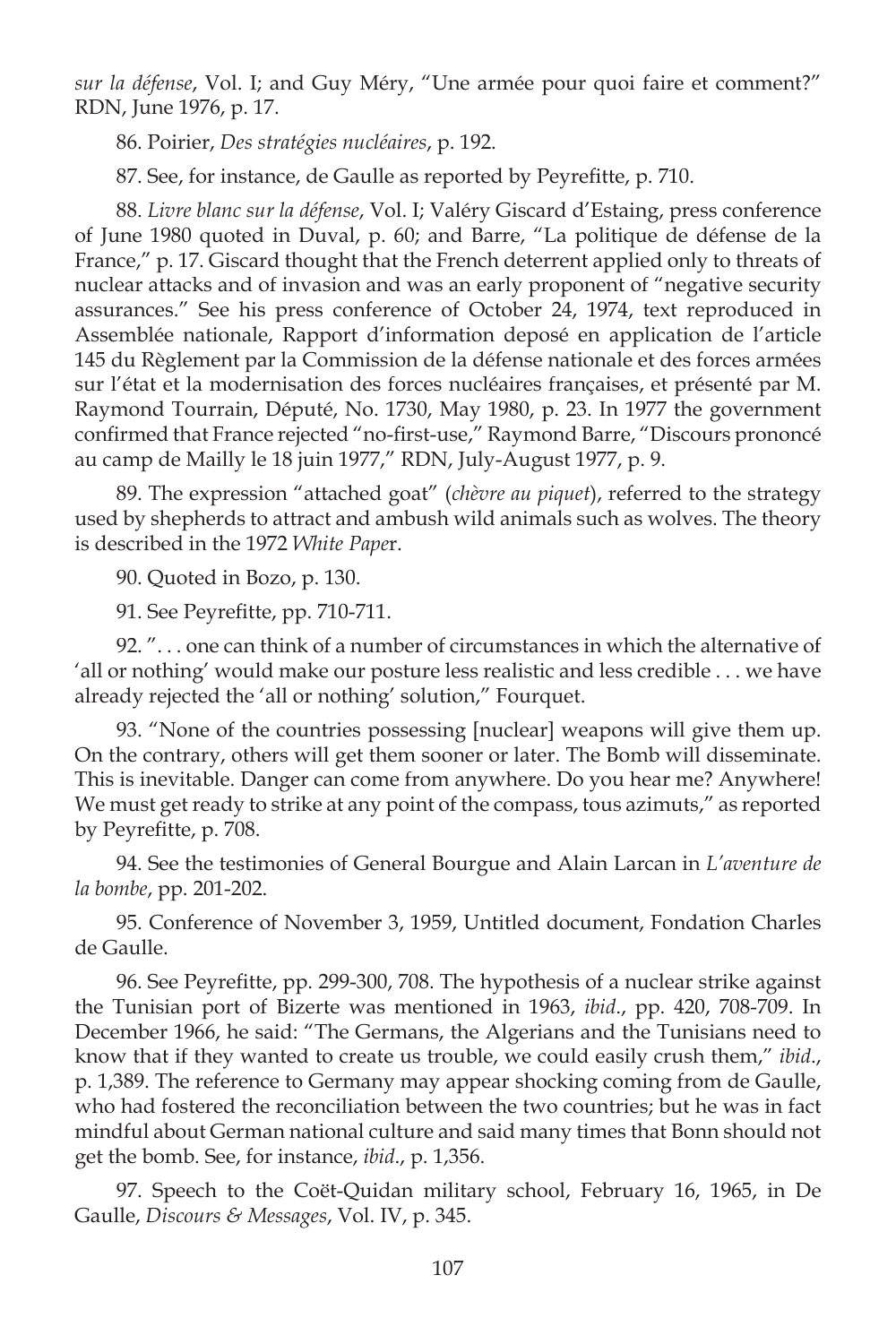98. This important and still classified document is quoted in Lacouture, pp. 477-478.

99. Quoted in Pierre Pascallon, "La dissuasion nucléaire française à l'heure du comité stratégique et de la nouvelle loi de programmation militaire," in Pierre Pascallon, ed., *Quel avenir pour la dissuasion nucléaire française?* Brussels: Bruylant, 1996, p. 261.

100. Charles Ailleret, "Défense 'dirigée' ou défense 'tous azimuts'," RDN, December 1967, pp. 1,924-1,932.

101. As reported by Peyrefitte, p. 299.

102. See Lacouture, p. 477.

103. Such implicit references to an "enemy from the East" include the Fourquet 1969 speech and the 1977-1982 Defense Plan.

104. Barre, "Discours prononcé au camp de Mailly le 18 juin 1977," p. 12.

105. De Gaulle, *Mémoires d'espoir* , p. 1,063. In 1959, the option to acquire nuclear systems from another country was still officially considered. See Charles de Gaulle, speech at the Ecole militaire, November 3, 1959, reproduced in Dominique David, *La politique de défense de la France*, Textes et documents, Paris: FEDN, 1989, p. 73.

106. De Gaulle, speech at the Ecole militaire, November 3, 1959, p. 71.

107. Quoted in Lacouture, p. 353.

108. Gallois, *Strat*é*gie de l'âge nucl*é*aire*, p. 197.

109. The *White Paper* would reaffirm that flexible response was at best a second-best solution, and at worse an illusion. But this was not meant to be a criticism: it was "the natural order of things, since deterrence is exclusively national." There was, however, an element of dissociation in the *White Paper* visà-vis the absolutist Gallois thinking: the mention that "presently" the nuclear risk could not be shared, perhaps opening the way for a future integrated Europe. *Livre blanc sur la défense*, Vol. I.

110. "In fact, because national unanimity could only be made when facing a grave threat, the domain of efficacy of the deterrence strategy is more generally limited to the defense of the vital interests of the country that practices this strategy," Gallois, *Stratégie de l'âge nucléaire*, p. 210; also *ibid*., p. 218; for De Gaulle, see Peyrefitte, p. 618.

111. "But due to the mere fact that it is a European force, the 'French' atomic force will in any case be employed automatically for the defense of Europe, as this defense means the same as the defense of France. It could not be imagined in any way that Germany was attacked by Russia, without France being lost simultaneously," conversation with a German official, July 1964, quoted in Heuser, p. 155. He proposed to Adenauer a formal nuclear security guarantee in 1963. On this point, see, for instance, Peyrefitte, p. 710. A scholar has noted that this proposal was not mentioned in the German record of the meeting, see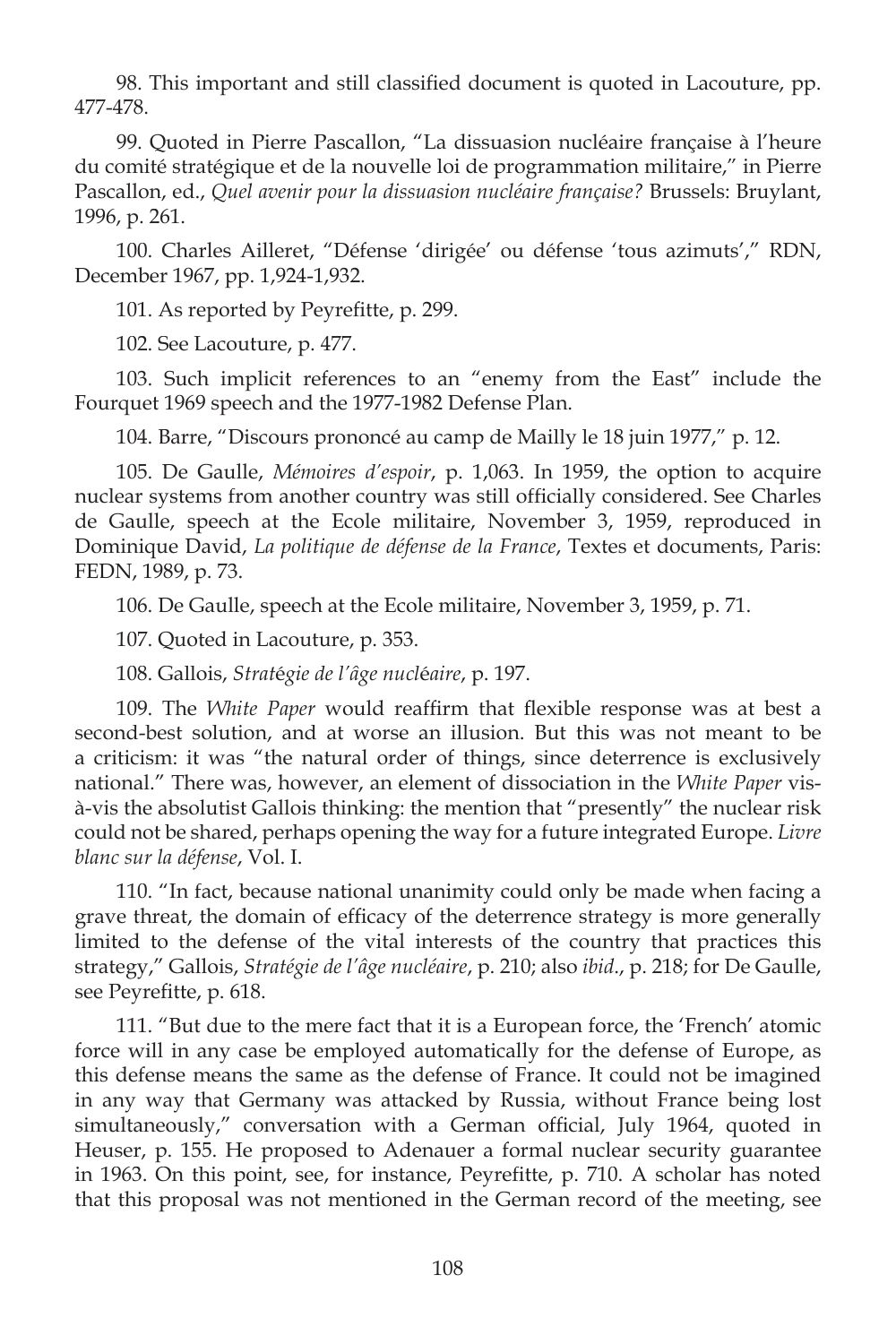Georges-Henri Soutou, *L'Alliance incertaine*, Paris: Fayard, 1996, p. 274. However, this was not mere posturing. In private, de Gaulle said: "But it will protect them automatically! In a much better way than the American force [does]! For the simple reason that we are Europeans and the Americans are not. The American interest to not let Europe be destroyed is minuscule as compared to ours. If Europe is invaded, we are toast." As reported by Peyrefitte, p. 653. See also p. 858.

112. Quoted in Vincent Jauvert, *L'Amérique contre de Gaulle. Histoire secrète, 1961-1969*, Paris: Seuil, 2000, p. 29.

113. Quoted in Jacques Isnard, "Le grand déballage nucléaire," *Le Monde*, February 4, 1997.

114. "M. Pompidou: 'La force de dissuasion française joue automatiquement au bénéfice de l'Europe'," Le Monde, December 3, 1964.

115. Fourquet.

116. "France lives in a web of interests which exceeds her frontiers. . . . Our vital interests are located on our territory and on its approaches," *Livre blanc sur la défense*, Vol. I.

117. See Gordon, pp. 44-47.

118. See Soutou, p. 322.

119. See the text of the September 1958 memorandum to the UK and the U.S. Governments in Bozo, pp. 262-263. According to Gallois, the Taiwan Straits crisis, where the use of nuclear weapons had been considered, was reportedly a triggering factor in de Gaulle's proposal, Gallois, *Le sablier du siècle*, p. 466.

120. Eisenhower meeting: de Gaulle, *Mémoires d'espoir*, p. 1,068. The quote is from de Gaulle's meeting with Kennedy in 1961 and is mentioned in Jauvert, pp. 30-31.

121. See Peyrefitte, p. 360.

122. Loi de programme No. 60-1305 du 8 décembre 1960 relative à certains équipements militaires, 1960-1964, text reproduced in Tourrain, p. 141.

123. Press conference at the Elysée palace, January 14, 1963, in de Gaulle, *Discours & Messages*, Vol. IV, p. 76. Coordination was welcome "in particular in wartime," Peyrefitte, p. 372.

124. Speech at the Ecole militaire, de Gaulle, *Discours & Messages*, Vol. IV, p. 83.

125. The 1965 military program law still affirmed that the action of French forces, conventional and nuclear, would be "in principle conjugated with those of our allies," quoted in Ruehl, p. 211.

126. Beaufre, *Dissuasion et stratégie*, p. 188. In his next book, he referred to an "interallied coordination of national deterrent strategies during peacetime." Beaufre, *NATO and Europe*, chapter 5, and p. 188.

127. See Bozo, pp. 201-202.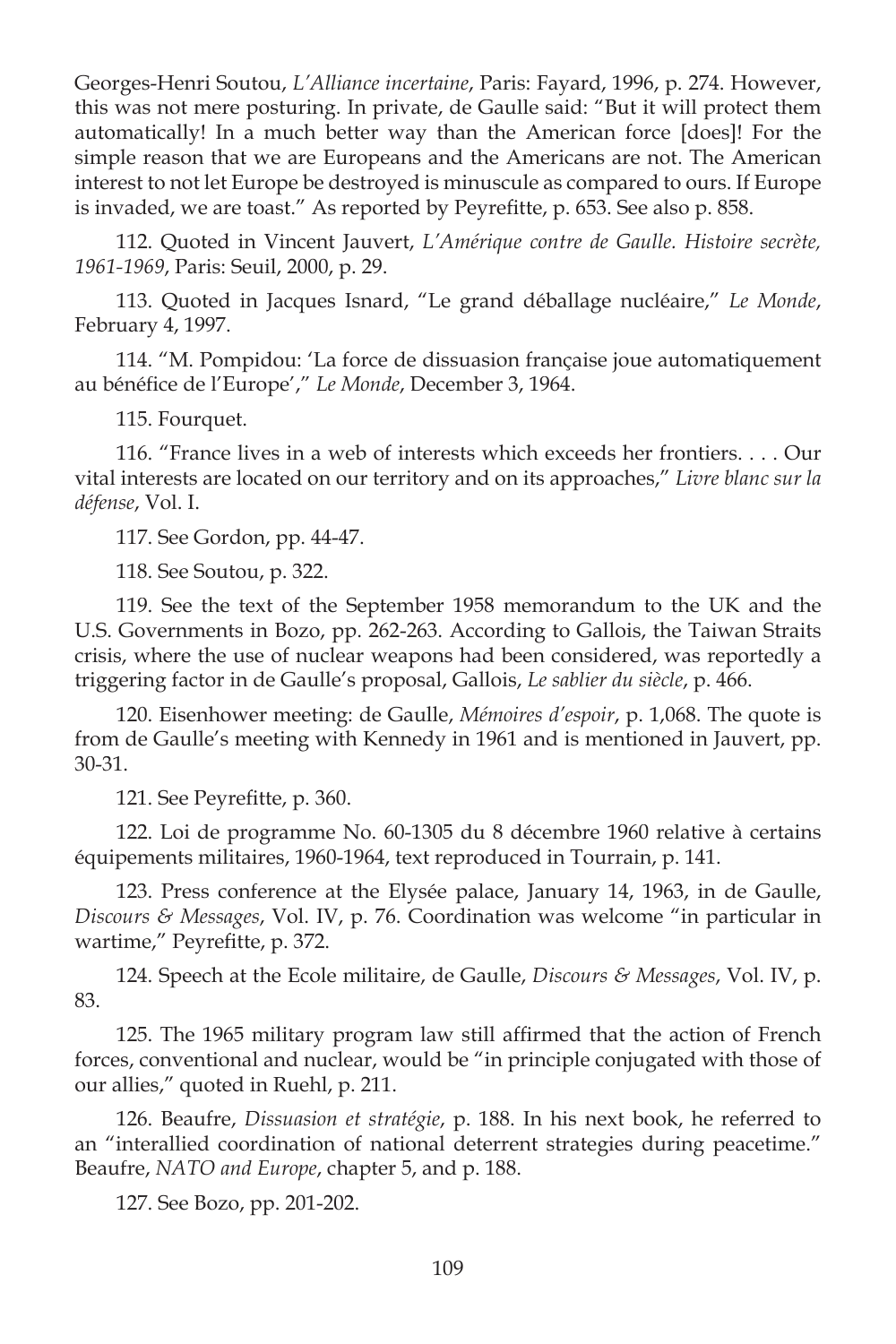128. Beaufre, *NATO and Europe*, p. 70.

129. André Beaufre, conference to the IHEDN, 1968, reproduced in Charles Zorgbibe, *Textes de stratégie nucléaire*, Paris: Presses Universitaires de France, 1993, p. 17.

130. Beaufre, *Dissuasion et stratégie*, pp. 101, 108. He was, however, wary of nuclear proliferation. See p. 108.

131. Gallois thought that the Soviet Union would not run the risk "of losing about thirty urban concentrations, tens of ports installations and other military targets, putting itself in a position of inferiority vis-à-vis the United States or China, spectators of the conflict," in *L'aventure de la bombe*, p. 205.

132. See Peyrefitte, p. 710.

133. Quoted in Lacouture, p. 353.

134. See Peyrefitte, p. 710.

135. Press conference at the Elysée Palace, July 23, 1964, in de Gaulle, *Discours & Messages*, Vol. IV, p. 233.

136. *Livre blanc sur la défense*, Vol. I.

137. Jacques Chirac, speech at the camp de Mailly, February 10, 1975, text reproduced as "Au sujet des armes nucléaires tactiques françaises," RDN, May 1975, p. 12.

138. Debate of December 3, 1964, quoted in Ruehl, p. 193.

139. "The threat, though not explicit, of using the French atomic force as a detonator is its sole conceivable deterrence function within the framework of the present Atlantic organization." Raymond Aron, *Le grand débat. Initiation à la stratégie atomique*, Paris: Calmann-Lévy, 1963, p. 156. On Gallois' perceptions, see *Le sablier du siècle*, pp. 389-390.

140. Such as Félix Gaillard, according to Lacouture, p. 471.

141. Gallois, Stratégie de l'âge nucléaire, pp. 185-189. He writes that due to the emerging vulnerability of the U.S. territory, "It is thus not certain that the small atomic arsenal of less wealthy peoples may effectively play the role of a fuse leading to the explosion of the powder keg of the Greats"; but he also acknowledges that it could be "an 'accelerator' in the march towards the great trial."

142. "I did not really believe at that time in the idea, then common, of the 'trigger' . . .," Aron, *Mémoires*, p. 430.

143. He does so in a dismissive footnote: ". . . the simplifying theory of the 'trigger' does not even deserve a discussion. Nobody wants to trigger a nuclear confl ict." André Beaufre, *Dissuasion et stratégie*, Paris: Armand Colin, 1964, p. 94.

144. Beaufre, *Dissuasion et stratégie*, p. 94.

145. In some circumstances only―for Beaufre also acknowledged that, overall,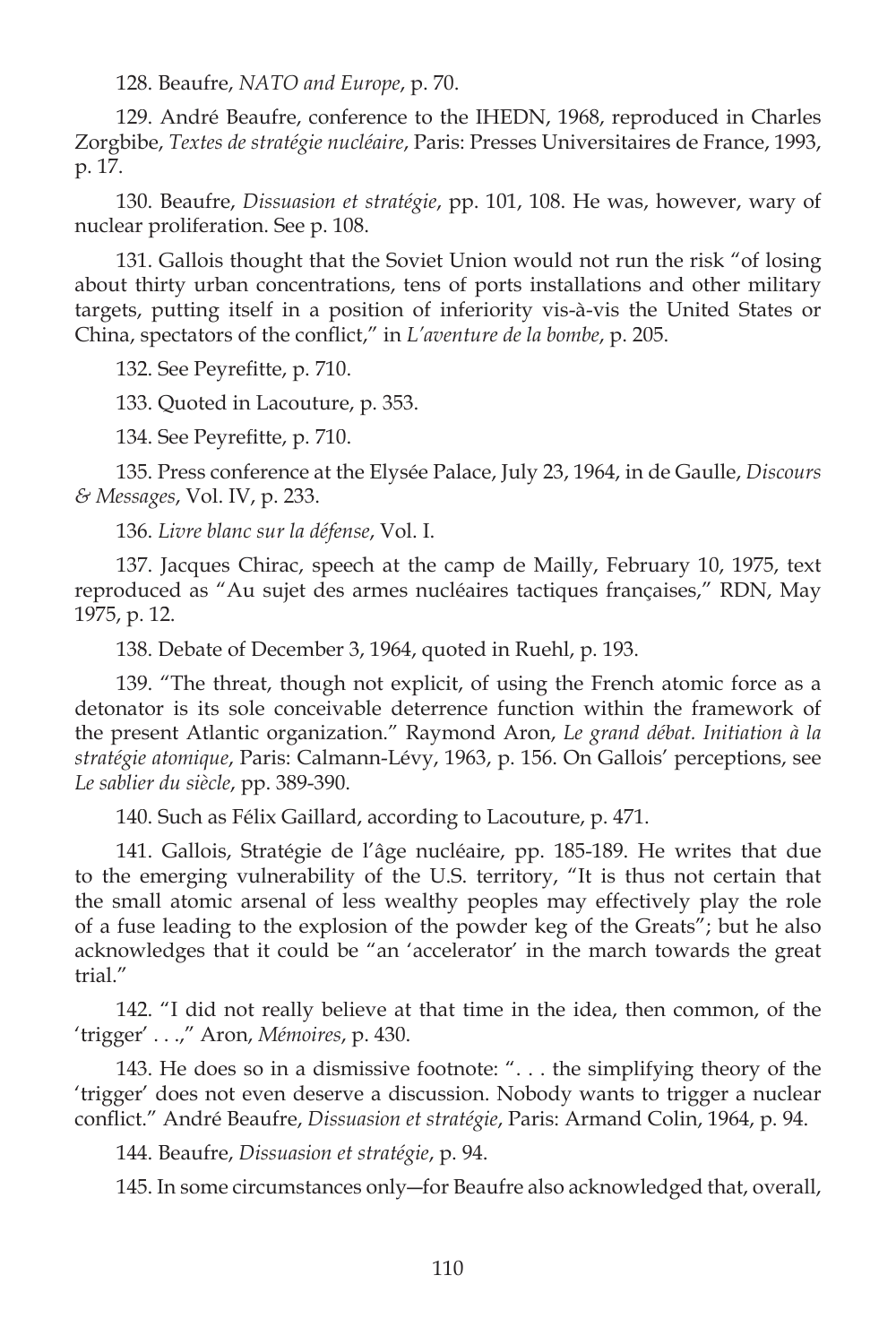"the existence of a third partner limits in some respects the freedom of action of the two others," Beaufre, *Dissuasion et stratégie*, p. 94.

146. *Ibid*., p. 92.

147. See Michel Debré, "La France et sa défense," RDN, January 1972, pp. 6-8. Scholars who rejected de Gaulle's belief in the concept include Lacouture, p. 471.

148. Georges Pompidou, National Assembly debate of December 2, 1964, quoted in Ruehl, p. 192.

149. See Peyrefitte, pp. 433, 638.

150. As reported by *Ibid*., p. 638.

151. *Ibid*., p. 353.

152. Giscard's testimony is slightly ambiguous, and it is difficult to tell whether it supports the "hard" or "soft" interpretation: "be useful as a trigger in case the United States hesitated in employing their own strategic nuclear means to deter the Soviets to invade Europe," Giscard d'Estaing, *Le pouvoir et la vie*, p. 192; and "be able ourselves to decide on a nuclear action that would constrain the United States if they hesitated to bring into play the superiority they had at the time visà-vis the USSR in nuclear matters," Interview in *Le Figaro*, December 12, 1983, p. 6. David Yost has suggested an in-between interpretation which corresponds to one of the Beaufre hypotheses: in a crisis, the threat or use of French nuclear weapons would force "a U.S. involvement bringing about termination of the conflict on terms acceptable to the West." David S. Yost, *France's Deterrent Posture and Security in Europe. Part II: Strategic and Arms Control Implications*, Adelphi Paper No. 195, London: International Institute for Strategic Studies, Winter 1984-85, p. 18.

153. He reportedly told Army Chief of Staff general de Boissieu in 1970 the following:

From the time when the 1st Army and the tactical air forces will have tactical atomic [weaponry], the Alliance will not be able to envision our manoeuvre forces only with their conventional means. You will have to let them know that you envision to counterattack with the support of our tactical nuclear forces. Thus if the allied high command needs this only strategic reserve in Europe, it will have to decide employing its nuclear fires beforehand or at the same time.

This important statement was first publicly quoted by defense minister André Giraud in *Discours aux Assises du Mouvement européen*, October 11, 1987, text reproduced in David, p. 292.

154. Fourquet.

155. See below, part V.

156. In 1951, Lord Cherwell, adviser to Winston Churchill on nuclear matters, wrote him: "If we are unable to make bombs ourselves and have to rely entirely on the United States army for this vital weapon, we shall sink to the rank of a second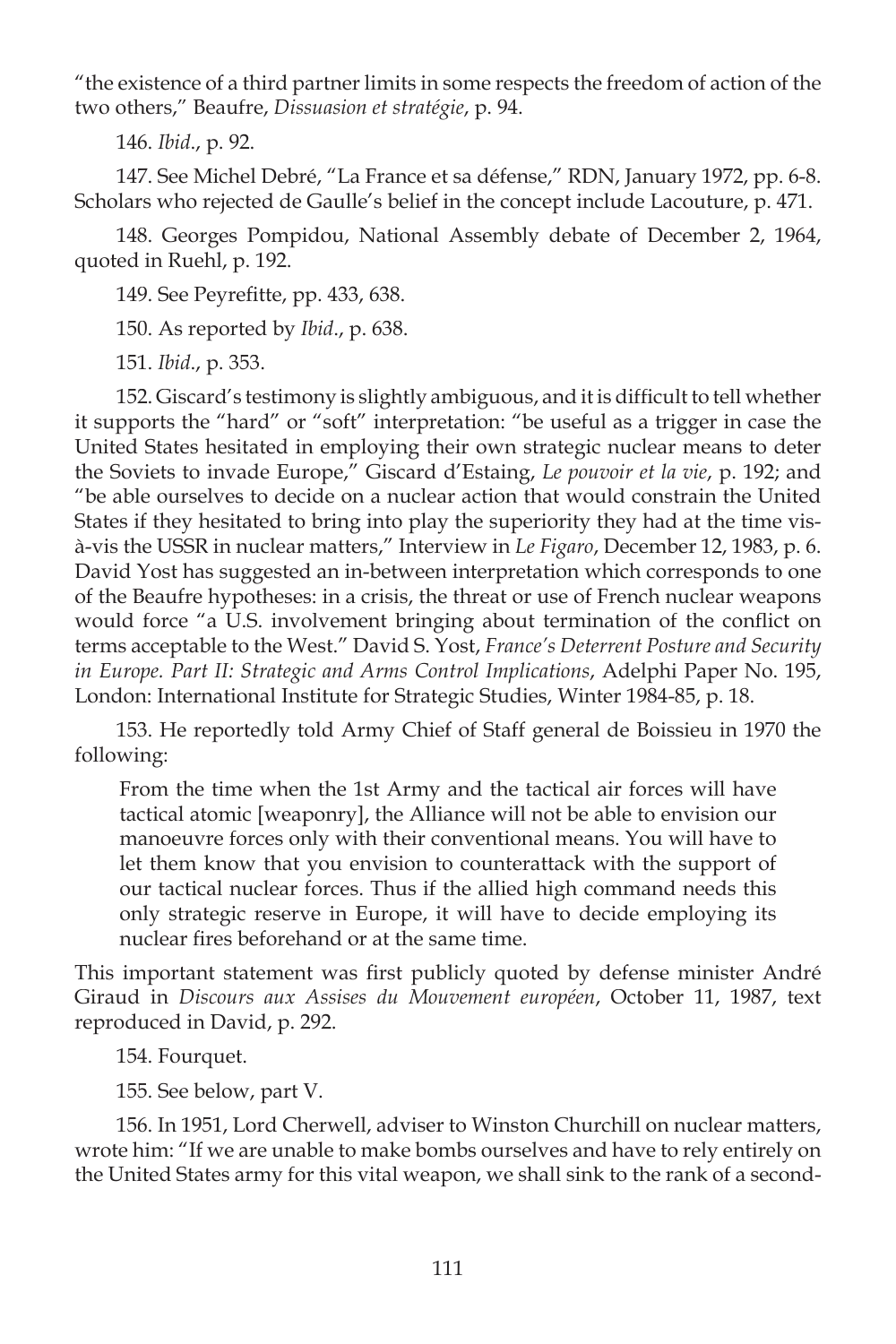class nation, only permitted to supply auxiliary troops, like the native levies who were allowed small arms but not artillery." Quoted in Margaret Gowing, *Independence and Deterrence. Britain and Atomic Energy 1945-1952, Vol. I: Policy-Making*, New-York: St. Martin's 1974, p. 407. On Suez, see Lawrence Freedman, "British Nuclear Targeting," in Ball & Richelson, p. 114.

157. This would be acknowledged by London in 1980, see the contribution by Michael Quinlan in this volume; and also Heuser, p. 77.

158. Beaufre, *Dissuasion et stratégie*, pp. 85-116. He justified the multiplicity of nuclear decision centers by the deterrent effect of the addition of "several methods of deterrence." André Beaufre, "The sharing of nuclear responsibilities: a problem in need of solution," *International Affairs*, Vol. 31, No. 3, July 1965, p. 416.

159. After 1957, the French position was that it would only accept U.S. ballistic missiles on the national territory if they were under a formal "dualkey" system and if Washington was willing to help Paris build its own deterrent through cooperation agreements similar to those existing with London. When he returned to power in 1958, de Gaulle sought U.S. technological help for the French nuclear efforts, and cooperation options were discussed in various forms until 1966. But French insistence on maximum national control and U.S. political or military resistances prevented the emergence of mutually acceptable solutions. In particular, in 1962, Paris refused a U.S. offer to endow France with *Polaris* SLBMs, suspecting that it was an attempt to put the nascent French force under U.S. tutelage. Paris later bought 12 KC-135 aircraft and supercomputers to the United States. Although U.S. Ambassador to France James Gavin supported it, it is not clear whether the sale of KC-135, the principle of which was discussed as early as 1962, was formally approved by the U.S. Government. Some sources say that the USAF was favourable to the sale because it allowed it to buy from Boeing the number of aircraft it had promised to buy. See Vaïsse, ed., *Armement et Vème République*, p. 222. On these issues, see in particular Bozo.

160. See Peyrefitte, pp. 428-429.

161. An exception is Barre, "Discours prononcé au camp de Mailly le 18 juin 1977," p. 11.

162. On this, see Yost, *France's Deterrent Posture*, Vol. II, pp. 15-16.

163. Here again the exception is Barre, "Discours prononcé au camp de Mailly le 18 juin 1977," p. 14. Bruno Tertrais, "La coopération militaire depuis 1969: la France, l'OTAN, et la Question Nucléaire" in Bozo, Mélandri & Vaïsse, eds., pp. 621-623.

164. Chirac, "Au sujet des armes nucléaires tactiques françaises," p. 12.

165. General Guy Méry, Conference at the IHEDN, March 15, 1976, reproduced as "Une armée pour quoi faire et comment?" RDN, June 1976, p. 15.

166. Barre, "Discours prononcé au camp de Mailly le 18 juin 1977," p. 14.

167. Valéry Giscard d'Estaing, press conference of June 26, 1980, text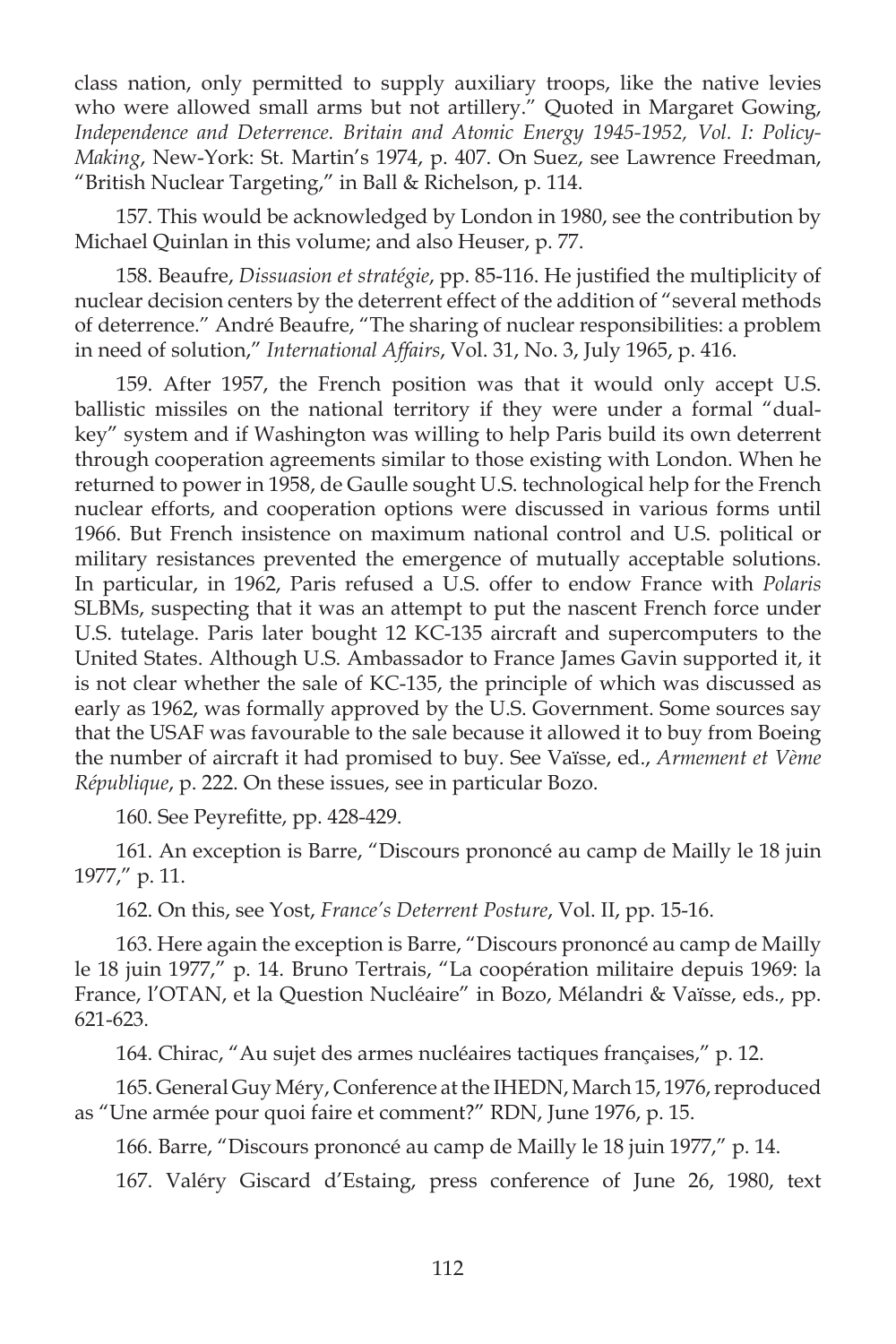reproduced in Tourrain, p. 38.

168. Barre, "La politique de défense de la France," p. 12.

169. Declaration on Atlantic Relations approved by the North Atlantic Council, June 19, 1974, para. 6.

170. Guy Méry, "Conférence," *Défense*, No. 9, May 1977, p. 19.

171. Barre, "Discours prononcé au camp de Mailly le 18 juin 1977," p. 10. See also his September 1980 speech.

172. Quoted in Cohen, *La défaite des généraux*, p. 104.

173. Testimony of General Valentin in *L'aventure de la bombe*, p. 191.

174. See his February 15, 1963, speech in p. 86. His 1964 declarations about the possibility of a warning shot are reported by Peyrefitte, p. 711.

175. This argument was used in particular by Defense Minister Messmer; see Peyrefitte, p. 1,374.

176. The 1967 Ailleret-Lemnitzer agreements included a provision for U.S. nuclear support to French conventional forces, but that applied only in case the French forces joined the common defense and the nuclear threshold had been crossed.

177. See Peyrefitte, pp. 1,376, 1,379.

178. *Ibid*., pp. 1,378-1,379.

179. Press conference by Pierre Messmer, October 24, 1966, quoted in Vaïsse, ed., *Armement & Vème République*, p. 185.

180. Jacques Chevallier, "La genèse de la force nucléaire de dissuasion française," in Vaïsse, ed., *Armement & Vème République*, p. 284. Chevallier says that the letter is dated 1968. A slightly different, but entirely consistent, version of de Gaulle's instructions was provided by Boissieu himself on 30 November 1989, referring to a meeting that took place in April 1970:

Your priority mission is to have the [Pluton] launchers built and to put into service the tactical atomic [weaponry]. Because, from the day the land forces, that is the First Army, will have tactical atomic [weaponry] at its disposal, it is the whole First Army and FATAC apparatus . . . which will participate in the nuclear deterrent. . . . Tactical atomic [weaponry] is so essential for us French that, when we will later have to choose between perfecting tactical atomic [weaponry] or strategic atomic [weaponry], here again we will probably have to choose tactical atomic [weaponry], for what's the use of perfecting apocalypse, Vol. It is better to place efforts on what would happen beforehand . . ."

Quoted in Cohen, *La défaite des généraux*, p. 108.

181. Lacouture, p. 484.

182. Pierre Messmer, "L'atome, cause et moyen d'une politique militaire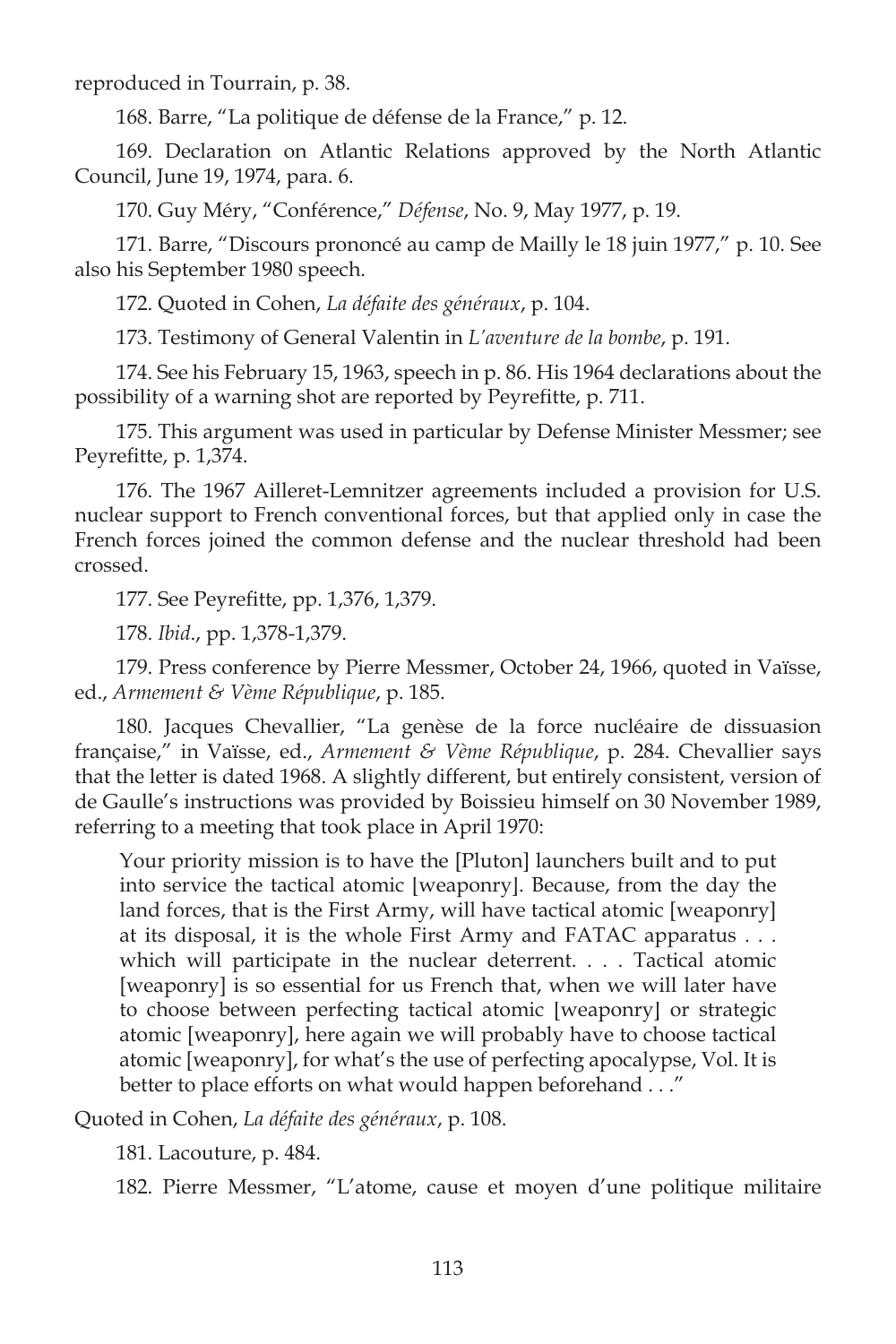autonome," RDN, March 1968, pp. 395-402.

183. See Poirier, "Dissuasion et puissances moyennes," pp. 107-108; and *Des stratégies nucléaires*, p. 325. This meant, for Poirier, that French forces could not be committed in significant quantities to the forward defense of Europe.

184. Fourquet.

185. *Livre blanc sur la défense*, Vol. I.

186. Press conference of September 27, 1973, text reproduced in Tourrain, p. 21. It is clear from the text that he meant escaping from an "all or nothing" dilemma rather than adopt NATO's strategy.

187. See, in particular, Chirac, "Au sujet des armes nucléaires tactiques françaises," p. 15. He also mentions that one reason why France had to have TNW is simply that others had such weapons.

188. See, in particular, Giscard d'Estaing, speech of June 1, 1976, p. 15. On these debates, see *inter alia*, Duval, pp. 74-87.

189. Chirac, "Au sujet des armes nucléaires tactiques françaises."

190. Interview on Antenne-2 TV channel, November 12, 1975, quoted in Tourrain, p. 28.

191. Interview on TF-1 TV channel, May 5, 1976, quoted in Tourrain, p. 30.

192. "Entretien avec le général Maurin, chef d'état-major des armées," RDN, Vol. 30, No. 7, July 1974, pp. 15-17.

193. "Entretien avec le général de Boissieu," RDN, July 1975, p. 26.

194. Rapport sur la programmation des dépenses militaires et des équipements des forces armées pour la période 1977-1982, text reproduced in David, p. 195.

195. Méry, "Une armée pour quoi faire et comment?," p. 17.

196. Barre, "Discours prononcé au camp de Mailly le 18 juin 1977," p. 13.

197. *Ibid*., p. 14. The idea to "restore deterrence" was seen at the time as symbolizing a "war-fighting strategy." In the same speech, Barre also makes a rare reference to the possibility of TNW being deployed with overseas projection forces.

198. The "M1" device had been tested in the morning of February 13, 1960, in the Sahara desert near Reggan, Algeria, and gave a yield of 60-70 kilotons, as expected.

199. There is a debate on de Gaulle's view of these systems. Some testimonies suggest that he attached no particular importance to the Albion missiles, see Peyrefitte, p. 1,378. Others suggest that he thought that France being a continental power, it had to be also defended by visible land-based systems for the French so feel secure, see the testimony by his aide de camp in *L'aventure de la Bombe*, p. 237. In any case, their value as a complement to the SSBNs was quickly acknowledged.

200. On early UK debates, see Heuser, p. 66s.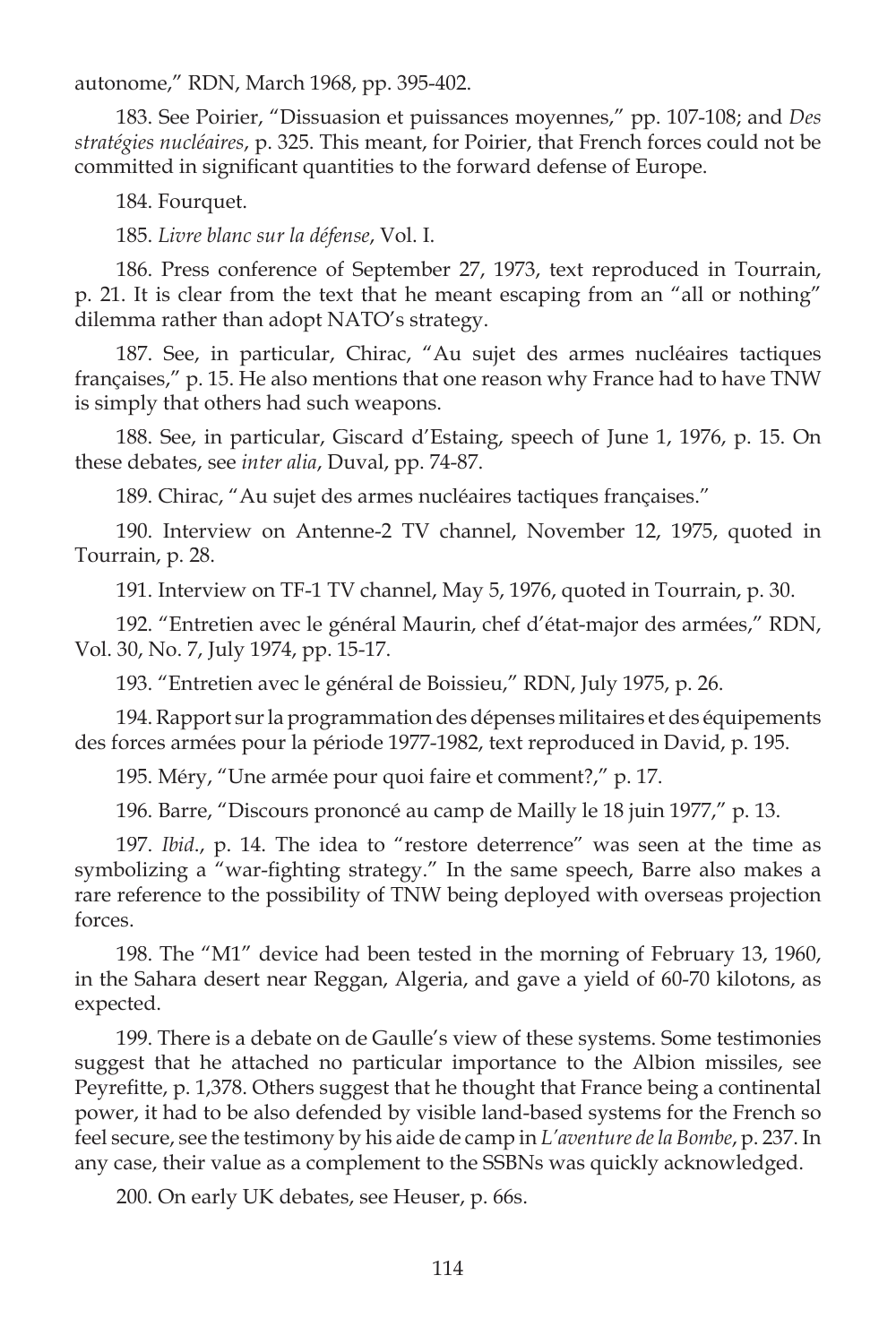201. Pierre-Marie Gallois, "Puissance et limitation des armes de la dissuasion," *Le Monde*, Février 14-15, 1960.

202. Pierre-Marie Gallois, "Les sophismes de M. MacNamara et le départ du général Norstad," RDN, October 1962, pp. 1,454-1,471.

203. See, for instance, Beaufre, *Introduction à la stratégie*, chapter 3.

204. See the contribution by Michael Quinlan in Chapter 9.

205. Gallois refers to General Pierre Stehlin, "L'adaptation de l'instrument de la défense à la révolution technique," *Revue militaire générale*, Février 1959, Gallois, *Stratégie de l'âge nucléaire*, p. 229.

206. As reported by Peyrefitte, p. 366.

207. ". . . with 0.4 percent of the atomic potential of the Soviet Union, France could 'raze an habitat' equivalent to hers," Pierre-Marie Gallois, "La dissuasion du faible au fort" in *L'aventure de la bombe*, p. 169; and "To be efficient, the destruction capabilities of our nuclear force must be equivalent to the 'value of France' (*équilibrer la 'valeur France'*)," in *L'aventure de la bombe*, p. 205.

208. Interview of President Giscard d'Estaing in *Le Figaro*, December 12, 1983, p. 6.

209. The naval expression "vital works" appeared frequently. First employed by Ailleret in his 1959 lectures, Poirier, *Des stratégies nucléaires*, p. 298. It was used by Gallois, *Stratégie de l'âge nucléaire*, p. 182, p. 193; and by de Gaulle, radio/TV speech of April 19, 1963, in de Gaulle, *Discours & Messages*, Vol. IV, p. 96; *Mémoires d'espoir* , p. 1,067. Aron used it in *Le grand débat*, p. 124. It appeared as late as 1980 in some semi-official publications, Guy Lewin, "L'avenir des forces nucléaires françaises," RDN, May 1980, pp. 17-18. Beaufre used "anti-resources," *Dissuasion et stratégie*, p. 37, an equivalent of "counter-value."

210. Quoted in Gallois, "La dissuasion du faible au fort," p. 170.

211. "Frightful destructions," press conference at the Elysée Palace, January 14, 1963, in de Gaulle, p. 72-74; and radio/TV speech of April 19, 1963 in *ibid*., p. 95. "Deadly wound," press conference of July 23, 1964, at the Elysée Palace, in *ibid*., p. 233. "Destructions beyond repair," 1967 instruction Lacouture, p. 478; "Frightful wounds," de Gaulle, *Mémoires d'espoir*, p. 1,057.

212. Gallois, *Stratégie de l'âge nucléaire*, pp. 170-175.

213. *Ibid*., p. 174.

214. Quoted in Hervé Alphand, *L'étonnement d'être. Journal, 1939-1973*, Paris: Fayard, 1977, p. 368.

215. General François Maurin, "La mise en place opérationnelle de la triade stratégique, Mirage IV, SSBS Albion, SNLE, et des chaînes de contrôle," in *L'aventure de la Bombe*, pp. 228-229.

216. As reported by Peyrefitte, p. 710.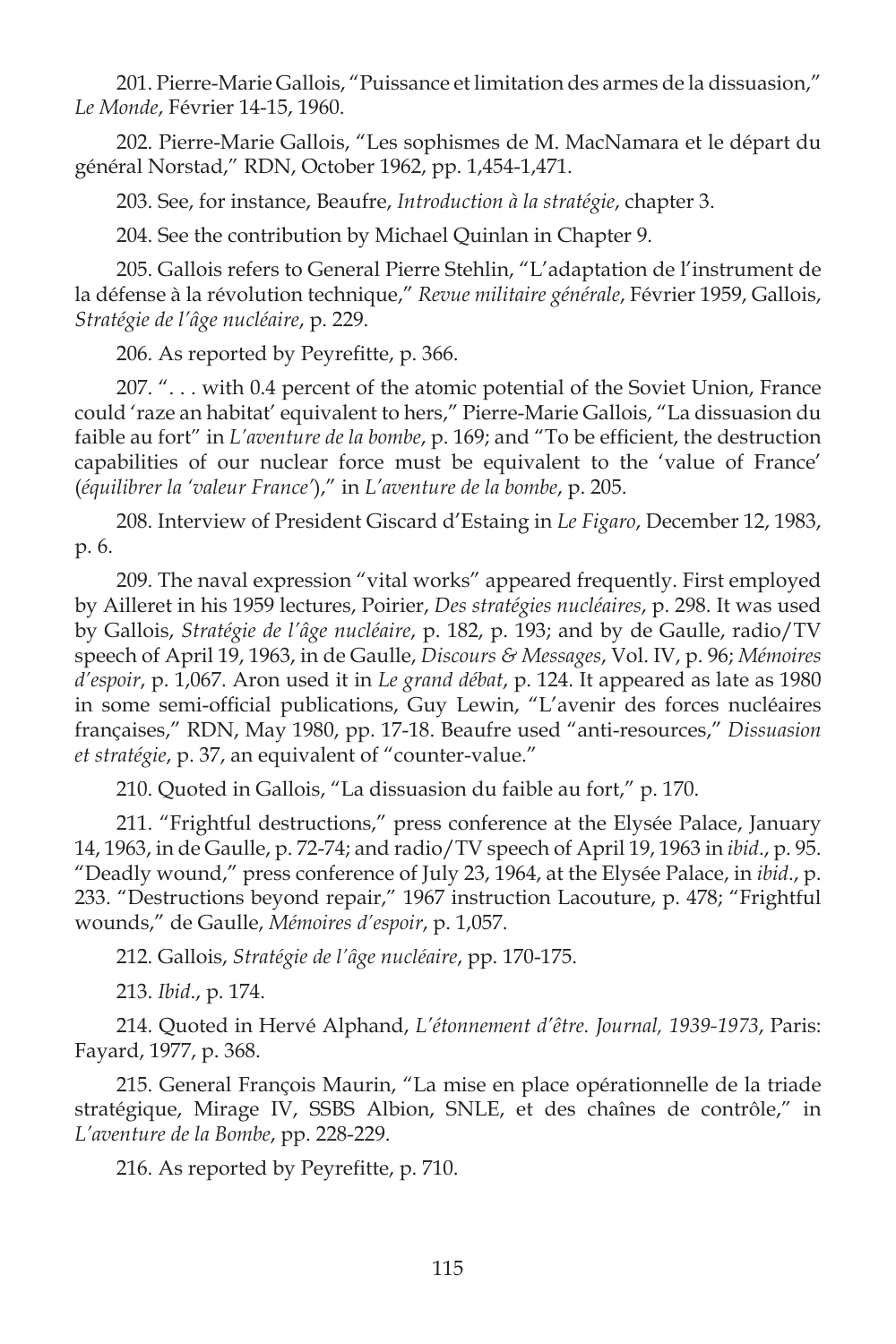217. "20 million," as reported by Peyrefitte, p. 179. "One-fourth or half of the Russians," *ibid*., p. 299. "One-half of the Russians," *ibid*., p. 345.

218. As reported by Peyrefitte, p. 350. In 1964, he claimed that around 1971-1972 that capability would be "80 million Russians," *ibid*., p. 654.

219. Press conference at the Elysée Palace, January 14, 1963, in de Gaulle, *Discours & Messages*, Vol. IV, p. 72-74; and press conference at the Elysée Palace, July 23, 1964, in *ibid*., p. 233.

220. Messmer, "Notre politique militaire," p. 747.

221. Barre, "Discours prononcé au camp de Mailly le 18 juin 1977," p. 10. See also Général Maurin, "Entretien avec le général Maurin, chef d'état-major des armées," RDN, July 1974, p. 13: "a notable part of his industrial and demographic potential."

222. Gallois, *Stratégie de l'âge nucléaire*, p. 174.

223. *Ibid*., p. 205, in which he also adds "tens" of other targets; and FEDN/ Université de Paris I, L'arme nucléaire et ses vecteurs. Stratégie, armes, parades, Paris, 1989, p. 374, in which he refers to "20, 30, 40" cities.

224. Quoted in Alphand, p. 368.

225. The optimum targeting set recommended by a JCS Advisory Group in October 1945 was 20 urban Soviet targets, see Barton J. Bernstein, "Eclipsed by Hiroshima and Nagasaki: Early Thinking about Tactical Nuclear Weapons," *International Security*, Vol. 15, No. 4, 1991, p. 171. UK planning in the late 1950s was 30-40 cities; see Heuser, pp. 67, 73; and the contribution by Michael Quinlan in this volume.

226. On this point, see Aron, *Le grand débat*, pp. 115-117.

227. See a conversation with Adenauer reported in Bendjebbar, p. 307, in which he adds Stalingrad; and Peyrefitte, p. 654, in which he adds "the biggest cities."

228. Loi de programmation 1977-1982, in David, p. 194.

229. Méry, "Conférence," p. 20.

230. On these debates, see David Yost, "French Nuclear Targeting," in Desmond Ball & Jeffrey Richelson, eds., *Strategic Nuclear Targeting, Cornell Studies in Security Affairs*, Ithaca, NY: Cornell University Press, p. 132.

231. Tourrain, p. 206.

232. Valéry Giscard d'Estaing, Le pouvoir et la vie (II). L'affrontement, Evreux: Compagnie 12, 1991, p. 180.

233. Marc Theleri, *Initiation à la force de frappe française 1945-2010*, Paris: Stock, 1997, p. 233.

234. Barre, "La politique de défense de la France," pp. 17, 12. Gallois asserted several times in the 1980s that France targeted some military facilities on Soviet territory, see above; however, he never included Soviet nuclear forces in such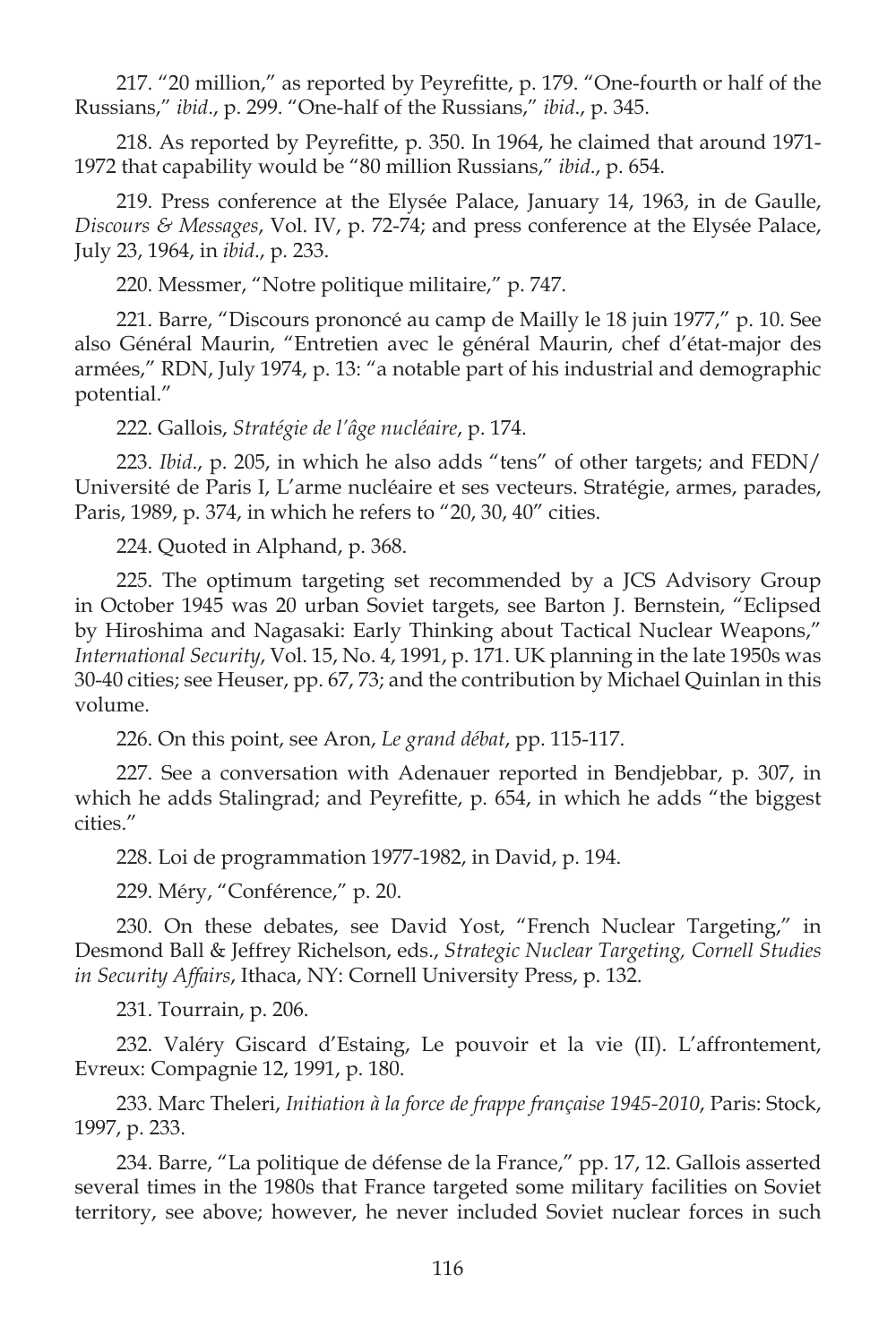assertions.

235. Barre, "La politique de défense de la France," p. 17.

236. See, for instance, interview of Giscard d'Estaing on FR-3 TV channel, March 22, 1979, text reproduced in Tourrain, p. 36. In another TV interview in February 1980, Giscard revealed that French forces totalled 20 Mt in 1974, 75 Mt in 1980, and would total 90 Mt in 1985, making it the "third nuclear power."

237. Such developments were called for by the 1972 *White Paper*. In 1976, Méry referred to Soviet defenses as the main rationale for the coming shift to MIRVed warheads, Méry, "Une armée pour quoi faire et comment?," p. 21. In 1977, Barre stated that in order to counter Soviet defenses France would have to "quadruple" the capacity of the French deterrent, Barre, "Discours prononcé au camp de Mailly le 18 juin 1977," p. 10. The program would lead to the introduction of the MIRVed M4 SLBM in 1985.

238. Jacques Chevallier, "Histoire de la Direction des applications militaires du CEA," in 40° anniversaire de la DAM, Commissariat à l'énergie atomique, 1998, p. 22.

239. See Pompidou's speech to the National Assembly in December 1964, Ruehl, p. 192.

240. See Lucien Poirier, "Dissuasion et Puissance Moyenne," RDN, March 1972, text reproduced in David, pp. 97-110, where he mentions the need for an "intolerable damage capability."

241. "Intervention du Ministre de la Défense," M. Robert Galley à l'IHEDN, Paris, February 3, 1981, text reproduced as "La politique militaire de la France," RDN, March 1981, p. 18.

242. Press conference of July 23, 1964, at the Elysée Palace, de Gaulle, *Discours & Messages*, Vol. IV, p. 233; Bendjebbar, p. 307; and de Gaulle, *Mémoires d'espoir*, p. 1,069.

243. "Our objective is not parity, but sufficiency." Barre, "Discours prononcé au camp de Mailly le 18 juin 1977," p. 10.

244. This last point was acknowledged in the 1972 *White Paper*.

245. As reported by Peyrefitte, p. 350.

246. Poirier, "Dissuasion et puissances moyennes," p. 104.

247. See Pompidou's December 1973 conference, Theleri, p. 327.

248. See, for instance, Guy Méry, "Conférence prononcée par le général Méry," RDN, May 1978, p. 29.

249. Yields mentioned are the most commonly found number in open sources. The yield of the AN22 was 80 kt according to a 1970 parliamentary report, see Ruehl, p. 306, and "nearly 100 kt" according to the 1972 *White Paper*. A CEA source, Chevallier, p. 16, gives 55 kt for the AN21 and 115 kt for the MR31. For a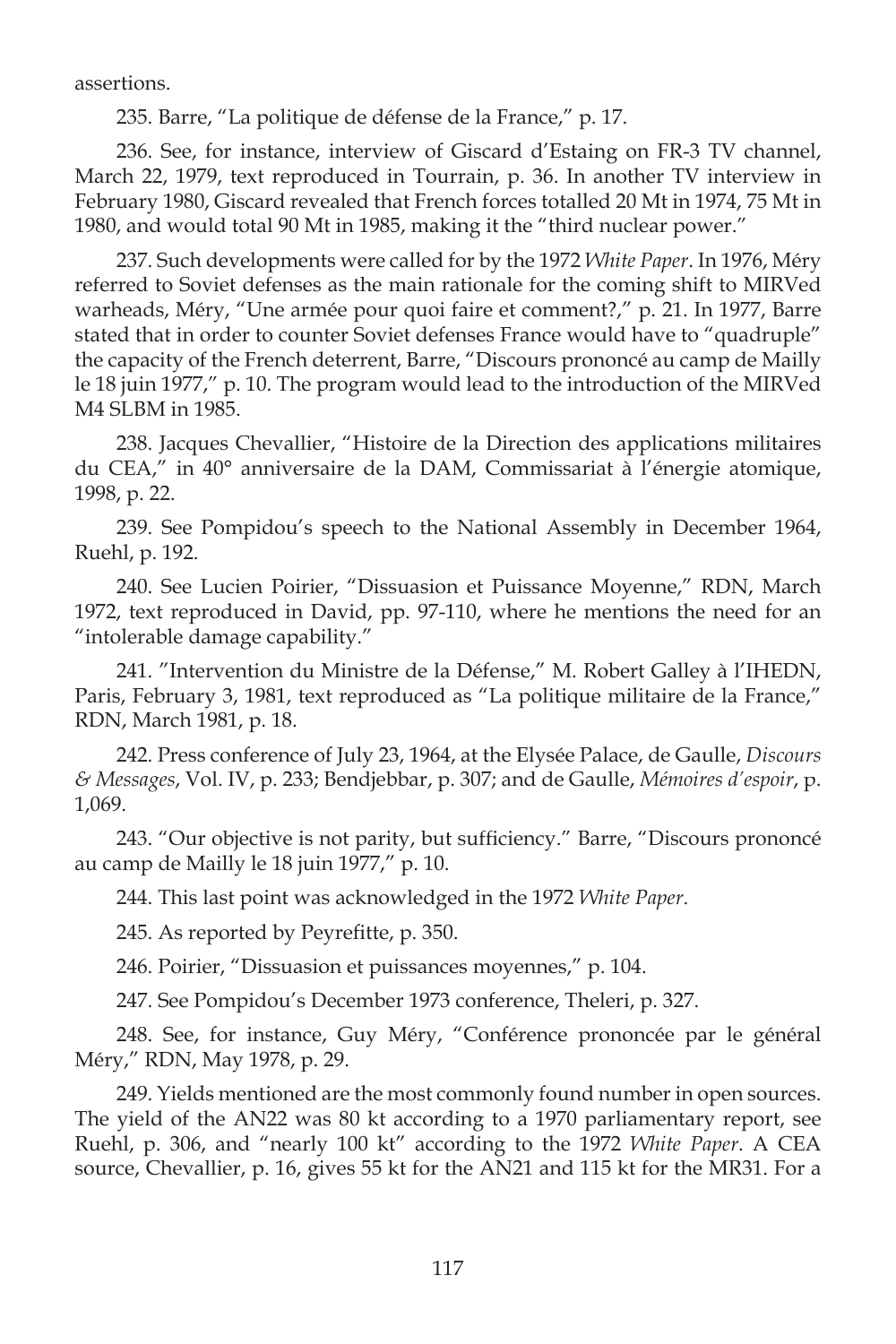detailed overview of French nuclear warheads, see Robert S. Norris, Andrew S. Burrows, and Richard W. Fieldhouse, *Nuclear Weapons Databook, Vol. V: British, French and Chinese Nuclear Weapons*, Boulder: Westview Press, 1994.

250. The 3,000 km range is frequently found in the open literature. The *Mirage-IV* was designed to fly at supersonic speed half of the distance. The original 1956 requirement had specified a total range of 2,650 km, but that distance was "doubled" in 1959, see Claude Carlier, "La genèse du système d'arme stratégique piloté Mirage-IV, 1956-1964," in Vaïsse, ed., *Armement & Vème République*, pp. 206-222. The *Mirage-IV* needed one, if not two, in-flight refuellings to reach Soviet targets by using northeastern or southeastern flight plans to avoid over-flying Warsaw Pact countries; hence the use of additional *Mirage-IVs* as refuelling stations and the acquisition in 1962 of 12 KC-135 aircraft. The maximum "useful" range was planned to be 4,800 km with in-flight refuelling, according to Messmer in 1963, Ruehl, p. 187. The operational range probably took into account that, in many scenarios, bombers were not expected to return to their home bases. Counting on the fact that these bases "would have been atomized, by definition," de Gaulle hypothesized that they would land "in Sweden or Turkey"—Peyrefitte, p. 368.

251. Alain C. Enthoven and K. Wayne Smith, *How Much is Enough? Shaping the Defense Program, 1961-1969*, New-York: Harper & Row, 1971, p. 207.

252. U.S. DoD numbers Ball, Vol. I, p. 33.

253. According to Poirier, *Des Stratégies Nucléaires*, p. 297.

254. Most data from Geoffrey Kemp, *Nuclear Forces for Medium Powers. Part 1: Targets and Weapons Systems*, Adelphi Paper No. 106, London: IISS, Fall 1974, p. 5; and *Nuclear Forces for Medium Powers. Parts II and III: Strategic Requirements and Options*, Adelphi Paper No. 107, London: IISS, Fall 1974, p. 5, p. 9. The number of required warheads takes into account the loss of a number of warheads due to reliability problems and interception successes. Calculations for 30 cities in the Western part of the Soviet Union are based on data provided by Kemp, Vol. II-III, pp. 23-25. Note that his calculations are based on the assumption of an average of a 5 psi overpressure, thus not allowing for the complete destruction of industrial installations. Also, the total of the main USSR cities include one or two cities such as Tashkent which may not have been accessible to French SSBNs patrolling in the Atlantic.

255. Kemp, Vol. I, p. 5; 50 percent in Kemp, Vol. II-III, p. 5.

256. The Soviet population, 208 million in 1959, was 241 million in 1970. Thus one-fourth to one-half of the Russian population corresponded roughly to 30-60 million in 1970. Arguably, when de Gaulle said "Russia," he often meant "the Soviet Union." In this hypothesis, France would probably still have been able to target about one-fourth of the Soviet population when adding about 30 airdelivered 60 kt bombs.

257. MacNamara's criteria were 25-33 percent of the Soviet population and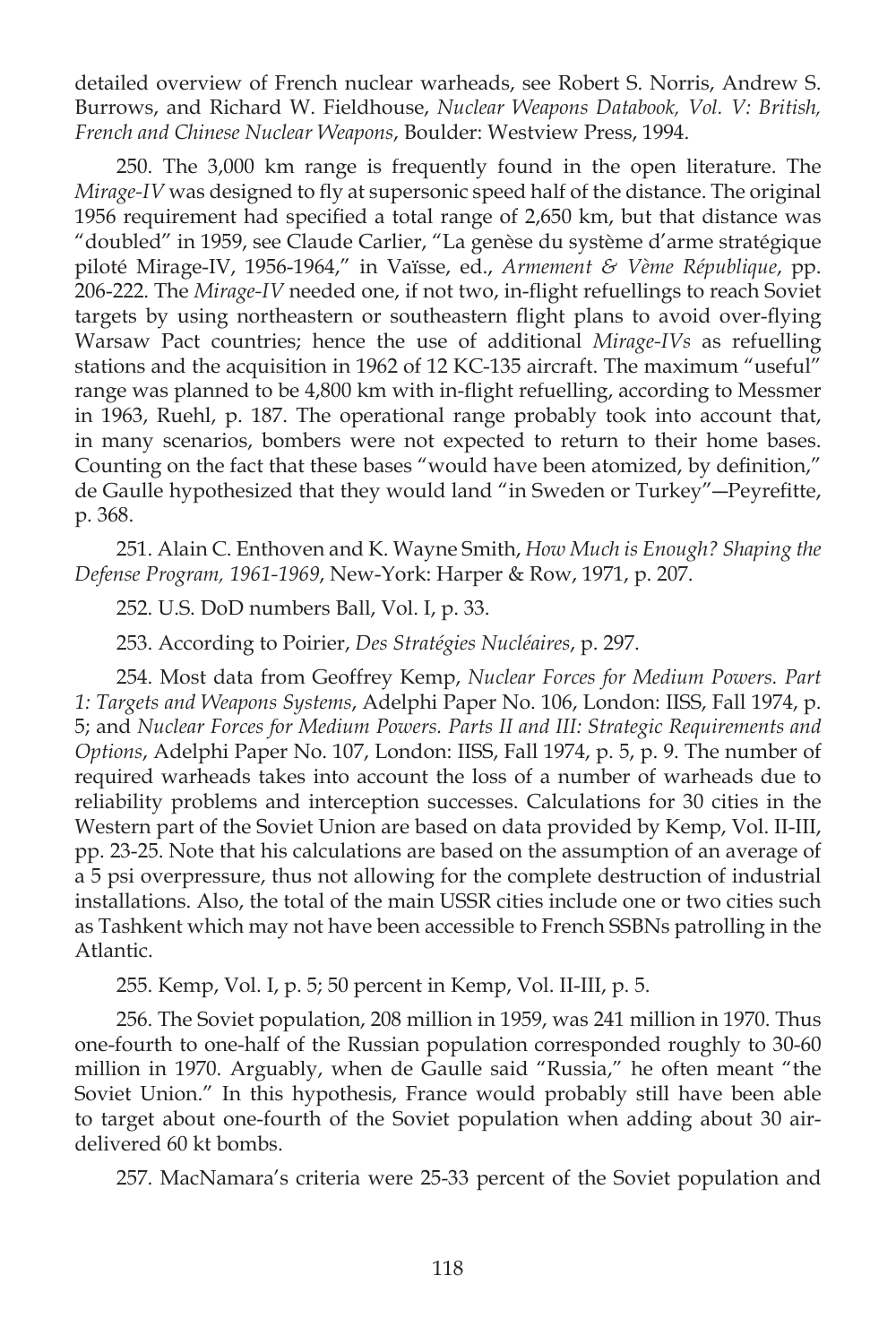about 66 percent of its industrial capacity, 1965; revised to 20-25 percent and 50-66 percent, 1967; and again in 1968 to 20-25 percent and 50 percent. See Ball, p. 14; and Kemp, Vol. I, p. 25.

258. Gallois met with Premier Mollet in March 1956. He argues that his intervention was critical for the acceleration of the nuclear program, see *Le sablier du siècle*, pp. 362-365.

259. *Livre blanc sur la défense,* Vol. I. The sentence began with "presently," leaving the door open to a future different perspective in light of European integration.

260. For vital interests, see above; for sanctuary, see Pierre-Marie Gallois, "Deux budgets militaires, une politique de sécurité," RDN, June 1962, pp. 937- 953.

261. After the 1956 meeting, Gallois met with de Gaulle only once, in 1963. The President wanted to hear Gallois's views on the emergence of China as a nuclear power.

262. The quote is from Robert MacNamara's Ann Arbor address of June 16, 1962.

263. He expounded the argument in Pierre-Marie Gallois, *Les paradoxes de la paix*, Paris: Presses du temps présent, 1967.

264. See Gallois, *Stratégie de l'âge nucléaire*, pp. 231-234. To be fair, his views on the subject have sometimes been exaggerated: he did acknowledge that some countries would see their nuclear deterrent as a mean to blackmail and coerce others.

265. Charles Ailleret, "Opinion sur la théorie stratégique de la flexible response," RDN, August-September 1964, p. 1,328.

266. Gallois, *Le sablier du siècle*, p. 402.

267. Lawrence Freedman, *The Evolution of Nuclear Strategy*, Studies in International Security No. 20, London: MacMillan, 1981, p. 315.

268. Poirier was a lieutenant-colonel at the Policy planning staff of the MoD, along with general Beaufre and civilian analyst Gaston Bouthoul, under the supervision of military engineer Hugues de l'Estoile. With his colleagues, he framed the French concept in a document reportedly entitled "Logical study of a conceivable strategic model for France. Confrontation of the model with some concrete cases." Also known as "document 952" and dated March 15, 1966, it is still classified, but its contents have been made public by Poirier through conferences and writings. See Poirier, *Des stratégies nucléaires*, p. 325.

269. See Lacouture, p. 472.

270. On this, see, for instance, Cohen, *La défaite des généraux*, pp. 96-97.

271. Aron, *Le grand débat*, p. 133.

272. *Ibid*., p. 12, the reference to Gallois being obvious, p. 136. Gallois later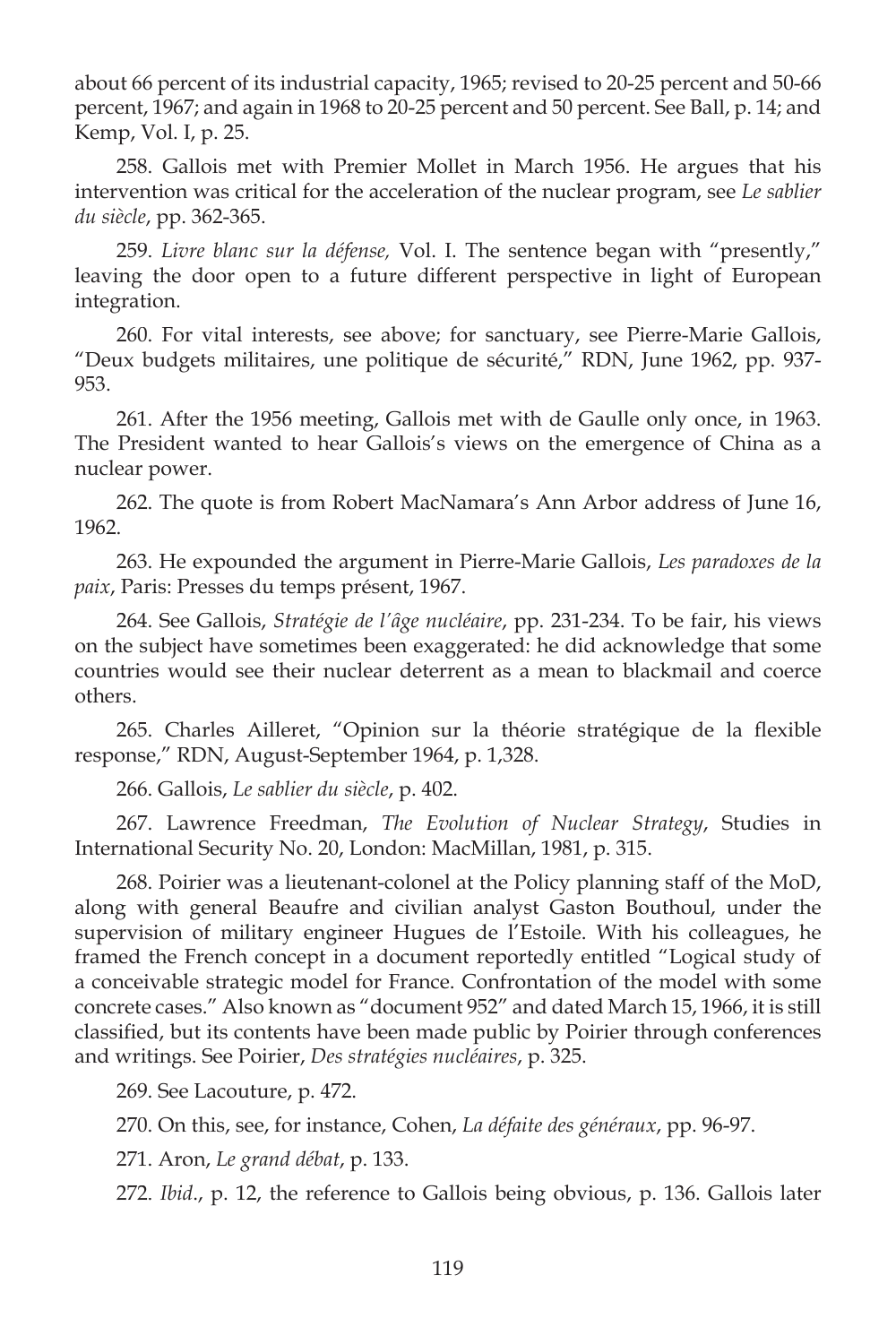accused Aron of being paid by the CIA, Gallois, *Le sablier du siècle*, p. 164.

273. See his preface to Gallois, *Stratégie de l'âge nucléaire*, pp. v-vi; and Aron, *Le grand débat*, pp. 115-156. Aron, however, credited de Gaulle for being able to convey the impression that he *would* use the nuclear force, *ibid*., p. 122, and thus he was not completely out of tune with the Gallois argument, according to which the psychological factor of deterrence was the most critical.

274. Aron, Le grand débat, pp. 126-127.

275. See Mongin, pp. 254s.

276. Beaufre, *Dissuasion et stratégie*, p. 66.

277. On this point, see David Yost, *France's Deterrent Posture and Security in Europe, Part I: Capabilities and Doctrine*, Adelphi Paper No. 194, IISS, Winter 1984- 1985, p. 39.

278. Beaufre also may be the author of the expression "non-use," *non-emploi*, i.e., "non-warfighting," which was to become later a keyword in French nuclear discourse.

279. See Bruno Colson, "La culture stratégique française," *Stratégique*, No. 53, 1992, pp. 27-60.

280. Critical public documents describing this strategy include the 1952 *Global Strategy Paper*, and the 1957 *White Paper*. See Heuser, pp. 93s.

281. Pierre-Marie Gallois, "The raison d'être of French defense policy," *International Affairs*, Vol. 39, No. 4, October 1963, p. 497. See also *ibid*., "Deux budgets militaires, une politique de sécurité." On the influence of British thinking on American, French and NATO strategies, see Beatrice Heuser, *NATO, Britain, France and the FRG. Nuclear Strategies and Forces for Europe, 1949-2000*, London: MacMillan Press, 1997.

282. See Heuser, p. 73.

283. Beaufre, *NATO and Europe*, pp. 51, 54. Gallois claims that the Beaufre group, like many other allied efforts, just added nuclear weapons with conventional strategy without taking into account the revolutionary potential of these weapons, Gallois, *Le sablier du siècle*, p. 315.

284. The group also was comprised of U.S. Colonels Goodpaster and Richardson and UK Colonel MacDonald. It functioned from September 1953 to late 1956.

285. Charles Ailleret, "Unité fondamentale des armements nucléaires et conventionnels," RDN, April 1964, pp. 565-577; and Charles Ailleret, "Opinion sur la théorie stratégique de la 'flexible response'," RDN, August-September 1964, in particular, p. 1334s.

286. For instance, "maintaining a clear and convincing capability to inflict unacceptable damage on an attacker," in Senate Armed Services Committee, Military Procurement Authorization, Fiscal Year 1966, Washington, DC: U.S. Government Printing Office, 1965, p. 43. MacNamara also referred from 1962 on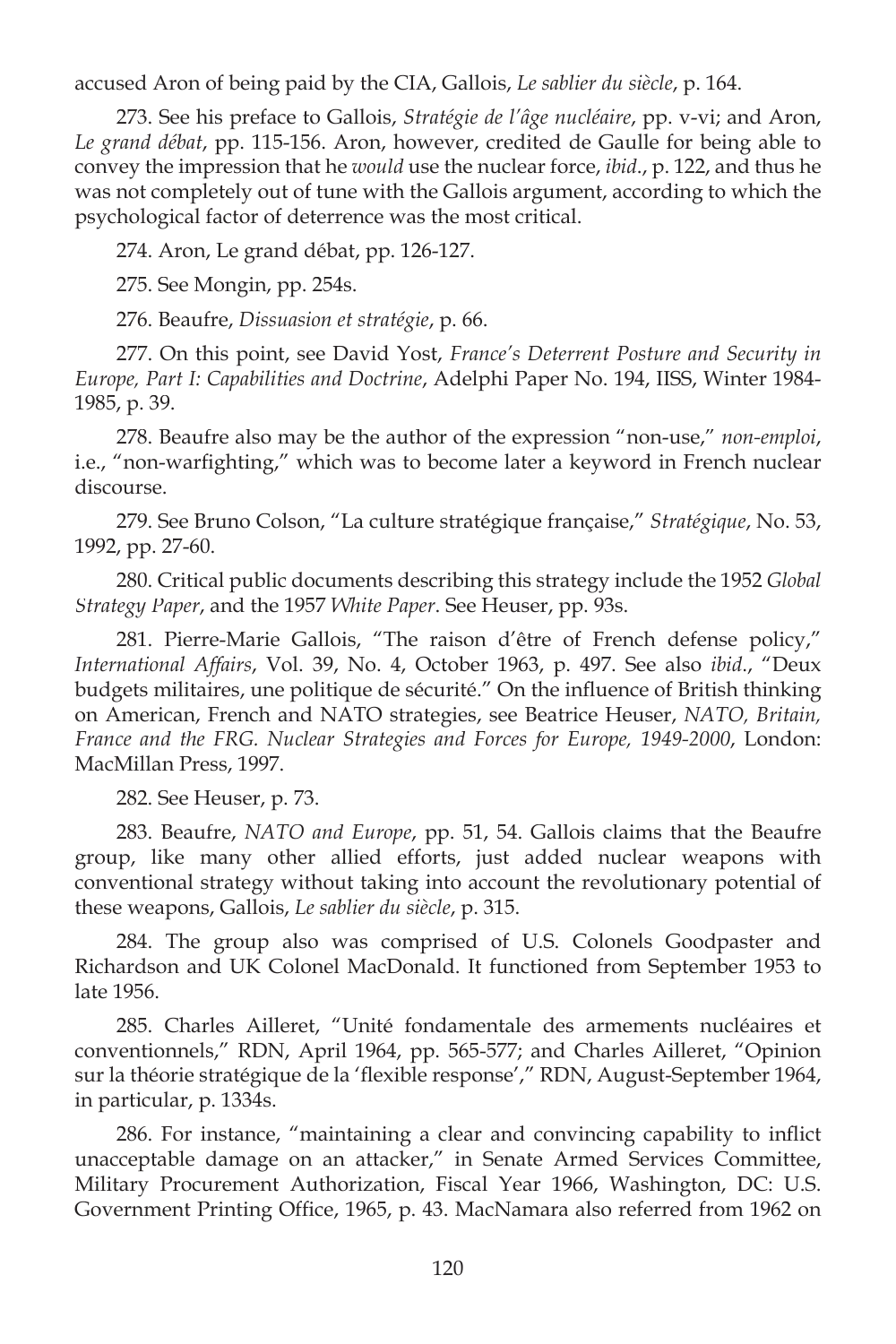to "intolerable punishment." See, for instance, Statement of Secretary of Defense Robert S. MacNamara before the House Armed Services Committee on the Fiscal Year 1966-1970 Defense Program and 1966 Defense Budget, February 18, 1965, p. 39. References taken from Desmond Ball, *Targeting for Strategic Deterrence*, Adelphi Paper No. 185, London: IISS, 1983, p. 14.

287. See the contribution by Michael Quinlan, Chapter 9.

288. Press conference at the Elysée Palace, January 14, 1963, in de Gaulle, *Discours & Messages*, Vol. IV, p. 73.

289. Gallois saw the emerging French doctrine as heresy because he saw it as an alibi to maintain important conventional forces. See Pierre-Marie Gallois, *L'adieu aux armées*, Paris: Albin Michel, 1976, chapter 7: "La dérive." He despised the "test" idea and would be no less severe for the later "final warning" concept, described as "childish" and "dangerous," Gallois, *Le sablier du siècle*, pp. 402-408. Poirier, for his part, disdained the 1969 Fourquet concept of engaging a conventional battle with the option to use TNW for military efficiency and as a second "test." He described it as intellectually sloppy, a drift from his intellectually elegant 1968 model, see Poirier, *Des Stratégies Nucléaires*, p. 326.

290. See Lacouture, p. 473; and Peyrefitte, p. 354, in which he imagines a scenario where the Soviet union threatened to bomb Marseilles, and France replied by threatening to bomb Odessa.

291. See Ruehl, p. 223.

292. Cohen, *La défaite des généraux*, p. 95.

293. This is acknowledged in particular by Pierre Messmer, *Mémoires*, Paris: Albin Michel, 1992.

294. Maurice Vaïsse, "Historique du concept français de dissuasion nucléaire 1945-1994," in Pierre Pascallon, ed., *Quel avenir pour la dissuasion nucléaire française?*, Brussels: Bruylant, 1996, p. 5.

295. Quoted in Bendjebbar, p. 324.

296. Charles de Gaulle, *Le fi l de l'épée*, Paris: Union générale d'éditions, 1962, p. 142.

297. Both quoted in Bozo, p. 121.

298. "*Des avions d'épouvante*," 1963 statement Claude Carlier, "La genèse du système d'arme stratégique piloté Mirage IV, 1956-1964," in Vaïsse, ed., *Armement et Vème République*, p. 214.

299. See Press conference at the Elysée Palace, p. 74.

300. See Gallois, "Puissance et limitation des armes de la dissuasion."

301. See, for instance, Gallois, *Stratégie de l'âge nucléaire*, pp. 180-183; and Beaufre, *Introduction à la stratégie*, Paris: Hachette, 1998, p. 111.

302. Arguably, the choice was between the ICBM and two more SSBNs, see